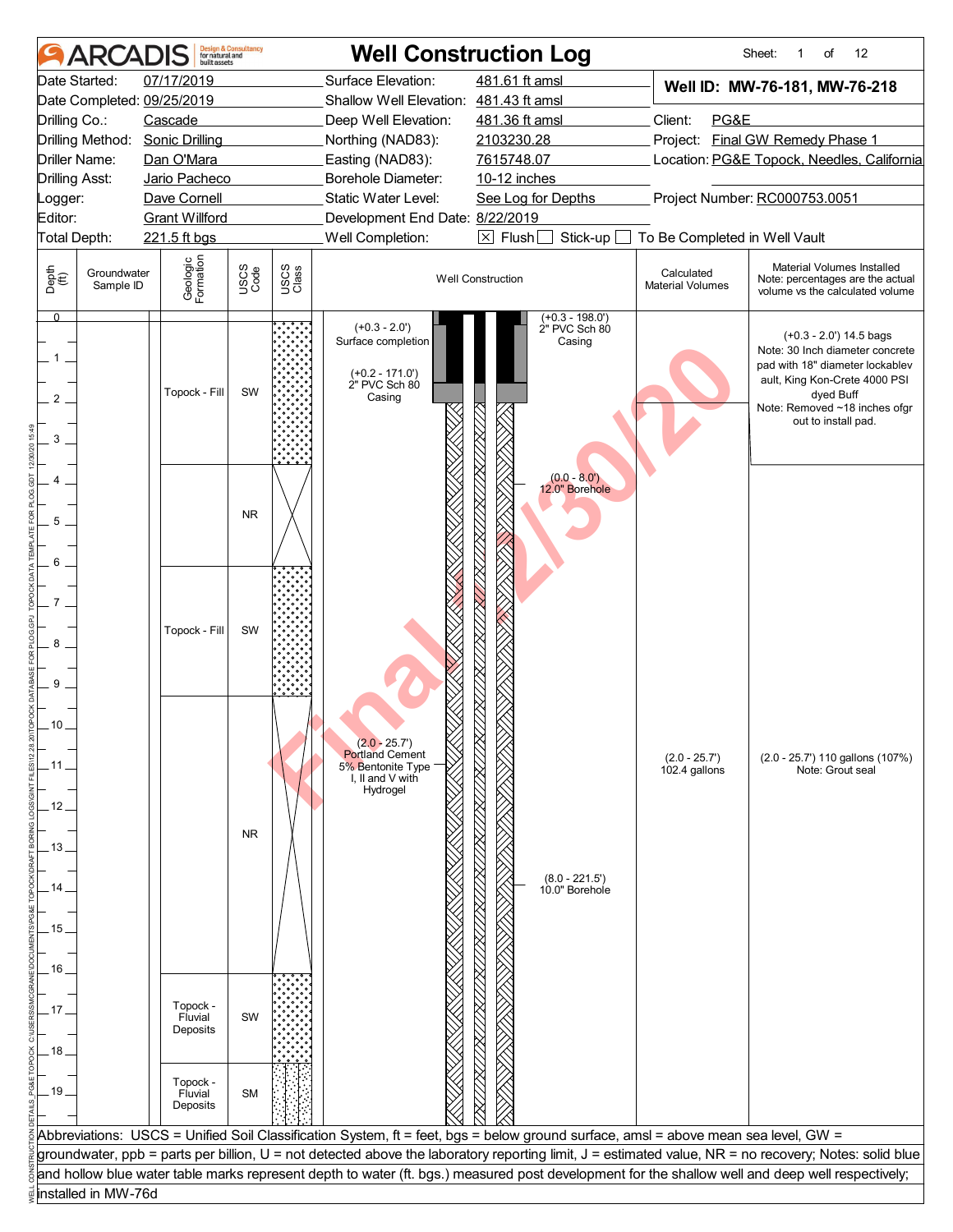|                                | <b>ARCADIS</b>         | built assets                    | <b>Design &amp; Consultancy</b><br>for natural and |               |                                          | <b>Well Construction Log</b>                                                                                                       |                                 | Sheet:<br>2<br>12<br>of                                                                                                                               |  |
|--------------------------------|------------------------|---------------------------------|----------------------------------------------------|---------------|------------------------------------------|------------------------------------------------------------------------------------------------------------------------------------|---------------------------------|-------------------------------------------------------------------------------------------------------------------------------------------------------|--|
|                                | Date Started:          | 07/17/2019                      |                                                    |               | Surface Elevation:                       | 481.61 ft amsl                                                                                                                     |                                 | Well ID: MW-76-181, MW-76-218                                                                                                                         |  |
|                                |                        | Date Completed: 09/25/2019      |                                                    |               | Shallow Well Elevation: 481.43 ft amsl   |                                                                                                                                    |                                 |                                                                                                                                                       |  |
| Drilling Co.:                  |                        | Cascade                         |                                                    |               | Deep Well Elevation:                     | 481.36 ft amsl                                                                                                                     | Client:<br>PG&E                 |                                                                                                                                                       |  |
|                                |                        | Drilling Method: Sonic Drilling |                                                    |               | Northing (NAD83):                        | 2103230.28                                                                                                                         |                                 | Project: Final GW Remedy Phase 1                                                                                                                      |  |
| Driller Name:                  |                        | Dan O'Mara                      |                                                    |               | Easting (NAD83):                         | 7615748.07                                                                                                                         |                                 | Location: PG&E Topock, Needles, California                                                                                                            |  |
| <b>Drilling Asst:</b>          |                        | Jario Pacheco                   |                                                    |               | Borehole Diameter:                       | 10-12 inches                                                                                                                       |                                 |                                                                                                                                                       |  |
| _ogger:                        |                        | Dave Cornell                    |                                                    |               | Static Water Level:                      | See Log for Depths                                                                                                                 | Project Number: RC000753.0051   |                                                                                                                                                       |  |
| Editor:                        |                        | <b>Grant Willford</b>           |                                                    |               | Development End Date: 8/22/2019          |                                                                                                                                    |                                 |                                                                                                                                                       |  |
| Total Depth:                   |                        | 221.5 ft bgs                    |                                                    |               | Well Completion:                         | $\boxed{\times}$ Flush<br>To Be Completed in Well Vault<br>Stick-up                                                                |                                 |                                                                                                                                                       |  |
|                                | Groundwater            |                                 |                                                    |               |                                          |                                                                                                                                    | Calculated                      | Material Volumes Installed                                                                                                                            |  |
| Depth<br>$\bigoplus_{i=1}^{n}$ | Sample ID              | Geologic<br>Formation           | USCS<br>Code                                       | USCS<br>Class |                                          | <b>Well Construction</b>                                                                                                           | <b>Material Volumes</b>         | Note: percentages are the actual<br>volume vs the calculated volume                                                                                   |  |
| 20.                            |                        | Topock -                        |                                                    |               | $(+0.2 - 171.0')$<br>2" PVC Sch 80       | $(+0.3 - 198.0')$<br>2" PVC Sch 80                                                                                                 |                                 |                                                                                                                                                       |  |
| .21 .                          |                        | Fluvial<br>Deposits             | GP                                                 |               | Casing                                   | Casing                                                                                                                             |                                 |                                                                                                                                                       |  |
|                                |                        |                                 |                                                    |               |                                          |                                                                                                                                    |                                 |                                                                                                                                                       |  |
| 22                             |                        |                                 |                                                    |               |                                          |                                                                                                                                    |                                 |                                                                                                                                                       |  |
|                                |                        |                                 |                                                    |               | $(2.0 - 25.7)$                           |                                                                                                                                    |                                 |                                                                                                                                                       |  |
|                                |                        |                                 |                                                    |               | Portland Cement<br>5% Bentonite Type     |                                                                                                                                    | $(2.0 - 25.7)$<br>102.4 gallons | (2.0 - 25.7') 110 gallons (107%)<br>Note: Grout seal                                                                                                  |  |
| $23 -$                         |                        |                                 |                                                    |               | I, II and V with                         |                                                                                                                                    |                                 |                                                                                                                                                       |  |
|                                |                        |                                 | <b>NR</b>                                          |               | Hydrogel<br>$(21.5 - 22.5)$              |                                                                                                                                    |                                 |                                                                                                                                                       |  |
| 24.                            |                        |                                 |                                                    |               | Centralizer                              |                                                                                                                                    |                                 |                                                                                                                                                       |  |
|                                |                        |                                 |                                                    |               |                                          |                                                                                                                                    |                                 |                                                                                                                                                       |  |
| 25                             |                        |                                 |                                                    |               |                                          |                                                                                                                                    |                                 |                                                                                                                                                       |  |
|                                |                        |                                 |                                                    |               |                                          |                                                                                                                                    |                                 |                                                                                                                                                       |  |
| 26                             |                        |                                 |                                                    |               |                                          |                                                                                                                                    |                                 |                                                                                                                                                       |  |
|                                |                        |                                 |                                                    |               |                                          |                                                                                                                                    |                                 |                                                                                                                                                       |  |
| 27.                            |                        |                                 |                                                    |               |                                          |                                                                                                                                    |                                 |                                                                                                                                                       |  |
|                                |                        |                                 |                                                    |               |                                          |                                                                                                                                    |                                 |                                                                                                                                                       |  |
|                                |                        |                                 |                                                    |               |                                          |                                                                                                                                    |                                 |                                                                                                                                                       |  |
| .28 .                          | MW-C-VAS-<br>26-31     |                                 |                                                    |               |                                          |                                                                                                                                    |                                 |                                                                                                                                                       |  |
|                                | (380 ppb)<br>6/19/2019 |                                 |                                                    |               |                                          |                                                                                                                                    |                                 |                                                                                                                                                       |  |
| 29                             | 10:35                  |                                 |                                                    |               |                                          |                                                                                                                                    |                                 |                                                                                                                                                       |  |
|                                |                        |                                 |                                                    |               |                                          | $(8.0 - 221.5')$                                                                                                                   |                                 |                                                                                                                                                       |  |
| 30                             |                        |                                 |                                                    |               |                                          | 10.0" Borehole                                                                                                                     |                                 |                                                                                                                                                       |  |
|                                |                        | Topock -                        |                                                    |               |                                          |                                                                                                                                    |                                 |                                                                                                                                                       |  |
| .31                            |                        | Alluvium                        | <b>SM</b>                                          |               |                                          |                                                                                                                                    |                                 |                                                                                                                                                       |  |
|                                |                        | Deposits                        |                                                    |               |                                          |                                                                                                                                    |                                 |                                                                                                                                                       |  |
| 32                             |                        |                                 |                                                    |               |                                          |                                                                                                                                    |                                 |                                                                                                                                                       |  |
|                                |                        |                                 |                                                    |               | $(25.7 - 168.9')$                        |                                                                                                                                    | $(25.7 - 168.9')$               | $(25.7 - 168.9')$ 103 bags $(103%)$                                                                                                                   |  |
| 33                             |                        |                                 |                                                    |               | Bentonite seal chips.<br>Puregold medium |                                                                                                                                    | 99.8 bags                       | Note: Seal between filter pack and<br>grout seal.                                                                                                     |  |
|                                |                        |                                 |                                                    |               | chips                                    |                                                                                                                                    |                                 |                                                                                                                                                       |  |
| 34                             |                        |                                 |                                                    |               |                                          |                                                                                                                                    |                                 |                                                                                                                                                       |  |
|                                |                        |                                 |                                                    |               |                                          |                                                                                                                                    |                                 |                                                                                                                                                       |  |
| 35                             |                        |                                 |                                                    |               |                                          |                                                                                                                                    |                                 |                                                                                                                                                       |  |
|                                |                        |                                 |                                                    |               |                                          |                                                                                                                                    |                                 |                                                                                                                                                       |  |
|                                |                        |                                 |                                                    |               |                                          |                                                                                                                                    |                                 |                                                                                                                                                       |  |
| 36                             |                        |                                 |                                                    |               |                                          |                                                                                                                                    |                                 |                                                                                                                                                       |  |
|                                |                        | Topock -                        |                                                    |               |                                          |                                                                                                                                    |                                 |                                                                                                                                                       |  |
| 37.                            |                        | Alluvium                        | ML                                                 |               |                                          |                                                                                                                                    |                                 |                                                                                                                                                       |  |
|                                |                        | Deposits                        |                                                    |               |                                          |                                                                                                                                    |                                 |                                                                                                                                                       |  |
| 38                             |                        |                                 |                                                    |               |                                          |                                                                                                                                    |                                 |                                                                                                                                                       |  |
|                                |                        |                                 |                                                    |               |                                          |                                                                                                                                    |                                 |                                                                                                                                                       |  |
| 39                             |                        | Topock -<br>Alluvium            | <b>SM</b>                                          |               |                                          |                                                                                                                                    |                                 |                                                                                                                                                       |  |
|                                |                        | Deposits                        |                                                    |               |                                          |                                                                                                                                    |                                 |                                                                                                                                                       |  |
|                                |                        |                                 |                                                    |               |                                          |                                                                                                                                    |                                 |                                                                                                                                                       |  |
|                                |                        |                                 |                                                    |               |                                          | Abbreviations: USCS = Unified Soil Classification System, ft = feet, bgs = below ground surface, amsl = above mean sea level, GW = |                                 |                                                                                                                                                       |  |
|                                |                        |                                 |                                                    |               |                                          |                                                                                                                                    |                                 | groundwater, ppb = parts per billion, U = not detected above the laboratory reporting limit, J = estimated value, NR = no recovery; Notes: solid blue |  |
|                                |                        |                                 |                                                    |               |                                          |                                                                                                                                    |                                 | and hollow blue water table marks represent depth to water (ft. bgs.) measured post development for the shallow well and deep well respectively;      |  |
|                                | installed in MW-76d    |                                 |                                                    |               |                                          |                                                                                                                                    |                                 |                                                                                                                                                       |  |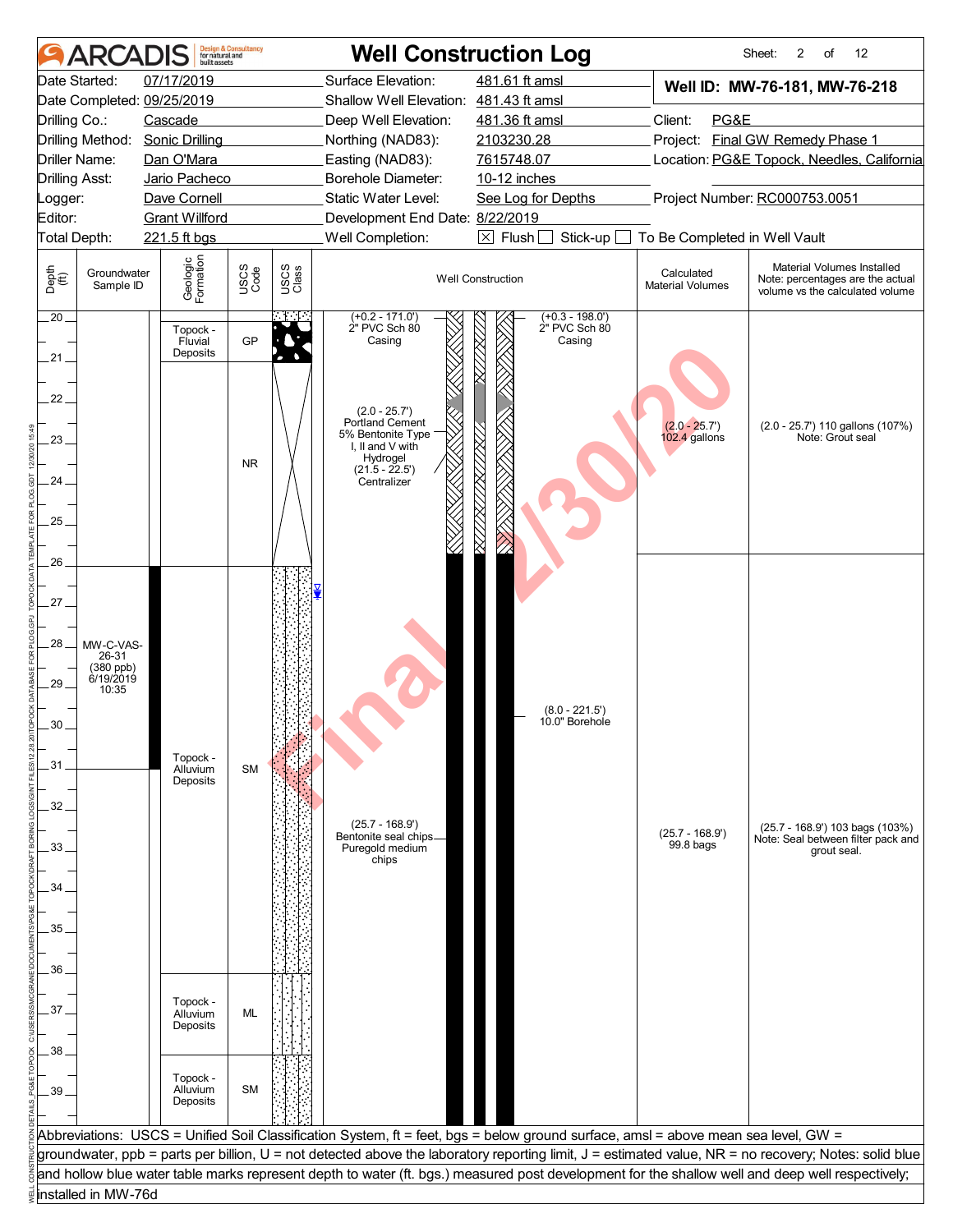|                                           | ARCADIS                                                            | built assets                                 | <b>Design &amp; Consultancy</b><br>for natural and |               |                                                              | <b>Well Construction Log</b>                                                                                                       |                                       | Sheet:<br>12<br>3<br>of                                                                                                                               |  |
|-------------------------------------------|--------------------------------------------------------------------|----------------------------------------------|----------------------------------------------------|---------------|--------------------------------------------------------------|------------------------------------------------------------------------------------------------------------------------------------|---------------------------------------|-------------------------------------------------------------------------------------------------------------------------------------------------------|--|
|                                           | Date Started:                                                      | 07/17/2019<br>Date Completed: 09/25/2019     |                                                    |               | Surface Elevation:<br>Shallow Well Elevation: 481.43 ft amsl | 481.61 ft amsl                                                                                                                     |                                       | Well ID: MW-76-181, MW-76-218                                                                                                                         |  |
| Drilling Co.:                             |                                                                    | Cascade                                      |                                                    |               | Deep Well Elevation:                                         | 481.36 ft amsl                                                                                                                     | Client:<br>PG&E                       |                                                                                                                                                       |  |
|                                           | Drilling Method:                                                   | <b>Sonic Drilling</b>                        |                                                    |               | Northing (NAD83):                                            | 2103230.28                                                                                                                         |                                       | Project: Final GW Remedy Phase 1                                                                                                                      |  |
|                                           | Driller Name:                                                      | Dan O'Mara                                   |                                                    |               | Easting (NAD83):                                             | 7615748.07                                                                                                                         |                                       | Location: PG&E Topock, Needles, California                                                                                                            |  |
| <b>Drilling Asst:</b>                     |                                                                    | Jario Pacheco                                |                                                    |               | Borehole Diameter:                                           | 10-12 inches                                                                                                                       |                                       |                                                                                                                                                       |  |
| Logger:                                   |                                                                    | Dave Cornell                                 |                                                    |               | Static Water Level:                                          | See Log for Depths                                                                                                                 |                                       | Project Number: RC000753.0051                                                                                                                         |  |
| Editor:                                   |                                                                    | <b>Grant Willford</b>                        |                                                    |               | Development End Date: 8/22/2019                              |                                                                                                                                    |                                       |                                                                                                                                                       |  |
| Total Depth:                              |                                                                    | 221.5 ft bgs                                 |                                                    |               | Well Completion:                                             | $\boxtimes$ Flush [<br>Stick-up                                                                                                    | To Be Completed in Well Vault         |                                                                                                                                                       |  |
| Depth<br>$\bigoplus_{i=1}^{n}$            | Groundwater<br>Sample ID                                           | Geologic<br>Formation                        | USCS<br>Code                                       | USCS<br>Class |                                                              | <b>Well Construction</b>                                                                                                           | Calculated<br><b>Material Volumes</b> | Material Volumes Installed<br>Note: percentages are the actual<br>volume vs the calculated volume                                                     |  |
| .40.<br>41<br>42<br>43.<br>44<br>45<br>46 | -No Sample-<br>(Interval did<br>not produce)<br>6/19/2019<br>14:15 | Topock -<br>Alluvium<br>Deposits             | <b>SM</b>                                          |               | (+0.2 - 171.0')<br>2" PVC Sch 80<br>Casing                   | $(+0.3 - 198.0')$<br>2" PVC Sch 80<br>Casing                                                                                       |                                       |                                                                                                                                                       |  |
| .47.                                      |                                                                    | Topock -<br>Alluvium<br>Deposits             | <b>SM</b>                                          |               |                                                              |                                                                                                                                    |                                       |                                                                                                                                                       |  |
| .48                                       | -No Sample-                                                        | Topock -<br>Alluvium<br>Deposits             | GW-GML•ิ                                           | Z N           |                                                              |                                                                                                                                    |                                       |                                                                                                                                                       |  |
| 49.                                       | (Interval did<br>not produce)<br>6/20/2019<br>09:55                | Topock -<br>Alluvium<br>Deposits             | <b>SM</b>                                          |               | $(25.7 - 168.9')$                                            | $(8.0 - 221.5')$                                                                                                                   | $(25.7 - 168.9')$                     | (25.7 - 168.9') 103 bags (103%)                                                                                                                       |  |
| 50                                        |                                                                    | Topock -<br>Alluvium<br>Deposits             | GM                                                 |               | Bentonite seal chips.<br>Puregold medium<br>chips            | 10.0" Borehole                                                                                                                     | 99.8 bags                             | Note: Seal between filter pack and<br>grout seal.                                                                                                     |  |
| .51<br>52.<br>.53<br>54                   | MW-C-VAS-<br>51-56<br>$(0.146$ J ppb)<br>6/25/2019<br>12:00        | Topock -<br>Alluvium<br>Deposits             | <b>SM</b>                                          |               |                                                              |                                                                                                                                    |                                       |                                                                                                                                                       |  |
| 55.                                       |                                                                    | Topock -<br>Alluvium<br>Deposits             | SW                                                 |               |                                                              |                                                                                                                                    |                                       |                                                                                                                                                       |  |
| 56                                        |                                                                    | Topock -<br>Alluvium                         | SW-SM                                              |               |                                                              |                                                                                                                                    |                                       |                                                                                                                                                       |  |
| 57.                                       |                                                                    | Deposits<br>Topock -<br>Alluvium<br>Deposits | <b>ML</b>                                          |               |                                                              |                                                                                                                                    |                                       |                                                                                                                                                       |  |
| 58.<br>59                                 |                                                                    | Topock -<br>Alluvium<br>Deposits             | ML                                                 |               |                                                              |                                                                                                                                    |                                       |                                                                                                                                                       |  |
|                                           |                                                                    | Topock -<br>Alluvium                         | ML                                                 |               |                                                              |                                                                                                                                    |                                       |                                                                                                                                                       |  |
|                                           |                                                                    |                                              |                                                    |               |                                                              | Abbreviations: USCS = Unified Soil Classification System, ft = feet, bgs = below ground surface, amsl = above mean sea level, GW = |                                       |                                                                                                                                                       |  |
|                                           |                                                                    |                                              |                                                    |               |                                                              |                                                                                                                                    |                                       | groundwater, ppb = parts per billion, U = not detected above the laboratory reporting limit, J = estimated value, NR = no recovery; Notes: solid blue |  |
|                                           |                                                                    |                                              |                                                    |               |                                                              |                                                                                                                                    |                                       | and hollow blue water table marks represent depth to water (ft. bgs.) measured post development for the shallow well and deep well respectively;      |  |
|                                           | installed in MW-76d                                                |                                              |                                                    |               |                                                              |                                                                                                                                    |                                       |                                                                                                                                                       |  |
|                                           |                                                                    |                                              |                                                    |               |                                                              |                                                                                                                                    |                                       |                                                                                                                                                       |  |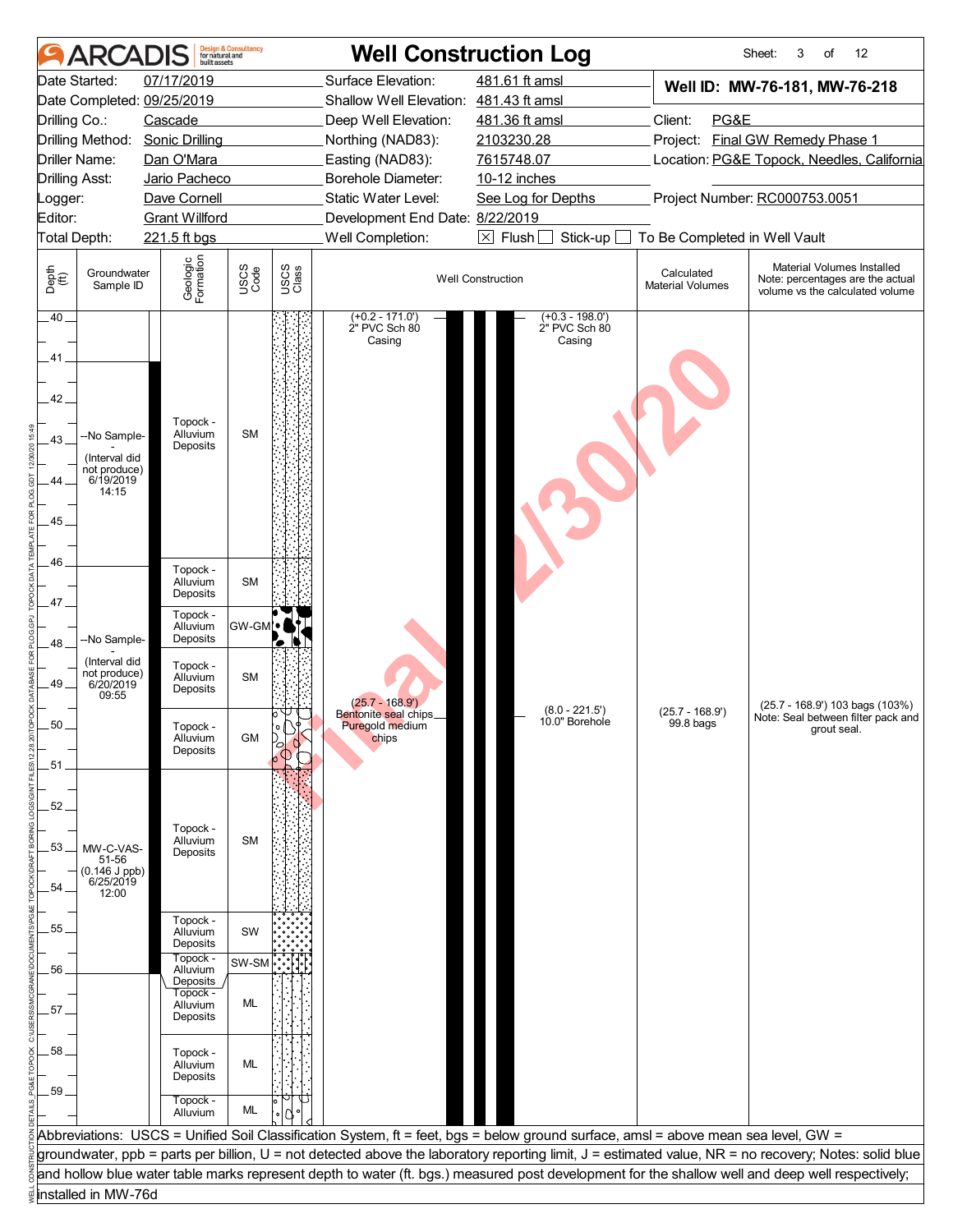|                                                | <b>ARCADIS</b>                                                         | built assets                                        | <b>Design &amp; Consultancy</b><br>for natural and |               |                                                                        | <b>Well Construction Log</b>                                                                                                       |                                       | Sheet:<br>12<br>4<br>of                                                                                                                               |  |
|------------------------------------------------|------------------------------------------------------------------------|-----------------------------------------------------|----------------------------------------------------|---------------|------------------------------------------------------------------------|------------------------------------------------------------------------------------------------------------------------------------|---------------------------------------|-------------------------------------------------------------------------------------------------------------------------------------------------------|--|
|                                                | Date Started:                                                          | 07/17/2019<br>Date Completed: 09/25/2019            |                                                    |               | Surface Elevation:<br>Shallow Well Elevation: 481.43 ft amsl           | 481.61 ft amsl                                                                                                                     |                                       | Well ID: MW-76-181, MW-76-218                                                                                                                         |  |
| Drilling Co.:                                  |                                                                        | Cascade                                             |                                                    |               | Deep Well Elevation:                                                   | 481.36 ft amsl                                                                                                                     | Client:<br>PG&E                       |                                                                                                                                                       |  |
|                                                | Drilling Method:                                                       | <b>Sonic Drilling</b>                               |                                                    |               | Northing (NAD83):                                                      | 2103230.28                                                                                                                         |                                       | Project: Final GW Remedy Phase 1                                                                                                                      |  |
|                                                | Driller Name:                                                          | Dan O'Mara                                          |                                                    |               | Easting (NAD83):                                                       | 7615748.07                                                                                                                         |                                       | Location: PG&E Topock, Needles, California                                                                                                            |  |
|                                                | <b>Drilling Asst:</b>                                                  | Jario Pacheco                                       |                                                    |               | Borehole Diameter:                                                     | 10-12 inches                                                                                                                       |                                       |                                                                                                                                                       |  |
| Logger:                                        |                                                                        | Dave Cornell                                        |                                                    |               | Static Water Level:                                                    | Project Number: RC000753.0051<br>See Log for Depths                                                                                |                                       |                                                                                                                                                       |  |
| Editor:                                        |                                                                        | <b>Grant Willford</b>                               |                                                    |               | Development End Date: 8/22/2019                                        |                                                                                                                                    |                                       |                                                                                                                                                       |  |
|                                                | Total Depth:                                                           | 221.5 ft bgs                                        |                                                    |               | Well Completion:                                                       | $\boxtimes$ Flush [<br>Stick-up                                                                                                    | To Be Completed in Well Vault         |                                                                                                                                                       |  |
| Depth<br>$\bigoplus_{i=1}^{n}$                 | Groundwater<br>Sample ID                                               | Geologic<br>Formation                               | USCS<br>Code                                       | USCS<br>Class |                                                                        | <b>Well Construction</b>                                                                                                           | Calculated<br><b>Material Volumes</b> | Material Volumes Installed<br>Note: percentages are the actual<br>volume vs the calculated volume                                                     |  |
| .60.                                           |                                                                        | <b>Deposits</b><br>Topock -<br>Alluvium<br>Deposits | <b>ML</b>                                          |               | $(+0.2 - 171.0')$<br>2" PVC Sch 80<br>Casing                           | $(+0.3 - 198.0')$<br>2" PVC Sch 80<br>Casing                                                                                       |                                       |                                                                                                                                                       |  |
| 61<br>62.<br>63.                               | --No Sample-                                                           | Topock -<br>Alluvium<br>Deposits                    | <b>GM</b>                                          |               | $(61.5 - 62.5')$<br>Centralizer                                        |                                                                                                                                    |                                       |                                                                                                                                                       |  |
| $64 -$<br>65                                   | (Interval did<br>not produce)<br>6/25/2019<br>13:15                    | Topock -<br>Alluvium<br>Deposits                    | GW-GM                                              |               |                                                                        |                                                                                                                                    |                                       |                                                                                                                                                       |  |
| 66<br>.67.<br>.68<br>69.<br>70                 | MW-C-VAS-<br>66-71<br>$(0.033 \text{ U}$<br>ppb)<br>6/26/2019<br>10:44 | Topock -<br>Alluvium<br>Deposits                    | SW-SM                                              |               | $(25.7 - 168.9')$<br>Bentonite seal chips.<br>Puregold medium<br>chips | $(8.0 - 221.5')$<br>10.0" Borehole                                                                                                 | $(25.7 - 168.9')$<br>99.8 bags        | (25.7 - 168.9') 103 bags (103%)<br>Note: Seal between filter pack and<br>grout seal.                                                                  |  |
| 72<br>73<br>74<br>.75<br>76<br>77<br>.78<br>79 |                                                                        | Topock -<br>Alluvium<br>Deposits                    | ML                                                 |               |                                                                        |                                                                                                                                    |                                       |                                                                                                                                                       |  |
|                                                |                                                                        |                                                     |                                                    |               |                                                                        | Abbreviations: USCS = Unified Soil Classification System, ft = feet, bgs = below ground surface, amsl = above mean sea level, GW = |                                       |                                                                                                                                                       |  |
|                                                |                                                                        |                                                     |                                                    |               |                                                                        |                                                                                                                                    |                                       | groundwater, ppb = parts per billion, U = not detected above the laboratory reporting limit, J = estimated value, NR = no recovery; Notes: solid blue |  |
|                                                |                                                                        |                                                     |                                                    |               |                                                                        |                                                                                                                                    |                                       | and hollow blue water table marks represent depth to water (ft. bgs.) measured post development for the shallow well and deep well respectively;      |  |
|                                                | installed in MW-76d                                                    |                                                     |                                                    |               |                                                                        |                                                                                                                                    |                                       |                                                                                                                                                       |  |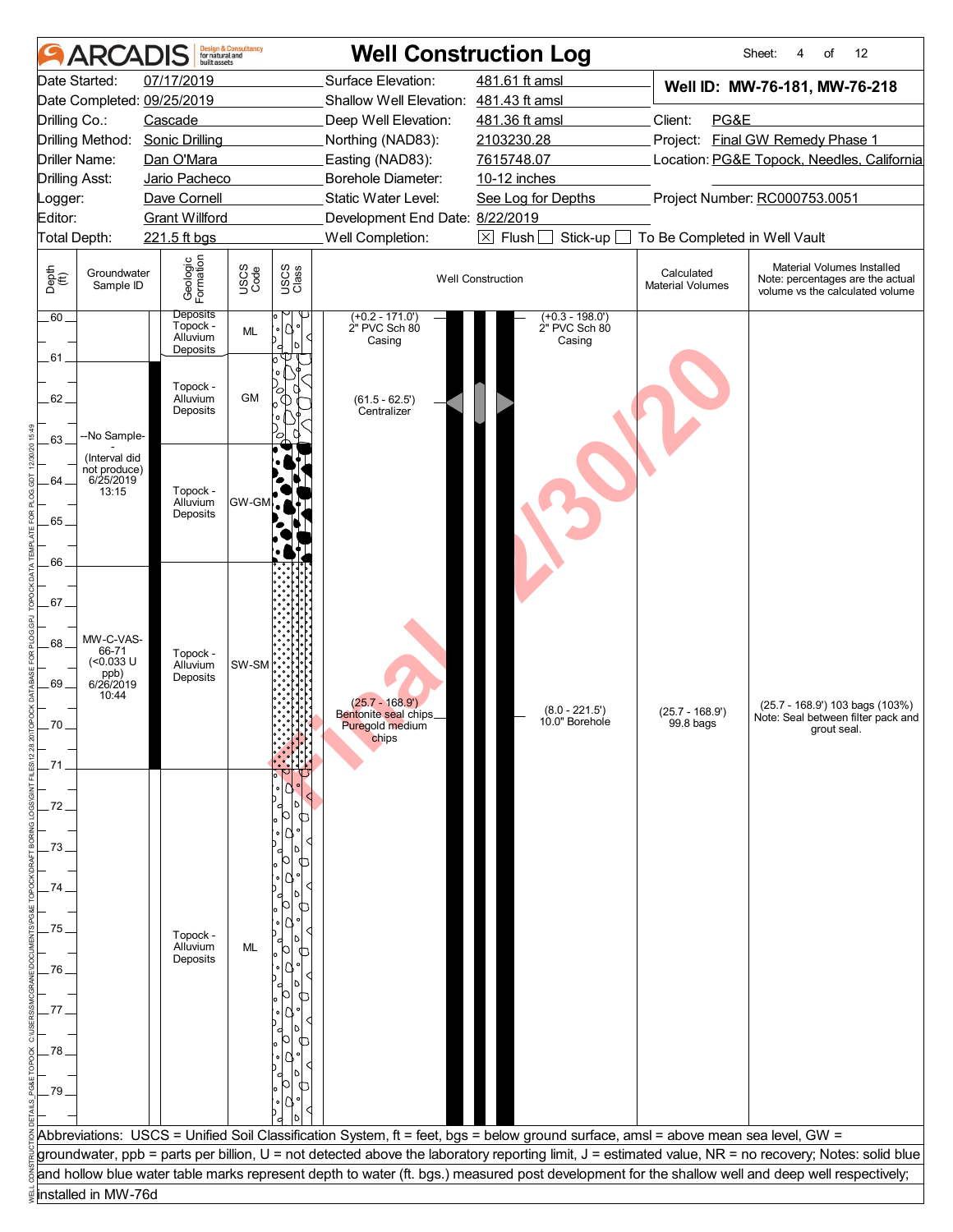|                                                                                    | ARCADIS                                                       | built assets                                          | <b>Design &amp; Consultancy</b><br>for natural and |                  |                                                                                      | <b>Well Construction Log</b>                                                                                                       |                                                                                | Sheet:<br>5<br>12<br>of                                                                                                                               |  |
|------------------------------------------------------------------------------------|---------------------------------------------------------------|-------------------------------------------------------|----------------------------------------------------|------------------|--------------------------------------------------------------------------------------|------------------------------------------------------------------------------------------------------------------------------------|--------------------------------------------------------------------------------|-------------------------------------------------------------------------------------------------------------------------------------------------------|--|
| Drilling Co.:                                                                      | Date Started:                                                 | 07/17/2019<br>Date Completed: 09/25/2019<br>Cascade   |                                                    |                  | Surface Elevation:<br>Shallow Well Elevation: 481.43 ft amsl<br>Deep Well Elevation: | 481.61 ft amsl<br>481.36 ft amsl                                                                                                   | Client:<br>PG&E                                                                | Well ID: MW-76-181, MW-76-218                                                                                                                         |  |
|                                                                                    | Drilling Method:<br>Driller Name:<br><b>Drilling Asst:</b>    | <b>Sonic Drilling</b><br>Dan O'Mara<br>Jario Pacheco  |                                                    |                  | Northing (NAD83):<br>Easting (NAD83):<br>Borehole Diameter:                          | 2103230.28<br>7615748.07<br>10-12 inches                                                                                           | Project: Final GW Remedy Phase 1<br>Location: PG&E Topock, Needles, California |                                                                                                                                                       |  |
| Logger:<br>Editor:                                                                 | Total Depth:                                                  | Dave Cornell<br><b>Grant Willford</b><br>221.5 ft bgs |                                                    |                  | Static Water Level:<br>Development End Date: 8/22/2019<br>Well Completion:           | Project Number: RC000753.0051<br>See Log for Depths<br>$\boxtimes$ Flush [<br>Stick-up<br>To Be Completed in Well Vault            |                                                                                |                                                                                                                                                       |  |
| Depth<br>$\bigoplus_{i=1}^{n}$                                                     | Groundwater<br>Sample ID                                      | Geologic<br>Formation                                 | USCS<br>Code                                       | USCS<br>Class    |                                                                                      | <b>Well Construction</b>                                                                                                           | Calculated<br><b>Material Volumes</b>                                          | Material Volumes Installed<br>Note: percentages are the actual<br>volume vs the calculated volume                                                     |  |
| .80.<br>81<br>82<br>83<br>84.                                                      | MW-C-VAS-<br>81-86<br>$($ < 0.17 U ppb)<br>6/27/2019<br>10:58 | Topock -<br>Alluvium<br>Deposits                      | ML                                                 | Œ<br>⋂<br>╓<br>切 | $(+0.2 - 171.0')$<br>2" PVC Sch 80<br>Casing                                         | $(+0.3 - 198.0')$<br>2" PVC Sch 80<br>Casing                                                                                       |                                                                                |                                                                                                                                                       |  |
| 85<br>86                                                                           |                                                               | Topock -<br>Alluvium<br>Deposits                      | SW-SM                                              |                  |                                                                                      |                                                                                                                                    |                                                                                |                                                                                                                                                       |  |
| 87.<br>88<br>89.<br>90<br>.91.<br>92<br>.93<br>94<br>.95<br>96<br>97<br>.98<br>.99 |                                                               | Topock -<br>Alluvium<br>Deposits                      | <b>GM</b>                                          |                  | $(25.7 - 168.9')$<br>Bentonite seal chips.<br>Puregold medium<br>chips               | $(8.0 - 221.5')$<br>10.0" Borehole                                                                                                 | $(25.7 - 168.9')$<br>99.8 bags                                                 | (25.7 - 168.9') 103 bags (103%)<br>Note: Seal between filter pack and<br>grout seal.                                                                  |  |
|                                                                                    |                                                               |                                                       |                                                    |                  |                                                                                      | Abbreviations: USCS = Unified Soil Classification System, ft = feet, bgs = below ground surface, amsl = above mean sea level, GW = |                                                                                | groundwater, ppb = parts per billion, U = not detected above the laboratory reporting limit, J = estimated value, NR = no recovery; Notes: solid blue |  |
|                                                                                    |                                                               |                                                       |                                                    |                  |                                                                                      |                                                                                                                                    |                                                                                | and hollow blue water table marks represent depth to water (ft. bgs.) measured post development for the shallow well and deep well respectively;      |  |
|                                                                                    | installed in MW-76d                                           |                                                       |                                                    |                  |                                                                                      |                                                                                                                                    |                                                                                |                                                                                                                                                       |  |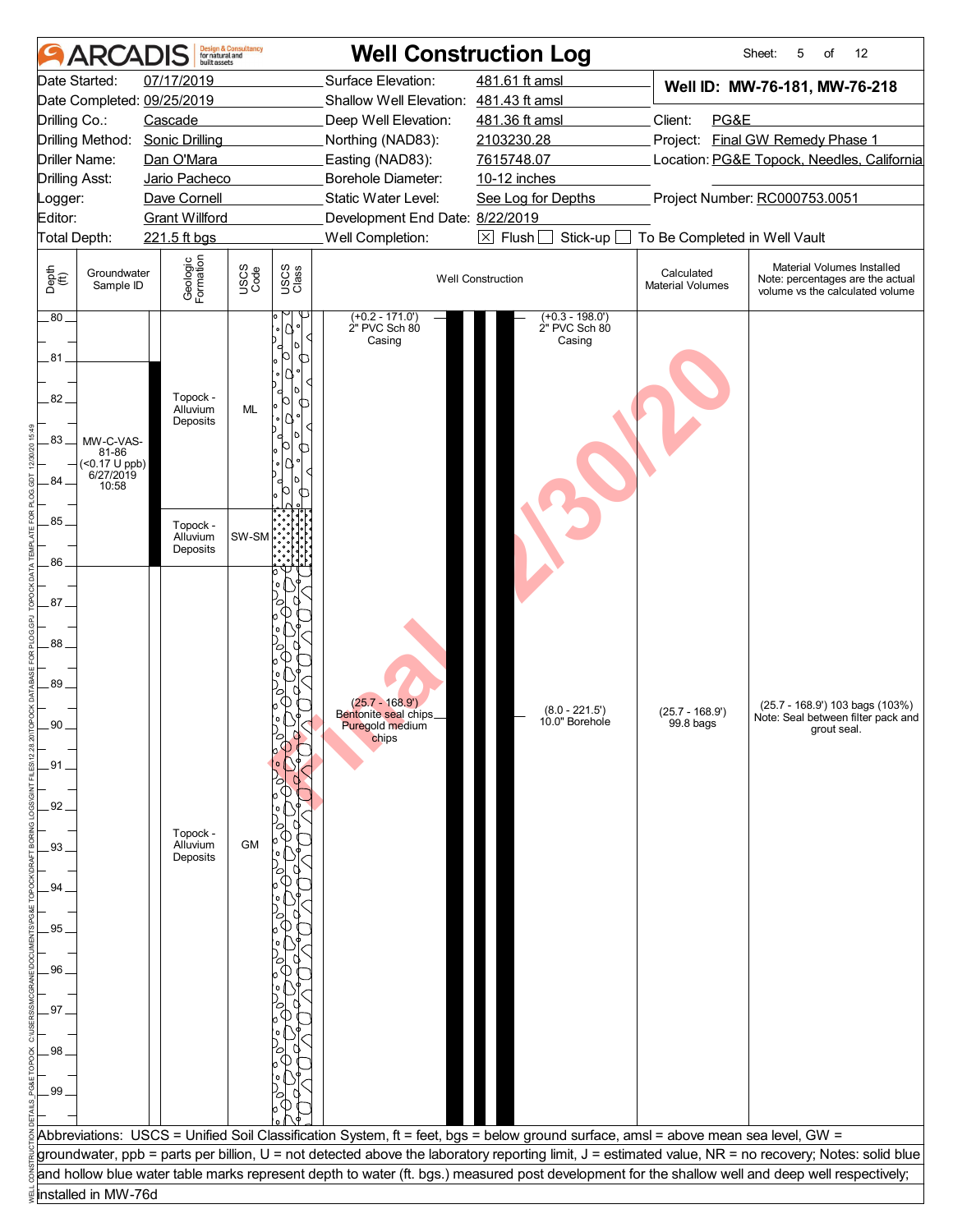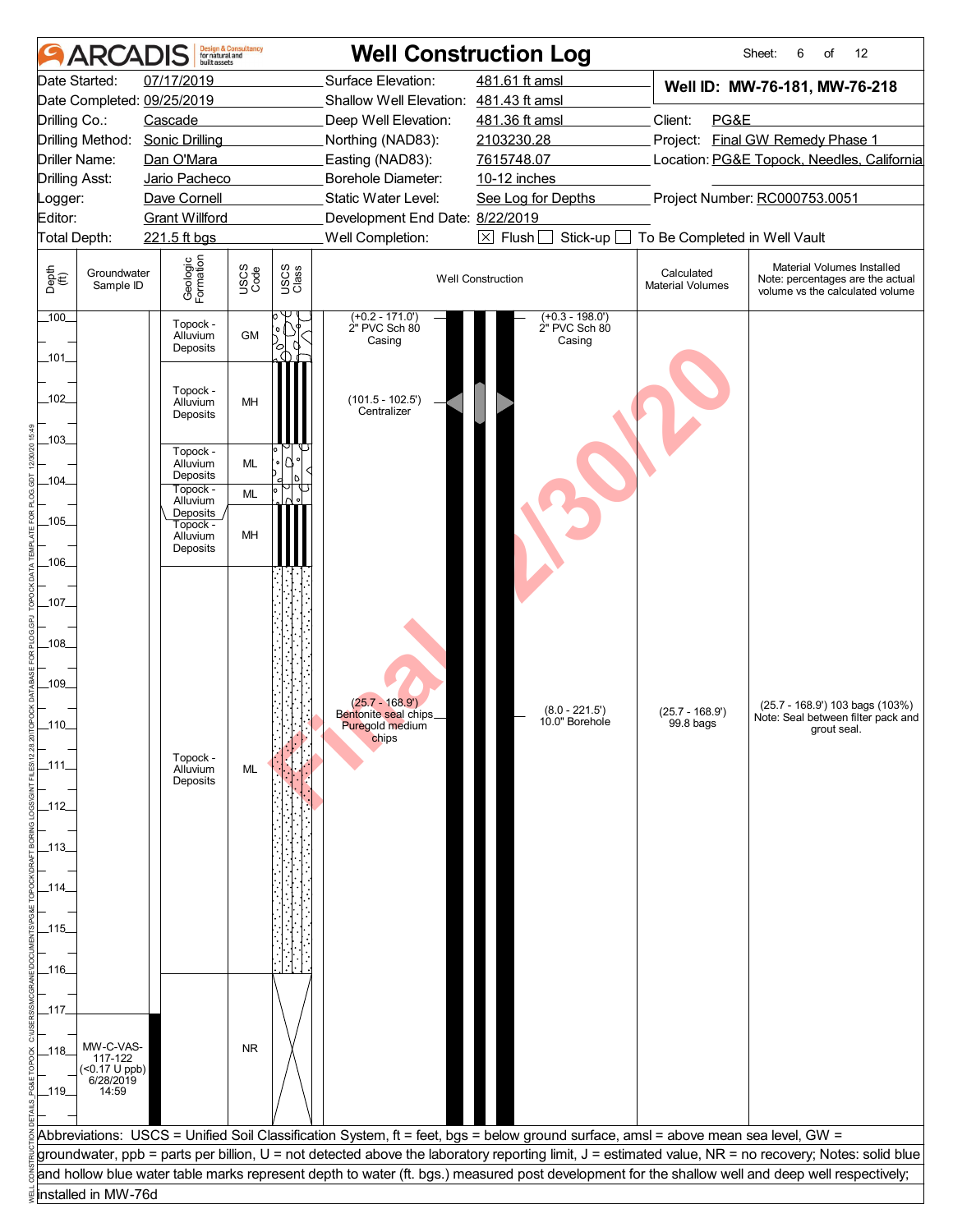|                                | ARCADIS                     | built assets                          | <b>Design &amp; Consultancy</b><br>for natural and |               |                                                     | <b>Well Construction Log</b>                                                                                                       |                                            | 12<br>Sheet:<br>7<br>of                                                                                                                               |  |  |
|--------------------------------|-----------------------------|---------------------------------------|----------------------------------------------------|---------------|-----------------------------------------------------|------------------------------------------------------------------------------------------------------------------------------------|--------------------------------------------|-------------------------------------------------------------------------------------------------------------------------------------------------------|--|--|
|                                | Date Started:               | 07/17/2019                            |                                                    |               | Surface Elevation:                                  | 481.61 ft amsl                                                                                                                     |                                            | Well ID: MW-76-181, MW-76-218                                                                                                                         |  |  |
|                                |                             | Date Completed: 09/25/2019            |                                                    |               | Shallow Well Elevation: 481.43 ft amsl              |                                                                                                                                    |                                            |                                                                                                                                                       |  |  |
| Drilling Co.:                  |                             | Cascade                               |                                                    |               | Deep Well Elevation:                                | 481.36 ft amsl                                                                                                                     | Client:<br>PG&E                            |                                                                                                                                                       |  |  |
|                                | Drilling Method:            | <b>Sonic Drilling</b>                 |                                                    |               | Northing (NAD83):                                   | 2103230.28                                                                                                                         |                                            | Project: Final GW Remedy Phase 1                                                                                                                      |  |  |
|                                | Driller Name:               | Dan O'Mara                            |                                                    |               | Easting (NAD83):                                    | 7615748.07                                                                                                                         | Location: PG&E Topock, Needles, California |                                                                                                                                                       |  |  |
| <b>Drilling Asst:</b>          |                             | Jario Pacheco                         |                                                    |               | Borehole Diameter:                                  | 10-12 inches                                                                                                                       |                                            |                                                                                                                                                       |  |  |
| Logger:                        |                             | Dave Cornell                          |                                                    |               | Static Water Level:                                 | See Log for Depths                                                                                                                 |                                            | Project Number: RC000753.0051                                                                                                                         |  |  |
| Editor:                        | Total Depth:                | <b>Grant Willford</b><br>221.5 ft bgs |                                                    |               | Development End Date: 8/22/2019<br>Well Completion: | $\boxtimes$ Flush<br>Stick-up                                                                                                      | To Be Completed in Well Vault              |                                                                                                                                                       |  |  |
|                                |                             |                                       |                                                    |               |                                                     |                                                                                                                                    |                                            |                                                                                                                                                       |  |  |
| Depth<br>$\bigoplus_{i=1}^{n}$ | Groundwater<br>Sample ID    | Geologic<br>Formation                 | USCS<br>Code                                       | USCS<br>Class |                                                     | <b>Well Construction</b>                                                                                                           | Calculated<br><b>Material Volumes</b>      | Material Volumes Installed<br>Note: percentages are the actual<br>volume vs the calculated volume                                                     |  |  |
| 120                            | MW-C-VAS-                   |                                       |                                                    |               | (+0.2 - 171.0')<br>2" PVC Sch 80                    | $(+0.3 - 198.0')$<br>2" PVC Sch 80                                                                                                 |                                            |                                                                                                                                                       |  |  |
| _121_                          | 117-122<br>$($ <0.17 U ppb) | Topock -<br>Alluvium                  | <b>ML</b>                                          |               | Casing                                              | Casing                                                                                                                             |                                            |                                                                                                                                                       |  |  |
|                                | 6/28/2019<br>14:59          | Deposits                              |                                                    |               |                                                     |                                                                                                                                    |                                            |                                                                                                                                                       |  |  |
| $-122$                         |                             |                                       |                                                    |               |                                                     |                                                                                                                                    |                                            |                                                                                                                                                       |  |  |
|                                |                             |                                       |                                                    |               |                                                     |                                                                                                                                    |                                            |                                                                                                                                                       |  |  |
| 123                            |                             |                                       |                                                    |               |                                                     |                                                                                                                                    |                                            |                                                                                                                                                       |  |  |
|                                |                             | Topock -<br>Alluvium                  | SW-SM                                              |               |                                                     |                                                                                                                                    |                                            |                                                                                                                                                       |  |  |
| _124_                          |                             | Deposits                              |                                                    |               |                                                     |                                                                                                                                    |                                            |                                                                                                                                                       |  |  |
|                                |                             |                                       |                                                    |               |                                                     |                                                                                                                                    |                                            |                                                                                                                                                       |  |  |
| 125                            |                             |                                       |                                                    |               |                                                     |                                                                                                                                    |                                            |                                                                                                                                                       |  |  |
|                                |                             |                                       |                                                    |               |                                                     |                                                                                                                                    |                                            |                                                                                                                                                       |  |  |
| $-126$                         |                             |                                       |                                                    |               |                                                     |                                                                                                                                    |                                            |                                                                                                                                                       |  |  |
|                                |                             |                                       |                                                    |               |                                                     |                                                                                                                                    |                                            |                                                                                                                                                       |  |  |
| $\_127\_$                      |                             |                                       |                                                    |               |                                                     |                                                                                                                                    |                                            |                                                                                                                                                       |  |  |
|                                |                             |                                       |                                                    |               |                                                     |                                                                                                                                    |                                            |                                                                                                                                                       |  |  |
| $-128$                         |                             | Topock -                              |                                                    |               |                                                     |                                                                                                                                    |                                            |                                                                                                                                                       |  |  |
|                                |                             | Alluvium                              | ML                                                 |               |                                                     |                                                                                                                                    |                                            |                                                                                                                                                       |  |  |
| $-129$                         |                             | Deposits                              |                                                    |               |                                                     |                                                                                                                                    |                                            |                                                                                                                                                       |  |  |
|                                |                             |                                       |                                                    |               | $(25.7 - 168.9')$<br>Bentonite seal chips.          | $(8.0 - 221.5')$<br>10.0" Borehole                                                                                                 | $(25.7 - 168.9')$                          | (25.7 - 168.9') 103 bags (103%)<br>Note: Seal between filter pack and                                                                                 |  |  |
| 130                            |                             |                                       |                                                    |               | Puregold medium<br>chips                            |                                                                                                                                    | 99.8 bags                                  | grout seal.                                                                                                                                           |  |  |
|                                |                             |                                       |                                                    |               |                                                     |                                                                                                                                    |                                            |                                                                                                                                                       |  |  |
| _131_                          |                             |                                       |                                                    |               |                                                     |                                                                                                                                    |                                            |                                                                                                                                                       |  |  |
| $-132$                         |                             |                                       |                                                    |               |                                                     |                                                                                                                                    |                                            |                                                                                                                                                       |  |  |
|                                |                             | Topock -                              |                                                    |               |                                                     |                                                                                                                                    |                                            |                                                                                                                                                       |  |  |
| _133_                          |                             | Alluvium<br>Deposits                  | MH                                                 |               |                                                     |                                                                                                                                    |                                            |                                                                                                                                                       |  |  |
|                                |                             |                                       |                                                    |               |                                                     |                                                                                                                                    |                                            |                                                                                                                                                       |  |  |
| _134_                          |                             |                                       |                                                    |               |                                                     |                                                                                                                                    |                                            |                                                                                                                                                       |  |  |
|                                |                             | Topock -<br>Alluvium                  | <b>SM</b>                                          |               |                                                     |                                                                                                                                    |                                            |                                                                                                                                                       |  |  |
| _135_                          |                             | Deposits                              |                                                    |               |                                                     |                                                                                                                                    |                                            |                                                                                                                                                       |  |  |
|                                |                             |                                       |                                                    |               |                                                     |                                                                                                                                    |                                            |                                                                                                                                                       |  |  |
| _136_                          |                             |                                       |                                                    |               |                                                     |                                                                                                                                    |                                            |                                                                                                                                                       |  |  |
|                                |                             |                                       |                                                    |               |                                                     |                                                                                                                                    |                                            |                                                                                                                                                       |  |  |
| _137_                          |                             |                                       |                                                    |               |                                                     |                                                                                                                                    |                                            |                                                                                                                                                       |  |  |
|                                |                             |                                       |                                                    |               |                                                     |                                                                                                                                    |                                            |                                                                                                                                                       |  |  |
| _138_                          |                             | Topock -<br>Alluvium                  | MH                                                 |               |                                                     |                                                                                                                                    |                                            |                                                                                                                                                       |  |  |
|                                |                             | Deposits                              |                                                    |               |                                                     |                                                                                                                                    |                                            |                                                                                                                                                       |  |  |
| $-139$                         |                             |                                       |                                                    |               |                                                     |                                                                                                                                    |                                            |                                                                                                                                                       |  |  |
|                                |                             |                                       |                                                    |               |                                                     |                                                                                                                                    |                                            |                                                                                                                                                       |  |  |
|                                |                             |                                       |                                                    |               |                                                     | Abbreviations: USCS = Unified Soil Classification System, ft = feet, bgs = below ground surface, amsl = above mean sea level, GW = |                                            |                                                                                                                                                       |  |  |
|                                |                             |                                       |                                                    |               |                                                     |                                                                                                                                    |                                            | groundwater, ppb = parts per billion, U = not detected above the laboratory reporting limit, J = estimated value, NR = no recovery; Notes: solid blue |  |  |
|                                |                             |                                       |                                                    |               |                                                     |                                                                                                                                    |                                            | and hollow blue water table marks represent depth to water (ft. bgs.) measured post development for the shallow well and deep well respectively;      |  |  |
|                                | installed in MW-76d         |                                       |                                                    |               |                                                     |                                                                                                                                    |                                            |                                                                                                                                                       |  |  |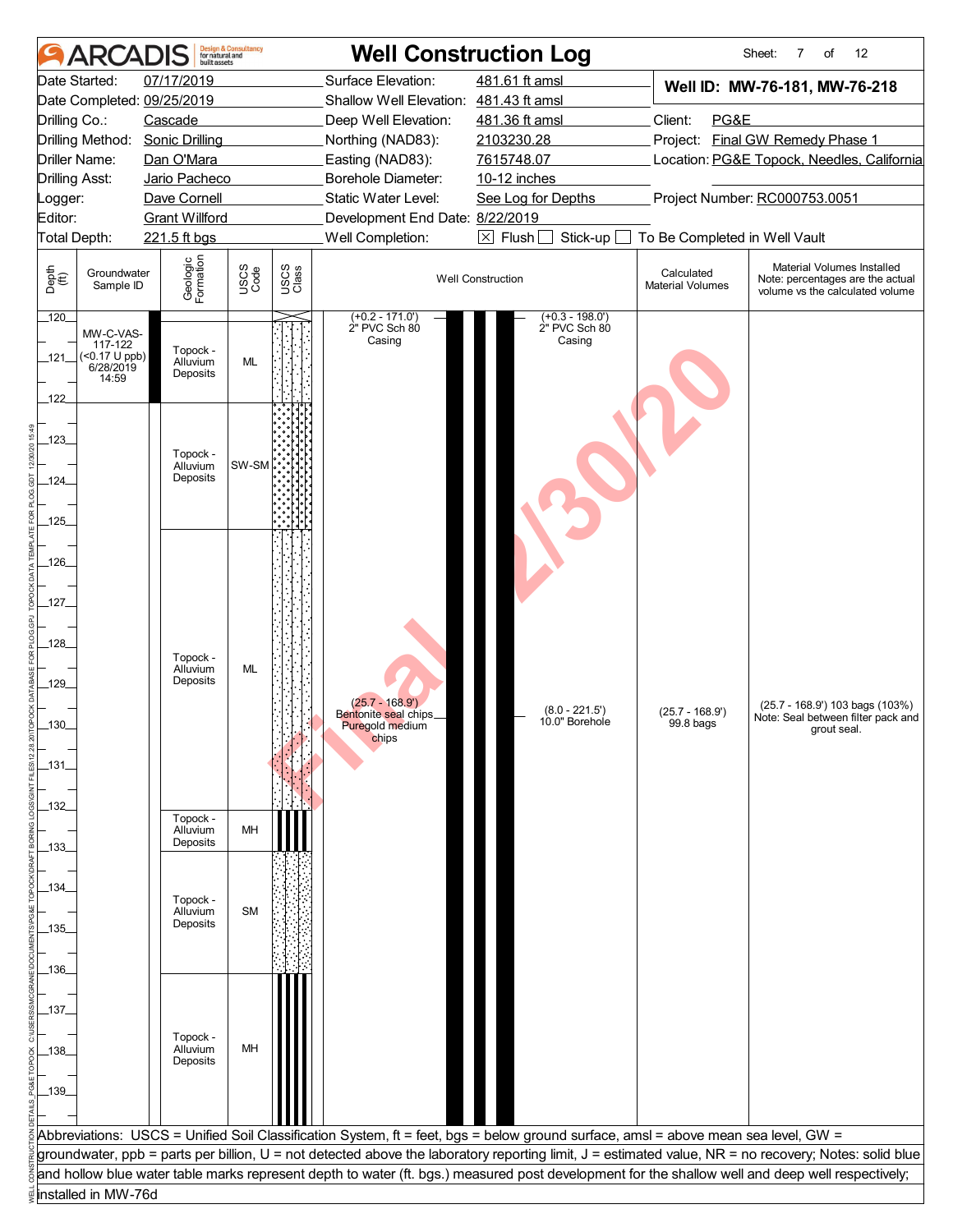|                                | ARCADIS                      | built assets                     | <b>Design &amp; Consultancy</b><br>for natural and |               |                                          | <b>Well Construction Log</b>                                                                                                       |                                       | Sheet:<br>12<br>8<br>of                                                                                                                               |  |  |
|--------------------------------|------------------------------|----------------------------------|----------------------------------------------------|---------------|------------------------------------------|------------------------------------------------------------------------------------------------------------------------------------|---------------------------------------|-------------------------------------------------------------------------------------------------------------------------------------------------------|--|--|
|                                | Date Started:                | 07/17/2019                       |                                                    |               | Surface Elevation:                       | 481.61 ft amsl                                                                                                                     |                                       | Well ID: MW-76-181, MW-76-218                                                                                                                         |  |  |
|                                |                              | Date Completed: 09/25/2019       |                                                    |               | Shallow Well Elevation: 481.43 ft amsl   |                                                                                                                                    |                                       |                                                                                                                                                       |  |  |
| Drilling Co.:                  |                              | Cascade                          |                                                    |               | Deep Well Elevation:                     | 481.36 ft amsl                                                                                                                     | Client:<br>PG&E                       |                                                                                                                                                       |  |  |
|                                | Drilling Method:             | <b>Sonic Drilling</b>            |                                                    |               | Northing (NAD83):                        | 2103230.28                                                                                                                         |                                       | Project: Final GW Remedy Phase 1                                                                                                                      |  |  |
|                                | <b>Driller Name:</b>         | Dan O'Mara                       |                                                    |               | Easting (NAD83):                         | 7615748.07                                                                                                                         |                                       | Location: PG&E Topock, Needles, California                                                                                                            |  |  |
| <b>Drilling Asst:</b>          |                              | Jario Pacheco                    |                                                    |               | Borehole Diameter:                       | 10-12 inches                                                                                                                       |                                       |                                                                                                                                                       |  |  |
| Logger:                        |                              | Dave Cornell                     |                                                    |               | Static Water Level:                      | Project Number: RC000753.0051<br>See Log for Depths                                                                                |                                       |                                                                                                                                                       |  |  |
| Editor:                        |                              | <b>Grant Willford</b>            |                                                    |               | Development End Date: 8/22/2019          |                                                                                                                                    |                                       |                                                                                                                                                       |  |  |
|                                | Total Depth:                 | 221.5 ft bgs                     |                                                    |               | Well Completion:                         | $\boxtimes$ Flush [<br>Stick-up                                                                                                    | To Be Completed in Well Vault         |                                                                                                                                                       |  |  |
| Depth<br>$\bigoplus_{i=1}^{n}$ | Groundwater<br>Sample ID     | Geologic<br>Formation            | USCS<br>Code                                       | USCS<br>Class |                                          | <b>Well Construction</b>                                                                                                           | Calculated<br><b>Material Volumes</b> | Material Volumes Installed<br>Note: percentages are the actual<br>volume vs the calculated volume                                                     |  |  |
| 140                            |                              |                                  | MH                                                 |               | (+0.2 - 171.0')<br>2" PVC Sch 80         | $(+0.3 - 198.0')$<br>2" PVC Sch 80                                                                                                 |                                       |                                                                                                                                                       |  |  |
| _141_                          |                              |                                  |                                                    |               | Casing                                   | Casing                                                                                                                             |                                       |                                                                                                                                                       |  |  |
| $-142$                         |                              | Topock -<br>Alluvium<br>Deposits | MH                                                 |               | $(141.5 - 142.5')$<br>Centralizer        |                                                                                                                                    |                                       |                                                                                                                                                       |  |  |
| $-143$                         |                              |                                  |                                                    |               |                                          |                                                                                                                                    |                                       |                                                                                                                                                       |  |  |
| _144_                          |                              | Topock -<br>Alluvium             | ML                                                 |               |                                          |                                                                                                                                    |                                       |                                                                                                                                                       |  |  |
|                                |                              | Deposits<br>Topock -             | MH                                                 |               |                                          |                                                                                                                                    |                                       |                                                                                                                                                       |  |  |
| _145_                          |                              | Alluvium                         |                                                    |               |                                          |                                                                                                                                    |                                       |                                                                                                                                                       |  |  |
|                                |                              | Deposits<br>Topock -             | GW-GM                                              |               |                                          |                                                                                                                                    |                                       |                                                                                                                                                       |  |  |
| $-146$                         |                              | Alluvium<br>Deposits             |                                                    |               |                                          |                                                                                                                                    |                                       |                                                                                                                                                       |  |  |
|                                |                              |                                  |                                                    |               |                                          |                                                                                                                                    |                                       |                                                                                                                                                       |  |  |
| $-147$                         |                              | Topock -                         |                                                    |               |                                          |                                                                                                                                    |                                       |                                                                                                                                                       |  |  |
|                                |                              | Alluvium<br>Deposits             | <b>GM</b>                                          |               |                                          |                                                                                                                                    |                                       |                                                                                                                                                       |  |  |
| $-148$                         |                              |                                  |                                                    |               |                                          |                                                                                                                                    |                                       |                                                                                                                                                       |  |  |
|                                |                              |                                  |                                                    |               |                                          |                                                                                                                                    |                                       |                                                                                                                                                       |  |  |
| $-149$                         | MW-C-VAS-                    | Topock -                         |                                                    |               |                                          |                                                                                                                                    |                                       |                                                                                                                                                       |  |  |
|                                | 147-152<br>$($ < 0.17 U ppb) | Alluvium<br>Deposits             | ML                                                 |               | $(25.7 - 168.9')$                        |                                                                                                                                    |                                       | (25.7 - 168.9') 103 bags (103%)                                                                                                                       |  |  |
| 150                            | 6/29/2019                    |                                  |                                                    | <b>TAR</b>    | Bentonite seal chips.<br>Puregold medium | $(8.0 - 221.5')$<br>10.0" Borehole                                                                                                 | $(25.7 - 168.9')$<br>99.8 bags        | Note: Seal between filter pack and                                                                                                                    |  |  |
|                                | 13:58                        | Topock -<br>Alluvium             | SW-SM                                              |               | chips                                    |                                                                                                                                    |                                       | grout seal.                                                                                                                                           |  |  |
| _151_                          |                              | Deposits                         |                                                    |               |                                          |                                                                                                                                    |                                       |                                                                                                                                                       |  |  |
|                                |                              |                                  |                                                    |               |                                          |                                                                                                                                    |                                       |                                                                                                                                                       |  |  |
| $-152$                         |                              |                                  |                                                    |               |                                          |                                                                                                                                    |                                       |                                                                                                                                                       |  |  |
|                                |                              | Topock -<br>Alluvium             | SW-SM                                              |               |                                          |                                                                                                                                    |                                       |                                                                                                                                                       |  |  |
| _153_                          |                              | Deposits                         |                                                    |               |                                          |                                                                                                                                    |                                       |                                                                                                                                                       |  |  |
|                                |                              |                                  |                                                    |               |                                          |                                                                                                                                    |                                       |                                                                                                                                                       |  |  |
| _154_                          |                              |                                  |                                                    |               |                                          |                                                                                                                                    |                                       |                                                                                                                                                       |  |  |
|                                |                              | Topock -<br>Alluvium             | <b>GM</b>                                          |               |                                          |                                                                                                                                    |                                       |                                                                                                                                                       |  |  |
| _155_                          |                              | Deposits                         |                                                    |               |                                          |                                                                                                                                    |                                       |                                                                                                                                                       |  |  |
|                                |                              |                                  |                                                    |               |                                          |                                                                                                                                    |                                       |                                                                                                                                                       |  |  |
| _156_                          |                              | Topock -                         |                                                    |               |                                          |                                                                                                                                    |                                       |                                                                                                                                                       |  |  |
|                                |                              | Alluvium                         | GW-GM <sup>7</sup>                                 |               |                                          |                                                                                                                                    |                                       |                                                                                                                                                       |  |  |
|                                |                              | Deposits                         |                                                    |               |                                          |                                                                                                                                    |                                       |                                                                                                                                                       |  |  |
| _157_                          |                              |                                  |                                                    |               |                                          |                                                                                                                                    |                                       |                                                                                                                                                       |  |  |
|                                |                              |                                  |                                                    |               |                                          |                                                                                                                                    |                                       |                                                                                                                                                       |  |  |
| _158_                          |                              | Topock -                         |                                                    |               |                                          |                                                                                                                                    |                                       |                                                                                                                                                       |  |  |
|                                |                              | Alluvium<br>Deposits             | SW-SM                                              |               |                                          |                                                                                                                                    |                                       |                                                                                                                                                       |  |  |
| _159_                          |                              |                                  |                                                    |               |                                          |                                                                                                                                    |                                       |                                                                                                                                                       |  |  |
|                                |                              |                                  |                                                    |               |                                          |                                                                                                                                    |                                       |                                                                                                                                                       |  |  |
|                                |                              |                                  |                                                    |               |                                          | Abbreviations: USCS = Unified Soil Classification System, ft = feet, bgs = below ground surface, amsl = above mean sea level, GW = |                                       |                                                                                                                                                       |  |  |
|                                |                              |                                  |                                                    |               |                                          |                                                                                                                                    |                                       | groundwater, ppb = parts per billion, U = not detected above the laboratory reporting limit, J = estimated value, NR = no recovery; Notes: solid blue |  |  |
|                                |                              |                                  |                                                    |               |                                          |                                                                                                                                    |                                       | and hollow blue water table marks represent depth to water (ft. bgs.) measured post development for the shallow well and deep well respectively;      |  |  |
|                                | installed in MW-76d          |                                  |                                                    |               |                                          |                                                                                                                                    |                                       |                                                                                                                                                       |  |  |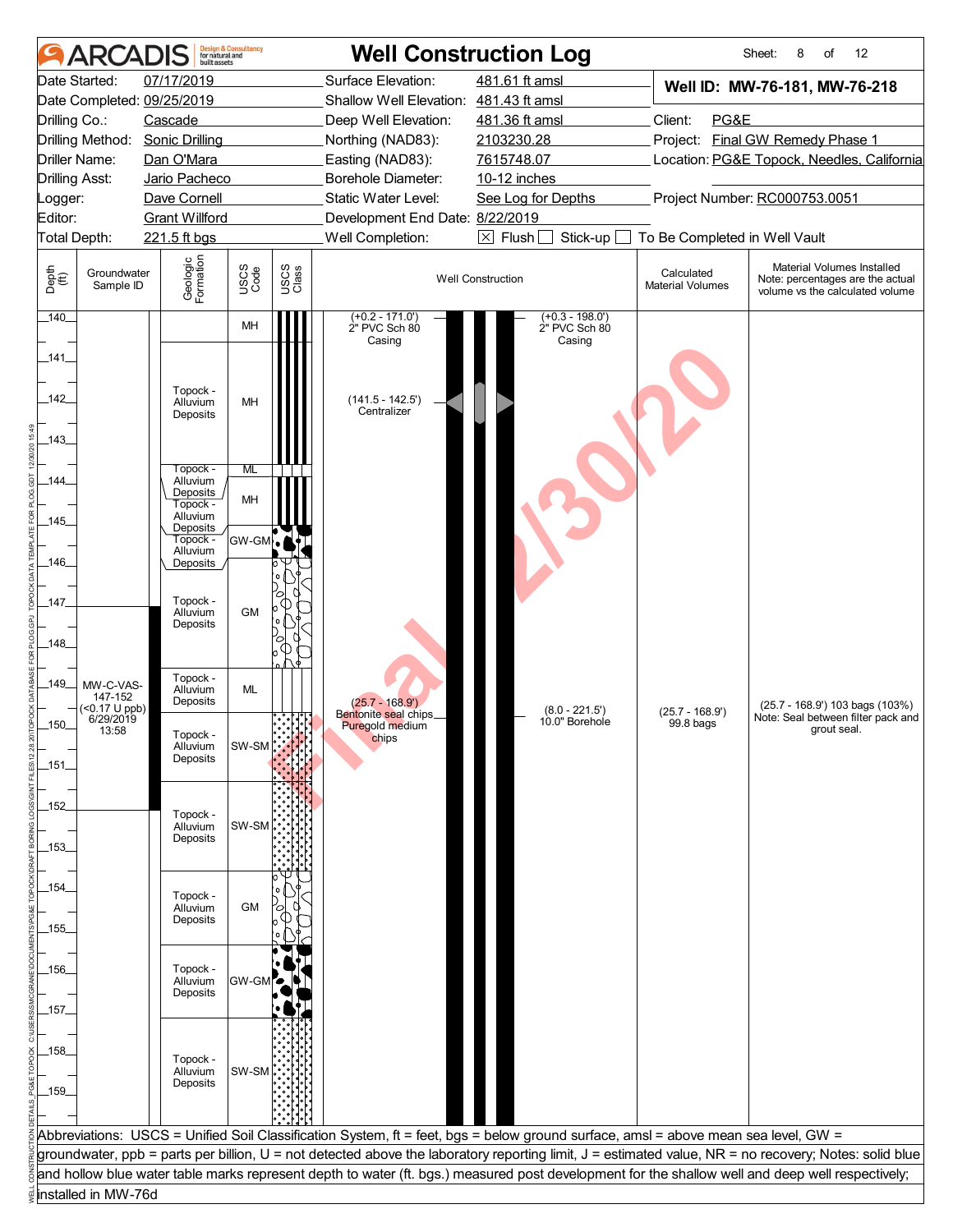|                                | ARCADIS                  | built assets               | <b>Design &amp; Consultancy</b><br>for natural and |               |                                            | <b>Well Construction Log</b>                                                                                                       |                                       | Sheet:<br>12<br>9<br>of                                                                                                                               |  |
|--------------------------------|--------------------------|----------------------------|----------------------------------------------------|---------------|--------------------------------------------|------------------------------------------------------------------------------------------------------------------------------------|---------------------------------------|-------------------------------------------------------------------------------------------------------------------------------------------------------|--|
|                                | Date Started:            | 07/17/2019                 |                                                    |               | Surface Elevation:                         | 481.61 ft amsl                                                                                                                     |                                       | Well ID: MW-76-181, MW-76-218                                                                                                                         |  |
|                                |                          | Date Completed: 09/25/2019 |                                                    |               | Shallow Well Elevation: 481.43 ft amsl     |                                                                                                                                    |                                       |                                                                                                                                                       |  |
| Drilling Co.:                  |                          | Cascade                    |                                                    |               | Deep Well Elevation:                       | 481.36 ft amsl                                                                                                                     | Client:<br>PG&E                       |                                                                                                                                                       |  |
|                                | Drilling Method:         | <b>Sonic Drilling</b>      |                                                    |               | Northing (NAD83):                          | Project: Final GW Remedy Phase 1<br>2103230.28                                                                                     |                                       |                                                                                                                                                       |  |
|                                | Driller Name:            | Dan O'Mara                 |                                                    |               | Easting (NAD83):                           | 7615748.07                                                                                                                         |                                       | Location: PG&E Topock, Needles, California                                                                                                            |  |
| <b>Drilling Asst:</b>          |                          | Jario Pacheco              |                                                    |               | Borehole Diameter:                         | 10-12 inches                                                                                                                       |                                       |                                                                                                                                                       |  |
| _ogger:                        |                          | Dave Cornell               |                                                    |               | Static Water Level:                        | See Log for Depths                                                                                                                 |                                       | Project Number: RC000753.0051                                                                                                                         |  |
| Editor:                        |                          | <b>Grant Willford</b>      |                                                    |               | Development End Date: 8/22/2019            |                                                                                                                                    |                                       |                                                                                                                                                       |  |
| Total Depth:                   |                          | 221.5 ft bgs               |                                                    |               | Well Completion:                           | $\boxed{\times}$ Flush<br>Stick-up                                                                                                 | To Be Completed in Well Vault         |                                                                                                                                                       |  |
| Depth<br>$\bigoplus_{i=1}^{n}$ | Groundwater<br>Sample ID | Geologic<br>Formation      | USCS<br>Code                                       | USCS<br>Class |                                            | <b>Well Construction</b>                                                                                                           | Calculated<br><b>Material Volumes</b> | Material Volumes Installed<br>Note: percentages are the actual<br>volume vs the calculated volume                                                     |  |
| $160$ <sub>-</sub>             |                          |                            | SW-SM                                              |               | $(+0.2 - 171.0')$<br>2" PVC Sch 80         | $(+0.3 - 198.0')$<br>2" PVC Sch 80                                                                                                 |                                       |                                                                                                                                                       |  |
|                                |                          | Topock -                   |                                                    |               | Casing                                     | Casing                                                                                                                             |                                       |                                                                                                                                                       |  |
| _161_                          |                          | Alluvium<br>Deposits       | <b>SM</b>                                          |               |                                            |                                                                                                                                    |                                       |                                                                                                                                                       |  |
| $-162$                         |                          |                            |                                                    |               |                                            |                                                                                                                                    |                                       |                                                                                                                                                       |  |
| _163_                          |                          | Topock -<br>Alluvium       | <b>GM</b>                                          |               |                                            |                                                                                                                                    |                                       |                                                                                                                                                       |  |
|                                |                          | Deposits                   |                                                    |               |                                            |                                                                                                                                    |                                       |                                                                                                                                                       |  |
| -164                           |                          |                            |                                                    |               | $(25.7 - 168.9')$<br>Bentonite seal chips_ |                                                                                                                                    | $(25.7 - 168.9')$                     | $(25.7 - 168.9)$ 103 bags $(103%)$                                                                                                                    |  |
|                                |                          |                            |                                                    |               | Puregold medium                            |                                                                                                                                    | 99.8 bags                             | Note: Seal between filter pack and<br>grout seal.                                                                                                     |  |
| $-165$                         |                          |                            |                                                    |               | chips                                      |                                                                                                                                    |                                       |                                                                                                                                                       |  |
|                                |                          | Topock -                   |                                                    |               |                                            |                                                                                                                                    |                                       |                                                                                                                                                       |  |
| _166_                          |                          | Alluvium<br>Deposits       | GW-GM                                              |               |                                            |                                                                                                                                    |                                       |                                                                                                                                                       |  |
|                                |                          |                            |                                                    |               |                                            |                                                                                                                                    |                                       |                                                                                                                                                       |  |
| _167_                          | MW-C-VAS-                |                            |                                                    |               |                                            |                                                                                                                                    |                                       |                                                                                                                                                       |  |
|                                | 165-170<br>(<0.17 U ppb) |                            |                                                    |               |                                            |                                                                                                                                    |                                       |                                                                                                                                                       |  |
| $-168$                         | 6/30/2019<br>11:04       | Topock -<br>Alluvium       | <b>SM</b>                                          |               |                                            |                                                                                                                                    |                                       |                                                                                                                                                       |  |
|                                |                          | Deposits                   |                                                    |               |                                            |                                                                                                                                    |                                       |                                                                                                                                                       |  |
| _169_                          |                          |                            |                                                    |               |                                            |                                                                                                                                    |                                       |                                                                                                                                                       |  |
|                                |                          |                            |                                                    |               |                                            |                                                                                                                                    |                                       |                                                                                                                                                       |  |
| 170                            |                          | Topock -                   |                                                    |               |                                            | $(8.0 - 221.5')$<br>10.0" Borehole                                                                                                 |                                       |                                                                                                                                                       |  |
|                                |                          | Alluvium                   | <b>SM</b>                                          |               |                                            |                                                                                                                                    |                                       |                                                                                                                                                       |  |
| $-171$                         |                          | Deposits                   |                                                    |               |                                            |                                                                                                                                    |                                       |                                                                                                                                                       |  |
|                                |                          |                            |                                                    |               | $(171.0 - 181.0)$<br>2" 20-Slot Sch 80     |                                                                                                                                    |                                       |                                                                                                                                                       |  |
| _172_                          |                          |                            |                                                    |               | PVC Screen                                 |                                                                                                                                    |                                       |                                                                                                                                                       |  |
|                                |                          |                            |                                                    |               |                                            |                                                                                                                                    |                                       |                                                                                                                                                       |  |
|                                |                          |                            |                                                    |               |                                            |                                                                                                                                    |                                       |                                                                                                                                                       |  |
| _173_                          |                          | Topock -                   |                                                    |               |                                            |                                                                                                                                    |                                       |                                                                                                                                                       |  |
|                                |                          | Alluvium<br>Deposits       | ML                                                 |               |                                            |                                                                                                                                    |                                       | (168.9 - 183.1') 19 bags (124%)                                                                                                                       |  |
| _174_                          |                          |                            |                                                    |               | $(168.9 - 183.1')$<br>Cemex #3 MESH        |                                                                                                                                    | $(168.9 - 183.1')$                    | Note: Filter pack, used >20% of<br>the calculated volume due to                                                                                       |  |
|                                |                          |                            |                                                    | ⋂             | (8x20) Lapis Lustre<br>Sand                |                                                                                                                                    | $15.3$ bags                           | potential voids that formed during                                                                                                                    |  |
| $-175$                         |                          |                            |                                                    |               |                                            |                                                                                                                                    |                                       | drilling.                                                                                                                                             |  |
|                                |                          |                            |                                                    |               |                                            |                                                                                                                                    |                                       |                                                                                                                                                       |  |
| 176                            |                          | Topock -                   | <b>GM</b>                                          |               |                                            |                                                                                                                                    |                                       |                                                                                                                                                       |  |
|                                |                          | Alluvium<br>Deposits       |                                                    |               |                                            |                                                                                                                                    |                                       |                                                                                                                                                       |  |
| $-177$                         |                          | Topock -                   | GW                                                 |               |                                            |                                                                                                                                    |                                       |                                                                                                                                                       |  |
|                                | MW-C-VAS-<br>176-181     | Alluvium<br>Deposits       |                                                    |               |                                            |                                                                                                                                    |                                       |                                                                                                                                                       |  |
| _178_                          | $(410$ ppb)<br>7/1/2019  | Topock -<br>Alluvium       | ML                                                 |               |                                            |                                                                                                                                    |                                       |                                                                                                                                                       |  |
|                                | 16:02                    | Deposits                   |                                                    |               |                                            |                                                                                                                                    |                                       |                                                                                                                                                       |  |
| $-179$                         |                          | Topock -<br>Alluvium       | <b>ML</b>                                          |               |                                            |                                                                                                                                    |                                       |                                                                                                                                                       |  |
|                                |                          | Deposits                   | <b>ML</b>                                          |               |                                            |                                                                                                                                    |                                       |                                                                                                                                                       |  |
|                                |                          | Topock -                   |                                                    |               |                                            | Abbreviations: USCS = Unified Soil Classification System, ft = feet, bgs = below ground surface, amsl = above mean sea level, GW = |                                       |                                                                                                                                                       |  |
|                                |                          |                            |                                                    |               |                                            |                                                                                                                                    |                                       | groundwater, ppb = parts per billion, U = not detected above the laboratory reporting limit, J = estimated value, NR = no recovery; Notes: solid blue |  |
|                                |                          |                            |                                                    |               |                                            |                                                                                                                                    |                                       | and hollow blue water table marks represent depth to water (ft. bgs.) measured post development for the shallow well and deep well respectively;      |  |
|                                | installed in MW-76d      |                            |                                                    |               |                                            |                                                                                                                                    |                                       |                                                                                                                                                       |  |
|                                |                          |                            |                                                    |               |                                            |                                                                                                                                    |                                       |                                                                                                                                                       |  |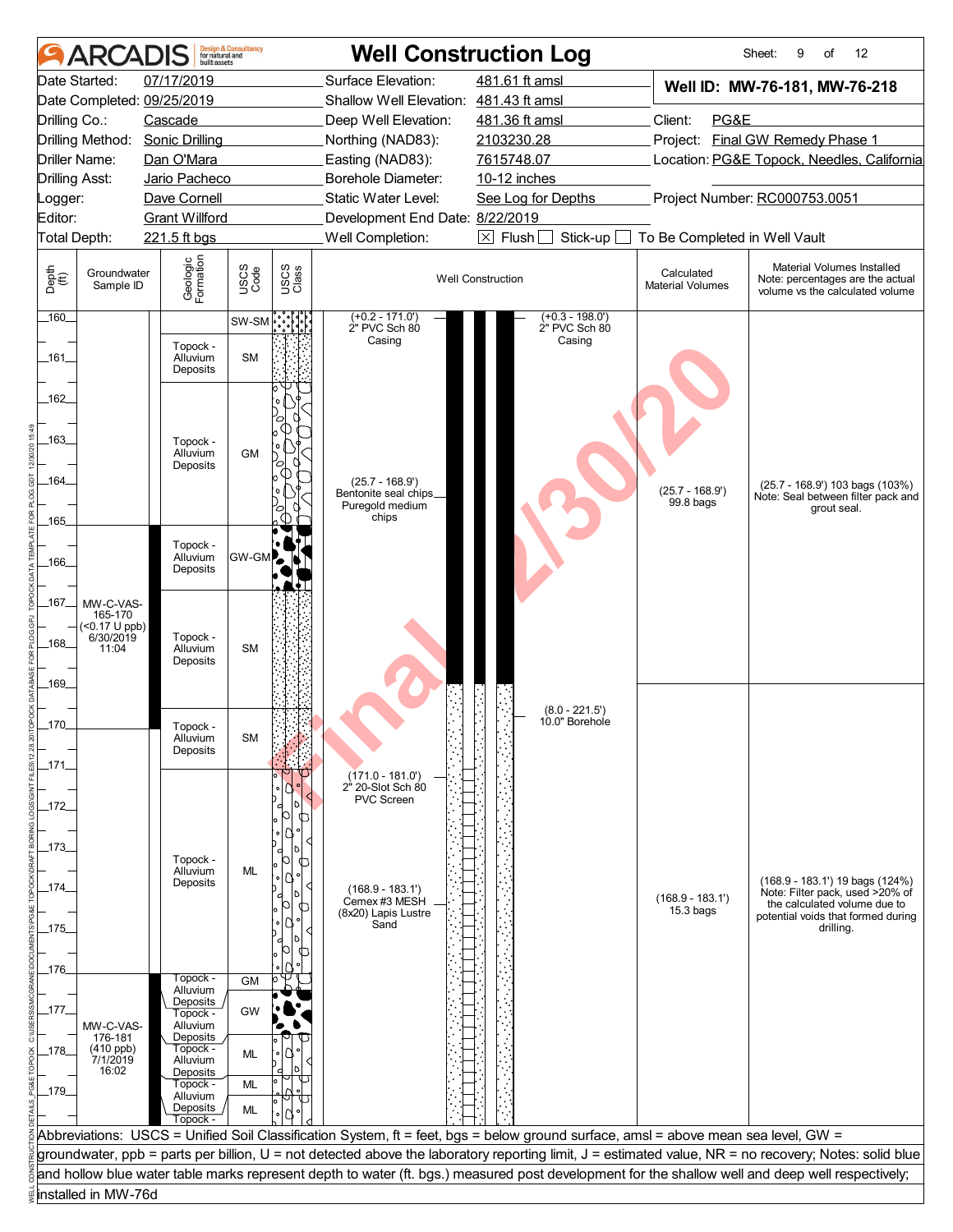|                       | ARCADIS                  | built assets                | <b>Design &amp; Consultancy</b><br>for natural and |                      |                                                                                 | <b>Well Construction Log</b>                                                                                                       |                                                     | Sheet:<br>of<br>12<br>10                                                                                                                              |  |  |
|-----------------------|--------------------------|-----------------------------|----------------------------------------------------|----------------------|---------------------------------------------------------------------------------|------------------------------------------------------------------------------------------------------------------------------------|-----------------------------------------------------|-------------------------------------------------------------------------------------------------------------------------------------------------------|--|--|
|                       | Date Started:            | 07/17/2019                  |                                                    |                      | Surface Elevation:                                                              | 481.61 ft amsl                                                                                                                     |                                                     | Well ID: MW-76-181, MW-76-218                                                                                                                         |  |  |
|                       |                          | Date Completed: 09/25/2019  |                                                    |                      | Shallow Well Elevation: 481.43 ft amsl                                          |                                                                                                                                    |                                                     |                                                                                                                                                       |  |  |
| Drilling Co.:         |                          | Cascade                     |                                                    | Deep Well Elevation: |                                                                                 | 481.36 ft amsl                                                                                                                     | Client:<br>PG&E                                     |                                                                                                                                                       |  |  |
|                       | Drilling Method:         | <b>Sonic Drilling</b>       |                                                    |                      | Northing (NAD83):                                                               | 2103230.28                                                                                                                         |                                                     | Project: Final GW Remedy Phase 1                                                                                                                      |  |  |
|                       | <b>Driller Name:</b>     | Dan O'Mara                  |                                                    | Easting (NAD83):     |                                                                                 | 7615748.07                                                                                                                         | Location: PG&E Topock, Needles, California          |                                                                                                                                                       |  |  |
| <b>Drilling Asst:</b> |                          | Jario Pacheco               |                                                    |                      | <b>Borehole Diameter:</b>                                                       | 10-12 inches                                                                                                                       |                                                     |                                                                                                                                                       |  |  |
| Logger:               |                          | Dave Cornell                |                                                    |                      | Static Water Level:                                                             |                                                                                                                                    | Project Number: RC000753.0051<br>See Log for Depths |                                                                                                                                                       |  |  |
| Editor:               |                          | <b>Grant Willford</b>       |                                                    |                      | Development End Date: 8/22/2019                                                 | $\overline{X}$ Flush                                                                                                               |                                                     |                                                                                                                                                       |  |  |
| Total Depth:          |                          | 221.5 ft bgs                |                                                    |                      | Well Completion:                                                                | Stick-up                                                                                                                           | To Be Completed in Well Vault                       |                                                                                                                                                       |  |  |
| Depth<br>(ff)         | Groundwater<br>Sample ID | Geologic<br>Formation       | USCS<br>Code                                       | USCS<br>Class        |                                                                                 | <b>Well Construction</b>                                                                                                           | Calculated<br><b>Material Volumes</b>               | Material Volumes Installed<br>Note: percentages are the actual<br>volume vs the calculated volume                                                     |  |  |
| $180$ <sub>-</sub>    |                          | <b>Alluvium</b><br>Deposits |                                                    |                      | $(171.0 - 181.0)$<br>2" 20-Slot Sch 80                                          | $(+0.3 - 198.0')$<br>2" PVC Sch 80                                                                                                 |                                                     |                                                                                                                                                       |  |  |
|                       |                          | Topock -<br>Alluvium        | ML                                                 |                      | <b>PVC Screen</b>                                                               | Casing                                                                                                                             |                                                     |                                                                                                                                                       |  |  |
| _181_                 |                          | Deposits                    |                                                    |                      | $(168.9 - 183.1')$                                                              |                                                                                                                                    |                                                     | (168.9 - 183.1') 19 bags (124%)<br>Note: Filter pack, used >20% of                                                                                    |  |  |
| .182<br>$-183$        |                          | Topock -<br>Alluvium        | ML                                                 | ൱                    | Cemex #3 MESH<br>(8x20) Lapis Lustre<br>Sand<br>(181.5 - 182.5')<br>Centralizer |                                                                                                                                    | $(168.9 - 183.1')$<br>$15.3$ bags                   | the calculated volume due to<br>potential voids that formed during<br>drilling.                                                                       |  |  |
|                       |                          | Deposits                    |                                                    | ⋂                    | $(181.0 - 183.3')$<br>Sump and PVC End                                          |                                                                                                                                    |                                                     |                                                                                                                                                       |  |  |
| -184-                 |                          |                             |                                                    |                      | Cap                                                                             |                                                                                                                                    |                                                     |                                                                                                                                                       |  |  |
|                       |                          |                             |                                                    |                      |                                                                                 |                                                                                                                                    |                                                     |                                                                                                                                                       |  |  |
| _185_                 |                          | Topock -                    |                                                    |                      |                                                                                 |                                                                                                                                    |                                                     |                                                                                                                                                       |  |  |
|                       |                          | Alluvium<br>Deposits        | <b>ML</b>                                          |                      |                                                                                 |                                                                                                                                    |                                                     |                                                                                                                                                       |  |  |
| 186                   |                          |                             |                                                    |                      |                                                                                 |                                                                                                                                    |                                                     |                                                                                                                                                       |  |  |
|                       |                          |                             |                                                    |                      |                                                                                 |                                                                                                                                    |                                                     |                                                                                                                                                       |  |  |
| $\_187\_$             |                          | Topock -<br>Alluvium        | SW-SM                                              |                      |                                                                                 |                                                                                                                                    |                                                     |                                                                                                                                                       |  |  |
|                       |                          | Deposits                    |                                                    |                      |                                                                                 |                                                                                                                                    |                                                     |                                                                                                                                                       |  |  |
| _188_                 | MW-C-VAS-                |                             |                                                    |                      |                                                                                 |                                                                                                                                    |                                                     |                                                                                                                                                       |  |  |
|                       | 185-191<br>(<0.17 U ppb) |                             |                                                    |                      |                                                                                 |                                                                                                                                    |                                                     |                                                                                                                                                       |  |  |
| $-189$                | 7/1/2019                 |                             |                                                    |                      |                                                                                 |                                                                                                                                    |                                                     |                                                                                                                                                       |  |  |
|                       | 12:00                    |                             |                                                    |                      | $(183.1 - 195.9)$<br><b>Bentonite</b> seal                                      |                                                                                                                                    | $(183.1 - 195.9')$                                  | (183.1 - 195.9') 13 buckets (107%)                                                                                                                    |  |  |
| 190                   |                          | Topock -<br>Alluvium        | <b>SM</b>                                          |                      | pellets Pel-Plug<br>(TR30) 3/8"                                                 | $(8.0 - 221.5')$<br>10.0" Borehole                                                                                                 | 12.2 buckets                                        | Note: Pel-Plug (TR30) 3/8"                                                                                                                            |  |  |
|                       |                          | Deposits                    |                                                    |                      |                                                                                 |                                                                                                                                    |                                                     |                                                                                                                                                       |  |  |
| _191_                 |                          |                             |                                                    |                      |                                                                                 |                                                                                                                                    |                                                     |                                                                                                                                                       |  |  |
|                       |                          |                             |                                                    |                      |                                                                                 |                                                                                                                                    |                                                     |                                                                                                                                                       |  |  |
| $-192$                |                          | Topock -                    |                                                    |                      |                                                                                 |                                                                                                                                    |                                                     |                                                                                                                                                       |  |  |
|                       |                          | Alluvium<br>Deposits        | ML                                                 |                      |                                                                                 |                                                                                                                                    |                                                     |                                                                                                                                                       |  |  |
| _193_                 |                          | Topock -<br>Alluvium        | GW-GM                                              |                      |                                                                                 |                                                                                                                                    |                                                     |                                                                                                                                                       |  |  |
|                       |                          | Deposits                    | ML                                                 |                      |                                                                                 |                                                                                                                                    |                                                     |                                                                                                                                                       |  |  |
| $-194$                |                          | Topock -<br>Alluvium        |                                                    |                      |                                                                                 |                                                                                                                                    |                                                     |                                                                                                                                                       |  |  |
|                       |                          | Deposits<br>Topock -        | <b>SM</b>                                          |                      |                                                                                 |                                                                                                                                    |                                                     |                                                                                                                                                       |  |  |
| _195_                 |                          | Alluvium                    |                                                    |                      |                                                                                 |                                                                                                                                    |                                                     |                                                                                                                                                       |  |  |
|                       |                          | Deposits                    |                                                    |                      |                                                                                 |                                                                                                                                    |                                                     |                                                                                                                                                       |  |  |
| _196_                 |                          |                             |                                                    |                      |                                                                                 |                                                                                                                                    |                                                     |                                                                                                                                                       |  |  |
|                       |                          | Topock -<br>Alluvium        | ML                                                 |                      |                                                                                 |                                                                                                                                    |                                                     |                                                                                                                                                       |  |  |
| _197_                 |                          | Deposits                    |                                                    |                      |                                                                                 |                                                                                                                                    |                                                     |                                                                                                                                                       |  |  |
|                       |                          |                             |                                                    |                      |                                                                                 |                                                                                                                                    |                                                     |                                                                                                                                                       |  |  |
| _198_                 |                          |                             |                                                    |                      | $(195.9 - 221.5)$<br>Cemex #3 MESH                                              |                                                                                                                                    | $(195.9 - 221.5')$                                  | $(195.9 - 221.5)$ 31 bags $(112%)$                                                                                                                    |  |  |
|                       |                          | Topock -                    |                                                    |                      | (8x20) Lapis Lustre<br>Sand                                                     | $(198.0 - 218.0')$                                                                                                                 | $27.8$ bags                                         | Note: Filter pack                                                                                                                                     |  |  |
|                       |                          | Alluvium                    | <b>SM</b>                                          |                      |                                                                                 | 2 <sup>h</sup> 20-Slot Sch 80<br><b>PVC Screen</b>                                                                                 |                                                     |                                                                                                                                                       |  |  |
| _199_                 |                          | Deposits                    |                                                    |                      |                                                                                 |                                                                                                                                    |                                                     |                                                                                                                                                       |  |  |
|                       |                          |                             |                                                    |                      |                                                                                 |                                                                                                                                    |                                                     |                                                                                                                                                       |  |  |
|                       |                          |                             |                                                    |                      |                                                                                 | Abbreviations: USCS = Unified Soil Classification System, ft = feet, bgs = below ground surface, amsl = above mean sea level, GW = |                                                     |                                                                                                                                                       |  |  |
|                       |                          |                             |                                                    |                      |                                                                                 |                                                                                                                                    |                                                     | groundwater, ppb = parts per billion, U = not detected above the laboratory reporting limit, J = estimated value, NR = no recovery; Notes: solid blue |  |  |
|                       |                          |                             |                                                    |                      |                                                                                 |                                                                                                                                    |                                                     | and hollow blue water table marks represent depth to water (ft. bgs.) measured post development for the shallow well and deep well respectively;      |  |  |
|                       | installed in MW-76d      |                             |                                                    |                      |                                                                                 |                                                                                                                                    |                                                     |                                                                                                                                                       |  |  |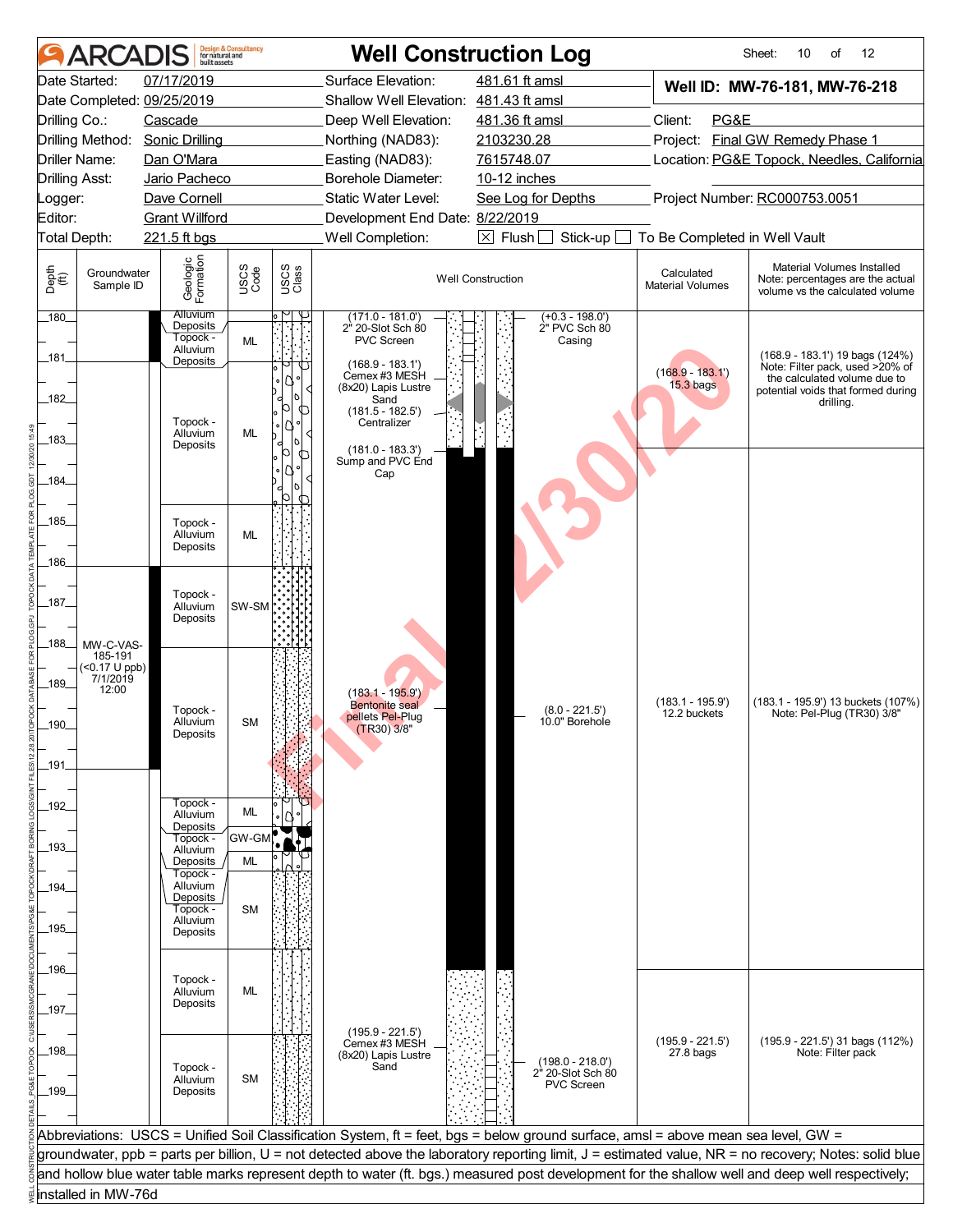|               | <b>ARCAI</b>                              | huilt assets                     | <b>Design &amp; Consultancy</b><br>for natural and |               |                                        | <b>Well Construction Log</b>                                                                                                                     |                                            | 12<br>Sheet:<br>of<br>11                                                                                                                              |  |
|---------------|-------------------------------------------|----------------------------------|----------------------------------------------------|---------------|----------------------------------------|--------------------------------------------------------------------------------------------------------------------------------------------------|--------------------------------------------|-------------------------------------------------------------------------------------------------------------------------------------------------------|--|
|               | Date Started:                             | 07/17/2019                       |                                                    |               | Surface Elevation:                     | 481.61 ft amsl                                                                                                                                   |                                            | Well ID: MW-76-181, MW-76-218                                                                                                                         |  |
|               |                                           | Date Completed: 09/25/2019       |                                                    |               | Shallow Well Elevation: 481.43 ft amsl |                                                                                                                                                  |                                            |                                                                                                                                                       |  |
| Drilling Co.: |                                           | Cascade                          |                                                    |               | Deep Well Elevation:                   | 481.36 ft amsl                                                                                                                                   | Client:<br>PG&E                            |                                                                                                                                                       |  |
|               | Drilling Method:                          | <b>Sonic Drilling</b>            |                                                    |               | Northing (NAD83):                      | 2103230.28                                                                                                                                       | Project: Final GW Remedy Phase 1           |                                                                                                                                                       |  |
|               | Driller Name:                             | Dan O'Mara                       |                                                    |               | Easting (NAD83):                       | 7615748.07                                                                                                                                       | Location: PG&E Topock, Needles, California |                                                                                                                                                       |  |
|               | <b>Drilling Asst:</b>                     | Jario Pacheco                    |                                                    |               | <b>Borehole Diameter:</b>              | 10-12 inches                                                                                                                                     |                                            |                                                                                                                                                       |  |
| _ogger:       |                                           | Dave Cornell                     |                                                    |               | Static Water Level:                    | See Log for Depths                                                                                                                               |                                            | Project Number: RC000753.0051                                                                                                                         |  |
| Editor:       |                                           | <b>Grant Willford</b>            |                                                    |               | Development End Date: 8/22/2019        |                                                                                                                                                  |                                            |                                                                                                                                                       |  |
|               | Total Depth:                              | 221.5 ft bgs                     |                                                    |               | Well Completion:                       | $\boxtimes$ Flush<br>Stick-up                                                                                                                    | To Be Completed in Well Vault              |                                                                                                                                                       |  |
| Depth<br>(ff) | Groundwater<br>Sample ID                  | Geologic<br>Formation            | USCS<br>Code                                       | USCS<br>Class |                                        | <b>Well Construction</b>                                                                                                                         | Calculated<br><b>Material Volumes</b>      | Material Volumes Installed<br>Note: percentages are the actual<br>volume vs the calculated volume                                                     |  |
| 200           |                                           |                                  |                                                    | - 14          |                                        | $(198.0 - 218.0')$<br>2" 20-Slot Sch 80                                                                                                          |                                            |                                                                                                                                                       |  |
|               |                                           |                                  |                                                    |               |                                        | PVC Screen                                                                                                                                       |                                            |                                                                                                                                                       |  |
| .201<br>202   | MW-C-VAS-<br>200-205<br>$($ < 0.17 U ppb) | Topock -<br>Alluvium<br>Deposits | <b>ML</b>                                          |               |                                        |                                                                                                                                                  |                                            |                                                                                                                                                       |  |
| 203_          | 7/2/2019<br>15:24                         |                                  |                                                    |               |                                        |                                                                                                                                                  |                                            |                                                                                                                                                       |  |
|               |                                           |                                  |                                                    |               |                                        |                                                                                                                                                  |                                            |                                                                                                                                                       |  |
| 204.          |                                           |                                  |                                                    |               |                                        |                                                                                                                                                  |                                            |                                                                                                                                                       |  |
|               |                                           |                                  |                                                    |               |                                        |                                                                                                                                                  |                                            |                                                                                                                                                       |  |
| 205           |                                           |                                  |                                                    |               |                                        |                                                                                                                                                  |                                            |                                                                                                                                                       |  |
|               |                                           |                                  |                                                    |               |                                        |                                                                                                                                                  |                                            |                                                                                                                                                       |  |
| 206           |                                           | Topock -<br>Alluvium             | <b>SM</b>                                          |               |                                        |                                                                                                                                                  |                                            |                                                                                                                                                       |  |
|               |                                           | Deposits                         |                                                    |               |                                        |                                                                                                                                                  |                                            |                                                                                                                                                       |  |
| 207_          |                                           |                                  |                                                    |               |                                        |                                                                                                                                                  |                                            |                                                                                                                                                       |  |
|               |                                           |                                  |                                                    |               |                                        |                                                                                                                                                  |                                            |                                                                                                                                                       |  |
| .208.         |                                           |                                  |                                                    |               |                                        |                                                                                                                                                  |                                            |                                                                                                                                                       |  |
|               |                                           |                                  |                                                    |               |                                        |                                                                                                                                                  |                                            |                                                                                                                                                       |  |
|               |                                           |                                  |                                                    |               |                                        |                                                                                                                                                  |                                            |                                                                                                                                                       |  |
| 209_          |                                           | Topock -<br>Alluvium             | SW-SM                                              |               | $(195.9 - 221.5')$                     | $(8.0 - 221.5')$                                                                                                                                 |                                            |                                                                                                                                                       |  |
|               |                                           | Deposits                         |                                                    |               | Cemex #3 MESH                          | 10.0" Borehole                                                                                                                                   | $(195.9 - 221.5')$                         | (195.9 - 221.5') 31 bags (112%)                                                                                                                       |  |
| 210           |                                           |                                  |                                                    |               | (8x20) Lapis Lustre<br>Sand            |                                                                                                                                                  | $27.8$ bags                                | Note: Filter pack                                                                                                                                     |  |
|               |                                           |                                  |                                                    |               |                                        |                                                                                                                                                  |                                            |                                                                                                                                                       |  |
| _211_         |                                           |                                  |                                                    |               |                                        |                                                                                                                                                  |                                            |                                                                                                                                                       |  |
|               |                                           |                                  |                                                    |               |                                        |                                                                                                                                                  |                                            |                                                                                                                                                       |  |
| 212           |                                           | Topock -                         |                                                    |               |                                        |                                                                                                                                                  |                                            |                                                                                                                                                       |  |
|               |                                           | Alluvium<br>Deposits             | ML                                                 |               |                                        |                                                                                                                                                  |                                            |                                                                                                                                                       |  |
| _213_         |                                           |                                  |                                                    |               |                                        |                                                                                                                                                  |                                            |                                                                                                                                                       |  |
|               |                                           |                                  |                                                    |               |                                        |                                                                                                                                                  |                                            |                                                                                                                                                       |  |
| 214_          |                                           |                                  |                                                    |               |                                        |                                                                                                                                                  |                                            |                                                                                                                                                       |  |
|               |                                           |                                  |                                                    |               |                                        |                                                                                                                                                  |                                            |                                                                                                                                                       |  |
| _215_         |                                           | Topock -<br>Weathered            |                                                    |               |                                        |                                                                                                                                                  |                                            |                                                                                                                                                       |  |
|               |                                           | Bedrock -                        | MH                                                 |               |                                        |                                                                                                                                                  |                                            |                                                                                                                                                       |  |
| _216_         |                                           | conglomerate                     |                                                    |               |                                        |                                                                                                                                                  |                                            |                                                                                                                                                       |  |
|               |                                           | Topock -                         |                                                    |               |                                        |                                                                                                                                                  |                                            |                                                                                                                                                       |  |
| 217           |                                           | Weathered                        | <b>SM</b>                                          |               |                                        |                                                                                                                                                  |                                            |                                                                                                                                                       |  |
|               | MW-C-VAS-                                 | Bedrock -<br>conglomerate        |                                                    |               |                                        |                                                                                                                                                  |                                            |                                                                                                                                                       |  |
| _218_         | 216-221<br>(<0.17 U ppb)                  |                                  |                                                    |               |                                        |                                                                                                                                                  |                                            |                                                                                                                                                       |  |
|               | 7/3/2019<br>11:09                         | Topock -                         |                                                    |               |                                        |                                                                                                                                                  |                                            |                                                                                                                                                       |  |
| 219_          |                                           | Competent                        |                                                    |               |                                        |                                                                                                                                                  |                                            |                                                                                                                                                       |  |
|               |                                           | Bedrock -<br>conglomerate        |                                                    |               | $(218.5 - 219.5')$<br>Centralizer      |                                                                                                                                                  |                                            |                                                                                                                                                       |  |
|               |                                           |                                  |                                                    |               |                                        |                                                                                                                                                  |                                            |                                                                                                                                                       |  |
|               |                                           |                                  |                                                    |               |                                        | Abbreviations: USCS = Unified Soil Classification System, ft = feet, bgs = below ground surface, amsl = above mean sea level, GW =               |                                            |                                                                                                                                                       |  |
|               |                                           |                                  |                                                    |               |                                        |                                                                                                                                                  |                                            | groundwater, ppb = parts per billion, U = not detected above the laboratory reporting limit, J = estimated value, NR = no recovery; Notes: solid blue |  |
|               |                                           |                                  |                                                    |               |                                        | and hollow blue water table marks represent depth to water (ft. bgs.) measured post development for the shallow well and deep well respectively; |                                            |                                                                                                                                                       |  |
|               | installed in MW-76d                       |                                  |                                                    |               |                                        |                                                                                                                                                  |                                            |                                                                                                                                                       |  |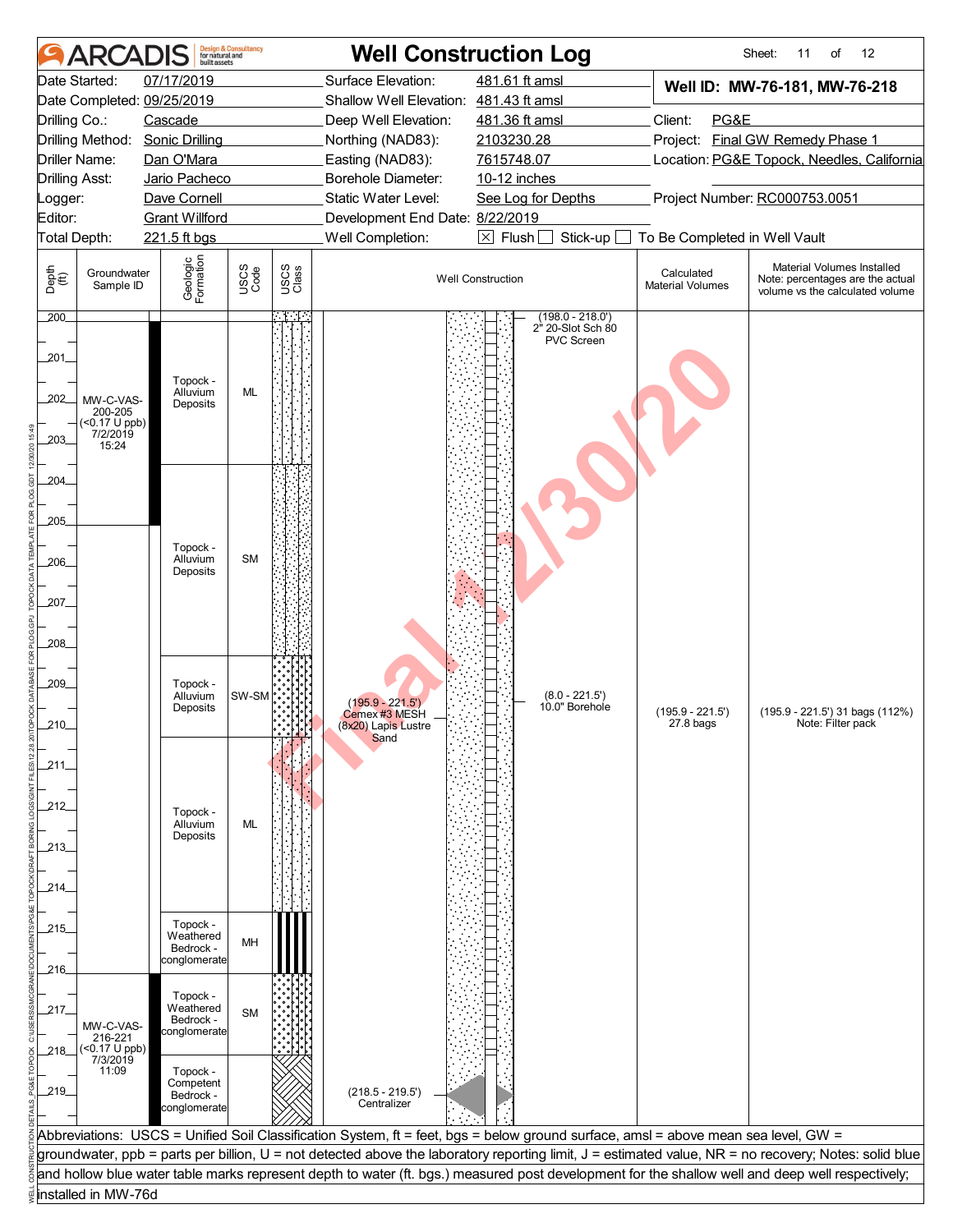| <b>ARCADIS</b>                                                | <b>Design &amp; Consultancy</b><br>for natural and<br><b>built</b> assets |                               |                                                                   | <b>Well Construction Log</b>                                                                                                       |                                       | Sheet:<br>12<br>of<br>12                                                                                                                                                       |
|---------------------------------------------------------------|---------------------------------------------------------------------------|-------------------------------|-------------------------------------------------------------------|------------------------------------------------------------------------------------------------------------------------------------|---------------------------------------|--------------------------------------------------------------------------------------------------------------------------------------------------------------------------------|
| Date Started:                                                 | 07/17/2019                                                                |                               | Surface Elevation:                                                | 481.61 ft amsl                                                                                                                     |                                       | Well ID: MW-76-181, MW-76-218                                                                                                                                                  |
| Date Completed: 09/25/2019                                    |                                                                           |                               | Shallow Well Elevation:                                           | 481.43 ft amsl                                                                                                                     |                                       |                                                                                                                                                                                |
| Drilling Co.:                                                 | Cascade                                                                   |                               | Deep Well Elevation:                                              | 481.36 ft amsl                                                                                                                     | Client:<br>PG&E                       |                                                                                                                                                                                |
| Drilling Method:                                              | <b>Sonic Drilling</b>                                                     |                               | Northing (NAD83):                                                 | 2103230.28                                                                                                                         |                                       | Project: Final GW Remedy Phase 1                                                                                                                                               |
| Driller Name:                                                 | Dan O'Mara                                                                |                               | Easting (NAD83):                                                  | 7615748.07                                                                                                                         |                                       | Location: PG&E Topock, Needles, California                                                                                                                                     |
| <b>Drilling Asst:</b>                                         | Jario Pacheco                                                             |                               | Borehole Diameter:                                                | 10-12 inches                                                                                                                       |                                       |                                                                                                                                                                                |
| .ogger:                                                       | Dave Cornell                                                              |                               | Static Water Level:                                               | See Log for Depths                                                                                                                 |                                       | Project Number: RC000753.0051                                                                                                                                                  |
| Editor:                                                       | <b>Grant Willford</b>                                                     |                               | Development End Date: 8/22/2019                                   |                                                                                                                                    |                                       |                                                                                                                                                                                |
| Total Depth:                                                  | 221.5 ft bgs                                                              |                               | Well Completion:                                                  | $\boxtimes$ Flush<br>Stick-up                                                                                                      | To Be Completed in Well Vault         |                                                                                                                                                                                |
| Depth<br>$\bigoplus_{i=1}^{n}$<br>Groundwater<br>Sample ID    | Geologic<br>Formation                                                     | USCS<br>Code<br>USCS<br>Class |                                                                   | <b>Well Construction</b>                                                                                                           | Calculated<br><b>Material Volumes</b> | Material Volumes Installed<br>Note: percentages are the actual<br>volume vs the calculated volume                                                                              |
| 220<br>221                                                    | Topock -<br>Competent<br>Bedrock -<br>conglomerate                        |                               | $(195.9 - 221.5)$<br>Cemex #3 MESH<br>(8x20) Lapis Lustre<br>Sand | $(218.0 - 220.3')$<br>Sump and PVC End<br>Cap                                                                                      | $(195.9 - 221.5')$<br>$27.8$ bags     | (195.9 - 221.5') 31 bags (112%)<br>Note: Filter pack                                                                                                                           |
| 222<br>223<br>224.<br>225<br>226.<br>227<br>228<br>229<br>230 |                                                                           |                               | End of Boring at<br>221.5 ft bgs.<br>EN                           |                                                                                                                                    |                                       |                                                                                                                                                                                |
|                                                               |                                                                           |                               |                                                                   |                                                                                                                                    |                                       |                                                                                                                                                                                |
|                                                               |                                                                           |                               |                                                                   |                                                                                                                                    |                                       |                                                                                                                                                                                |
|                                                               |                                                                           |                               |                                                                   |                                                                                                                                    |                                       |                                                                                                                                                                                |
|                                                               |                                                                           |                               |                                                                   |                                                                                                                                    |                                       |                                                                                                                                                                                |
|                                                               |                                                                           |                               |                                                                   |                                                                                                                                    |                                       |                                                                                                                                                                                |
|                                                               |                                                                           |                               |                                                                   |                                                                                                                                    |                                       |                                                                                                                                                                                |
| 239.                                                          |                                                                           |                               |                                                                   |                                                                                                                                    |                                       |                                                                                                                                                                                |
|                                                               |                                                                           |                               |                                                                   |                                                                                                                                    |                                       |                                                                                                                                                                                |
|                                                               |                                                                           |                               |                                                                   | Abbreviations: USCS = Unified Soil Classification System, ft = feet, bgs = below ground surface, amsl = above mean sea level, GW = |                                       |                                                                                                                                                                                |
|                                                               |                                                                           |                               |                                                                   |                                                                                                                                    |                                       |                                                                                                                                                                                |
|                                                               |                                                                           |                               |                                                                   |                                                                                                                                    |                                       | groundwater, ppb = parts per billion, U = not detected above the laboratory reporting limit, J = estimated value, NR = no recovery; Notes: solid blue                          |
|                                                               |                                                                           |                               |                                                                   |                                                                                                                                    |                                       | $\tilde{\tilde{\mathrm{g}}}$ land hollow blue water table marks represent depth to water (ft. bgs.) measured post development for the shallow well and deep well respectively; |
| ⊌ installed in MW-76d                                         |                                                                           |                               |                                                                   |                                                                                                                                    |                                       |                                                                                                                                                                                |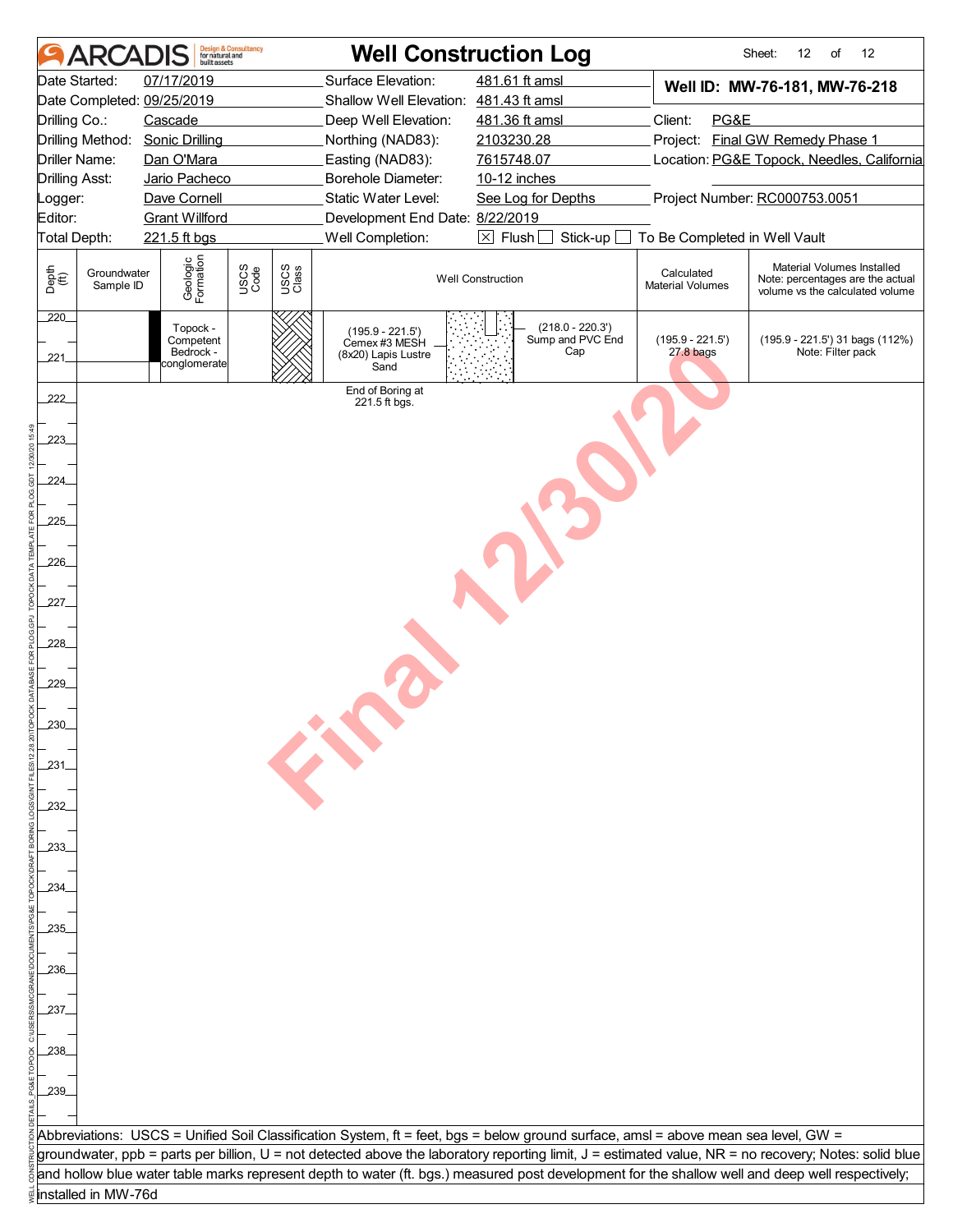|                          |                  | <b>ARCADIS</b>                                   | <b>Design &amp; Consultancy</b><br>for natural and<br><b>built</b> assets |                                                                                                                                                                                                                |                     |               | <b>Boring Log</b>                                                                                                                                                                                                                                                                        | Sheet:                              | of                                                                                                                 | 12                               |
|--------------------------|------------------|--------------------------------------------------|---------------------------------------------------------------------------|----------------------------------------------------------------------------------------------------------------------------------------------------------------------------------------------------------------|---------------------|---------------|------------------------------------------------------------------------------------------------------------------------------------------------------------------------------------------------------------------------------------------------------------------------------------------|-------------------------------------|--------------------------------------------------------------------------------------------------------------------|----------------------------------|
|                          | Date Started:    | 06/16/2019                                       |                                                                           |                                                                                                                                                                                                                | Surface Elevation:  |               | 481.61 ft amsl                                                                                                                                                                                                                                                                           | Boring No.: MW-76d                  |                                                                                                                    |                                  |
|                          |                  | Date Completed: 07/14/2019                       |                                                                           |                                                                                                                                                                                                                | Northing (NAD83):   |               | 2103230.28                                                                                                                                                                                                                                                                               |                                     |                                                                                                                    |                                  |
| Drilling Co.:            |                  | Cascade                                          |                                                                           |                                                                                                                                                                                                                | Easting (NAD83):    |               | 7615748.07                                                                                                                                                                                                                                                                               | Client:<br>PG&E                     |                                                                                                                    |                                  |
|                          | Drilling Method: | <b>Sonic Drilling</b>                            |                                                                           | $\label{eq:2.1} \mathcal{L}(\mathcal{L}^{\mathcal{L}}_{\mathcal{L}}(\mathcal{L}^{\mathcal{L}}_{\mathcal{L}})) = \mathcal{L}(\mathcal{L}^{\mathcal{L}}_{\mathcal{L}}(\mathcal{L}^{\mathcal{L}}_{\mathcal{L}}))$ | <b>Total Depth:</b> |               | 221.5 ft bgs                                                                                                                                                                                                                                                                             | Final GW Remedy Phase 1<br>Project: |                                                                                                                    |                                  |
|                          | Drill Rig Type:  |                                                  | Terrasonic track mount                                                    |                                                                                                                                                                                                                | Borehole Diameter:  |               | 10-12 inches                                                                                                                                                                                                                                                                             | Location: PG&E Topock, Needles,     |                                                                                                                    |                                  |
| <b>Driller Name:</b>     |                  | Dan O'Mara                                       |                                                                           |                                                                                                                                                                                                                |                     |               | Depth to First Water: 25.7 ft bgs                                                                                                                                                                                                                                                        | California                          |                                                                                                                    |                                  |
| <b>Drilling Asst:</b>    |                  | Jario Pacheco                                    |                                                                           |                                                                                                                                                                                                                | Sampling Method:    |               | 4 inch x 10 ft Core Barrel Project Number: RC000753.0051                                                                                                                                                                                                                                 |                                     |                                                                                                                    |                                  |
| Logger:                  |                  | Dave Cornell                                     |                                                                           |                                                                                                                                                                                                                | Sampling Interval:  |               | Continuous                                                                                                                                                                                                                                                                               |                                     |                                                                                                                    |                                  |
| Editor:                  |                  | <b>Grant Willford</b>                            |                                                                           |                                                                                                                                                                                                                | Converted to Well:  |               | $\overline{\times}$ Yes<br>No                                                                                                                                                                                                                                                            |                                     |                                                                                                                    |                                  |
| Depth<br>(ft)            | Recovery<br>(in) | Sieve<br>Sample ID                               | Groundwater<br>Sample ID                                                  | Geologic<br>Formation                                                                                                                                                                                          | USCS<br>Code        | USCS<br>Class | Soil Description                                                                                                                                                                                                                                                                         |                                     | <b>Drilling Notes</b>                                                                                              | <b>Drilling Fluid</b>            |
| 1<br>$\overline{2}$<br>3 | 36               |                                                  |                                                                           | Topock - Fill                                                                                                                                                                                                  | SW                  |               | (0.0 - 3.5') Topock - Fill; Well graded sand (SW); dark yellowish<br>brown (10YR 4/6); fine grained to medium grained, angular to<br>subround; trace granules to medium pebbles, subangular to<br>round; trace silt; dry                                                                 |                                     | $(0.0 - 21.0)$<br>Drill rod broke<br>down hole<br>core barrel<br>had to be<br>fished out.                          | $(0.0 - 26.0')$<br>No water used |
| 5<br>6                   |                  |                                                  |                                                                           |                                                                                                                                                                                                                | <b>NR</b>           |               | (3.5 - 6.0') No recovery (NR); interpretation of where recovery was<br>lost changed from draft logs based on drilling notes of core falling<br>out of core barrel and review of core photo logs                                                                                          |                                     | (3.5')<br>Loose<br>sediments<br>falling out of<br>core barrel<br>leading to no<br>recovery.                        |                                  |
| $7$ .<br>8<br>9          |                  |                                                  |                                                                           | Topock - Fill                                                                                                                                                                                                  | SW                  |               | (6.0 - 9.2') Topock - Fill; Well graded sand (SW); dark yellowish<br>brown (10YR 4/6) trace black (10YR 2/1); fine grained to medium<br>grained, subangular to subround; trace granules to small pebbles,<br>subangular to subround; trace silt; moist<br>(7.7'); dry                    |                                     | (6.0')<br>Loose loose<br>sediments<br>falling out of<br>core barrel<br>leading to no<br>recovery.                  |                                  |
| .10.<br>.11.<br>.12.     | 38.4             | No Sieve<br>Samples<br>Collected                 |                                                                           |                                                                                                                                                                                                                |                     |               | (9.2 - 16.0') No recovery (NR); interpretation of where recovery<br>was lost changed from draft logs based on drilling notes of core<br>falling out of core barrel and review of core photo logs                                                                                         |                                     |                                                                                                                    |                                  |
| .13.<br>14<br>.15.       |                  |                                                  |                                                                           |                                                                                                                                                                                                                | <b>NR</b>           |               |                                                                                                                                                                                                                                                                                          |                                     |                                                                                                                    |                                  |
| .16.<br>.17<br>.18.      | 60               |                                                  |                                                                           | Topock -<br>Fluvial<br>Deposits                                                                                                                                                                                | SW                  |               | (16.0 - 18.2') Topock - Fluvial Deposits; Well graded sand with<br>gravel (SW); dark yellowish brown (10YR 4/6) trace black (10YR<br>2/1); fine grained to medium grained, subangular to subround;<br>little granules to medium pebbles, subangular to round; trace silt;<br>dry         |                                     | (16.0')<br>Loose<br>sediments<br>falling out of<br>core barrel<br>leading to no<br>recovery, with<br>slough at top |                                  |
| .19.                     |                  |                                                  |                                                                           | Topock -<br>Fluvial<br>Deposits                                                                                                                                                                                | <b>SM</b>           |               | (18.2 - 20.0') Topock - Fluvial Deposits; Silty sand with gravel<br>(SM); dark brown (10YR 3/3); very fine grained to very coarse<br>grained, angular to subangular; some granules to very large<br>pebbles, angular to subangular; little silt; trace small cobbles,<br>subangular; dry |                                     | of core.                                                                                                           |                                  |
|                          |                  |                                                  |                                                                           |                                                                                                                                                                                                                |                     |               | Abbreviations:  USCS = Unified Soil Classification System, ft = feet, bgs = below ground surface, amsl = above mean sea level, GW =                                                                                                                                                      |                                     |                                                                                                                    |                                  |
|                          |                  |                                                  |                                                                           |                                                                                                                                                                                                                |                     |               | groundwater, ppb = parts per billion, U = not detected above the laboratory reporting limit, J = estimated value, NR = no recovery; Notes: depth to                                                                                                                                      |                                     |                                                                                                                    |                                  |
|                          |                  |                                                  |                                                                           |                                                                                                                                                                                                                |                     |               | water was measured during first VAS interval; apparent partial recoveries can be the result of potential compaction of sediments in the core bag;                                                                                                                                        |                                     |                                                                                                                    |                                  |
|                          |                  | wells MW-76-181, MW-76-218 installed in borehole |                                                                           |                                                                                                                                                                                                                |                     |               |                                                                                                                                                                                                                                                                                          |                                     |                                                                                                                    |                                  |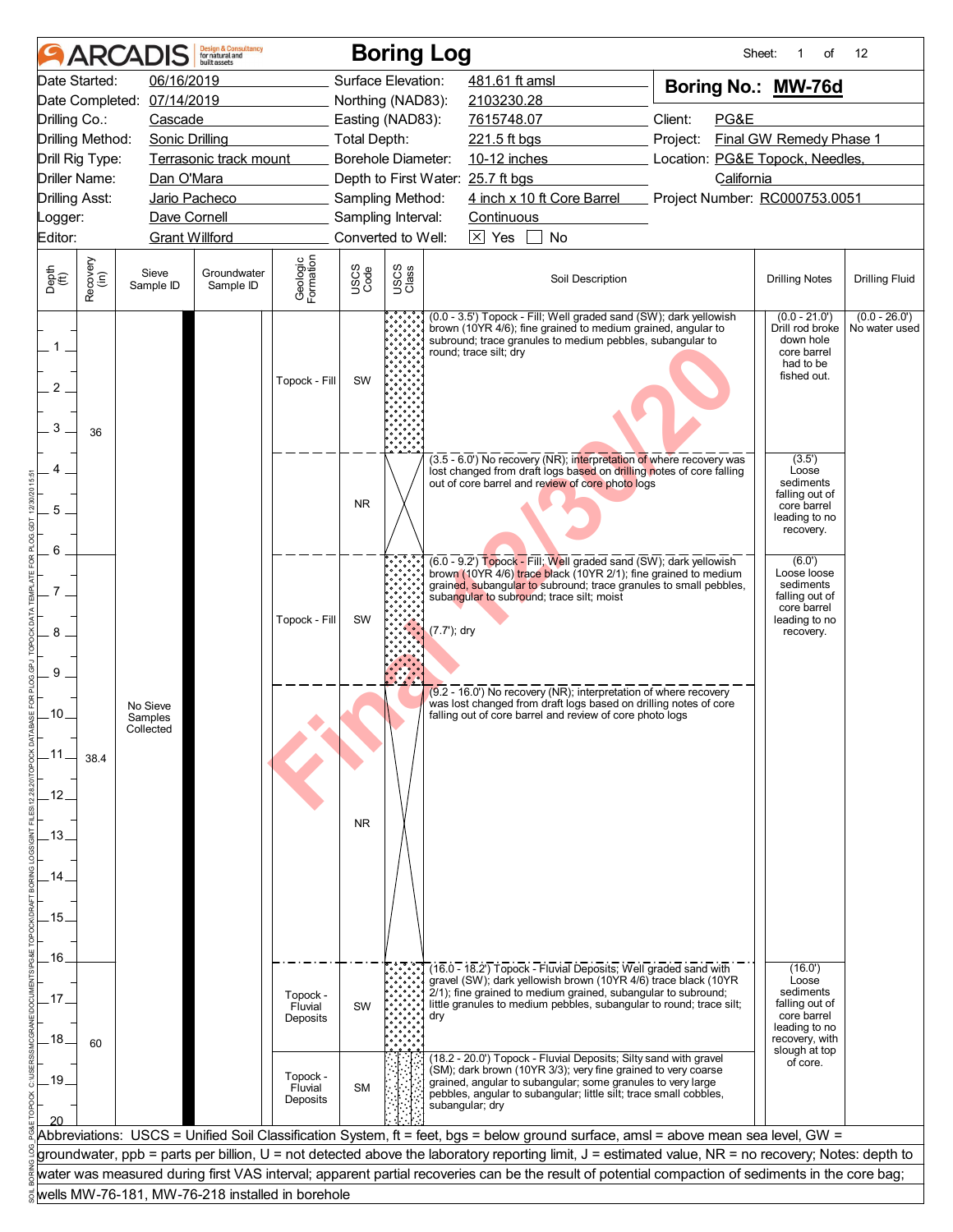|                             |                  | <b>ARCADIS</b>             | <b>Design &amp; Consultancy</b><br>for natural and<br>huilt assets |                                  |                           |               | <b>Boring Log</b>                                                                                                                                                                                                                                                                                                                                                              | Sheet:                          | 2<br>of                            | 12                                                    |
|-----------------------------|------------------|----------------------------|--------------------------------------------------------------------|----------------------------------|---------------------------|---------------|--------------------------------------------------------------------------------------------------------------------------------------------------------------------------------------------------------------------------------------------------------------------------------------------------------------------------------------------------------------------------------|---------------------------------|------------------------------------|-------------------------------------------------------|
|                             | Date Started:    | 06/16/2019                 |                                                                    |                                  | Surface Elevation:        |               | 481.61 ft amsl                                                                                                                                                                                                                                                                                                                                                                 | Boring No.: MW-76d              |                                    |                                                       |
|                             |                  | Date Completed: 07/14/2019 |                                                                    |                                  | Northing (NAD83):         |               | 2103230.28                                                                                                                                                                                                                                                                                                                                                                     |                                 |                                    |                                                       |
| Drilling Co.:               |                  | Cascade                    |                                                                    |                                  | Easting (NAD83):          |               | 7615748.07                                                                                                                                                                                                                                                                                                                                                                     | Client:<br>PG&E                 |                                    |                                                       |
|                             | Drilling Method: | <b>Sonic Drilling</b>      |                                                                    |                                  | Total Depth:              |               | 221.5 ft bgs                                                                                                                                                                                                                                                                                                                                                                   | Project:                        | Final GW Remedy Phase 1            |                                                       |
|                             | Drill Rig Type:  |                            | Terrasonic track mount                                             |                                  | <b>Borehole Diameter:</b> |               | 10-12 inches                                                                                                                                                                                                                                                                                                                                                                   | Location: PG&E Topock, Needles, |                                    |                                                       |
|                             | Driller Name:    | Dan O'Mara                 |                                                                    |                                  |                           |               | Depth to First Water: 25.7 ft bgs                                                                                                                                                                                                                                                                                                                                              | California                      |                                    |                                                       |
| <b>Drilling Asst:</b>       |                  |                            | Jario Pacheco                                                      |                                  | Sampling Method:          |               | 4 inch x 10 ft Core Barrel                                                                                                                                                                                                                                                                                                                                                     | Project Number: RC000753.0051   |                                    |                                                       |
| Logger:                     |                  | Dave Cornell               |                                                                    |                                  | Sampling Interval:        |               | Continuous                                                                                                                                                                                                                                                                                                                                                                     |                                 |                                    |                                                       |
| Editor:                     |                  | <b>Grant Willford</b>      |                                                                    |                                  | Converted to Well:        |               | $\overline{\times}$ Yes<br>No                                                                                                                                                                                                                                                                                                                                                  |                                 |                                    |                                                       |
| Depth<br>$\widetilde{f(t)}$ | Recovery<br>(in) | Sieve<br>Sample ID         | Groundwater<br>Sample ID                                           | Geologic<br>Formation            | USCS<br>Code              | USCS<br>Class | Soil Description                                                                                                                                                                                                                                                                                                                                                               |                                 | <b>Drilling Notes</b>              | <b>Drilling Fluid</b>                                 |
| $21 -$                      |                  |                            |                                                                    | Topock -<br>Fluvial<br>Deposits  | GP                        |               | (20.0 - 21.0') Topock - Fluvial Deposits; Poorly graded gravel<br>(GP); pulverized boulder                                                                                                                                                                                                                                                                                     |                                 |                                    |                                                       |
| 22.<br>23.<br>24.           | 60               |                            |                                                                    |                                  | <b>NR</b>                 |               | (21.0 - 26.0') No recovery (NR); interpretation of where recovery<br>was lost changed from draft logs based on drilling notes of core<br>falling out of core barrel and review of core photo logs                                                                                                                                                                              |                                 | $(24.0 - 26.0')$<br>Rough drilling |                                                       |
| 25.                         |                  |                            |                                                                    |                                  |                           |               |                                                                                                                                                                                                                                                                                                                                                                                |                                 |                                    |                                                       |
| 26.                         |                  |                            |                                                                    |                                  |                           |               | (26.0 - 36.0') Topock - Alluvium Deposits; Silty sand with gravel<br>(SM); dark brown (10YR 3/3) little strong brown (7.5YR 4/6); very                                                                                                                                                                                                                                         |                                 | (26.0')<br>Approximate             | $(26.0 - 36.0')$<br>15 gallons of                     |
| 27.                         |                  |                            |                                                                    |                                  |                           |               | fine grained to very coarse grained, angular to subangular; some<br>granules to very large pebbles, angular to subangular; some silt;<br>wet: mottled<br>(27'); slight decrease in silt, no mottling                                                                                                                                                                           |                                 | depth to water.                    | water used; 0<br>gallons of<br>water<br>recovered; 15 |
| 28.                         |                  |                            | MW-C-VAS-<br>26-31<br>(380 ppb)<br>6/19/2019                       |                                  |                           |               |                                                                                                                                                                                                                                                                                                                                                                                |                                 |                                    | gallons of<br>water lost                              |
| 29.                         |                  | No Sieve                   | 10:35                                                              |                                  |                           |               |                                                                                                                                                                                                                                                                                                                                                                                |                                 |                                    |                                                       |
| 30.<br>$-31$                |                  | Samples<br>Collected       |                                                                    | Topock -                         |                           |               |                                                                                                                                                                                                                                                                                                                                                                                |                                 |                                    |                                                       |
| 32.                         | 120              |                            |                                                                    | Alluvium<br><b>Deposits</b>      | <b>SM</b>                 |               |                                                                                                                                                                                                                                                                                                                                                                                |                                 |                                    |                                                       |
| 33.                         |                  |                            |                                                                    |                                  |                           |               | (32.5'); little silt; weak cementation; increase in granules to very<br>large pebbles, decrease in silt                                                                                                                                                                                                                                                                        |                                 |                                    |                                                       |
| 34                          |                  |                            |                                                                    |                                  |                           |               |                                                                                                                                                                                                                                                                                                                                                                                |                                 |                                    |                                                       |
| 35.                         |                  |                            |                                                                    |                                  |                           |               |                                                                                                                                                                                                                                                                                                                                                                                |                                 |                                    |                                                       |
|                             |                  |                            |                                                                    |                                  |                           |               |                                                                                                                                                                                                                                                                                                                                                                                |                                 |                                    |                                                       |
| 36.                         |                  |                            |                                                                    |                                  |                           |               | (36.0 - 38.0') Topock - Alluvium Deposits; Sandy silt with gravel                                                                                                                                                                                                                                                                                                              |                                 | $(36.0 - 46.0')$                   | $(36.0 - 150.0')$                                     |
| 37                          |                  |                            |                                                                    | Topock -<br>Alluvium<br>Deposits | <b>ML</b>                 |               | (ML); brown (10YR 4/3); no plasticity, no dilatency; some granules<br>to very large pebbles, subangular to subround; some fine to<br>coarse grained sand, subangular to subround; trace small<br>cobbles, angular to subround; coarser clasts composed of<br>metadiorite; wet; soft                                                                                            |                                 | Rough drilling                     | No water used                                         |
| 38.<br>39                   | 120              |                            |                                                                    | Topock -<br>Alluvium<br>Deposits | SM                        |               | (38.0 - 45.8') Topock - Alluvium Deposits; Silty sand with gravel<br>(SM); dark yellowish brown (10YR 4/4); very fine grained to very<br>coarse grained, subangular to subround; little granules to very<br>large pebbles, angular to subround; little silt; trace small cobbles,<br>subangular; coarser clasts composed of metadiorite; moist to dry;<br>moderate cementation |                                 |                                    |                                                       |
|                             |                  |                            |                                                                    |                                  |                           |               | Abbreviations: USCS = Unified Soil Classification System, ft = feet, bgs = below ground surface, amsl = above mean sea level, GW =                                                                                                                                                                                                                                             |                                 |                                    |                                                       |
|                             |                  |                            |                                                                    |                                  |                           |               | groundwater, ppb = parts per billion, U = not detected above the laboratory reporting limit, J = estimated value, NR = no recovery; Notes: depth to                                                                                                                                                                                                                            |                                 |                                    |                                                       |
|                             |                  |                            |                                                                    |                                  |                           |               | water was measured during first VAS interval; apparent partial recoveries can be the result of potential compaction of sediments in the core bag;                                                                                                                                                                                                                              |                                 |                                    |                                                       |
|                             |                  |                            | wells MW-76-181, MW-76-218 installed in borehole                   |                                  |                           |               |                                                                                                                                                                                                                                                                                                                                                                                |                                 |                                    |                                                       |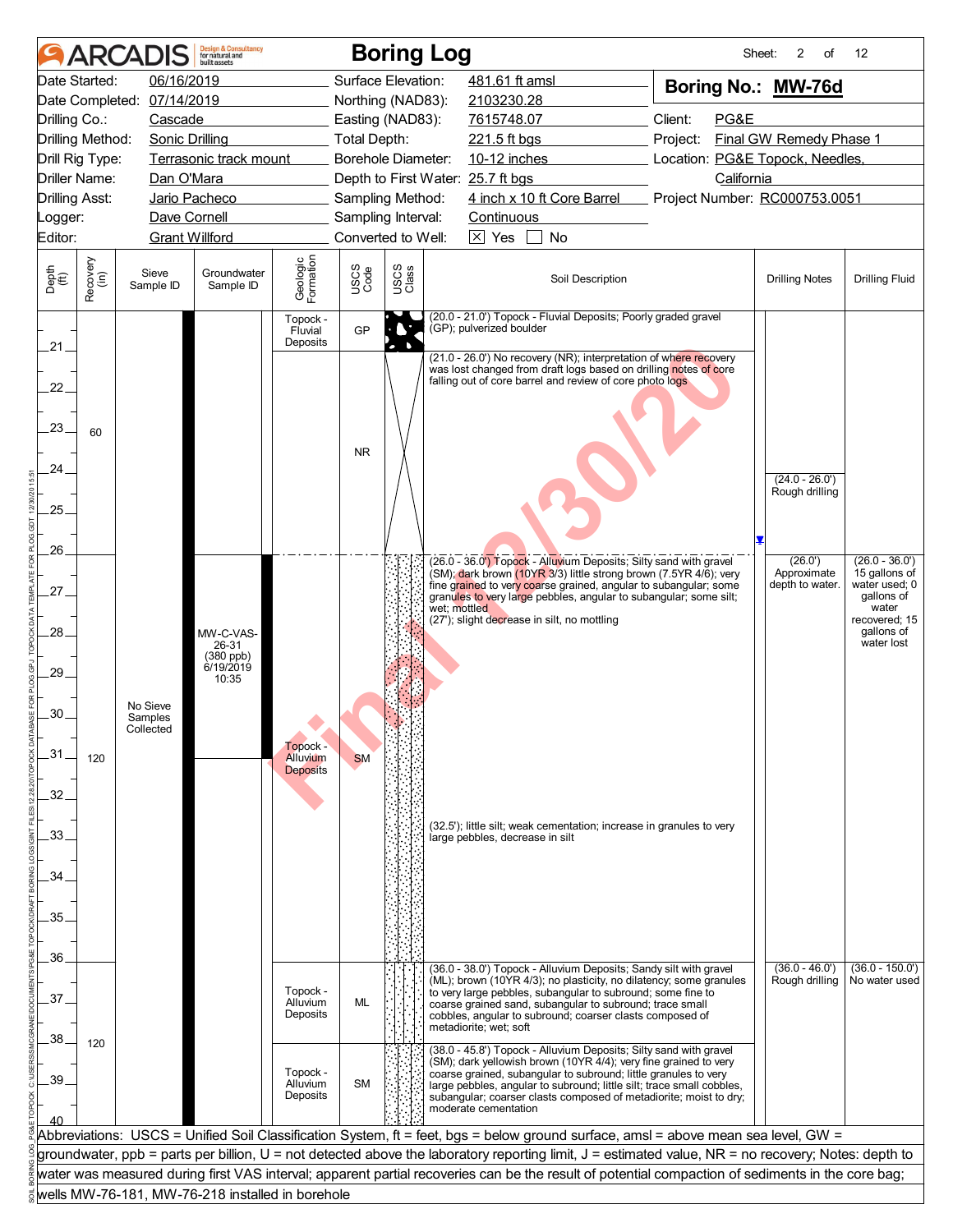|                                             |                  | <b>ARCADIS</b>       | <b>Design &amp; Consultancy</b><br>for natural and<br>huilt assets      |                                           |                     |                                   | <b>Boring Log</b>                                                                                                                                                                                                                                                                                                                                                                                     | Sheet:                          | 3<br>of                                                                     | 12                    |
|---------------------------------------------|------------------|----------------------|-------------------------------------------------------------------------|-------------------------------------------|---------------------|-----------------------------------|-------------------------------------------------------------------------------------------------------------------------------------------------------------------------------------------------------------------------------------------------------------------------------------------------------------------------------------------------------------------------------------------------------|---------------------------------|-----------------------------------------------------------------------------|-----------------------|
|                                             | Date Started:    | 06/16/2019           |                                                                         |                                           | Surface Elevation:  |                                   | 481.61 ft amsl                                                                                                                                                                                                                                                                                                                                                                                        | Boring No.: MW-76d              |                                                                             |                       |
| Date Completed:                             |                  | 07/14/2019           |                                                                         |                                           | Northing (NAD83):   |                                   | 2103230.28                                                                                                                                                                                                                                                                                                                                                                                            |                                 |                                                                             |                       |
| Drilling Co.:                               |                  | Cascade              |                                                                         |                                           | Easting (NAD83):    |                                   | 7615748.07                                                                                                                                                                                                                                                                                                                                                                                            | Client:<br>PG&E                 |                                                                             |                       |
| Drilling Method:                            |                  | Sonic Drilling       |                                                                         |                                           | <b>Total Depth:</b> |                                   | 221.5 ft bgs                                                                                                                                                                                                                                                                                                                                                                                          | Project:                        | Final GW Remedy Phase 1                                                     |                       |
| Drill Rig Type:                             |                  |                      | Terrasonic track mount                                                  |                                           | Borehole Diameter:  |                                   | 10-12 inches                                                                                                                                                                                                                                                                                                                                                                                          | Location: PG&E Topock, Needles, |                                                                             |                       |
| Driller Name:                               |                  | Dan O'Mara           |                                                                         |                                           |                     |                                   | Depth to First Water: 25.7 ft bgs                                                                                                                                                                                                                                                                                                                                                                     | California                      |                                                                             |                       |
| <b>Drilling Asst:</b>                       |                  |                      | Jario Pacheco                                                           |                                           | Sampling Method:    |                                   | 4 inch x 10 ft Core Barrel                                                                                                                                                                                                                                                                                                                                                                            | Project Number: RC000753.0051   |                                                                             |                       |
| _ogger:                                     |                  | Dave Cornell         |                                                                         |                                           | Sampling Interval:  |                                   | Continuous                                                                                                                                                                                                                                                                                                                                                                                            |                                 |                                                                             |                       |
| Editor:                                     |                  |                      | <b>Grant Willford</b>                                                   |                                           | Converted to Well:  |                                   | $\boxtimes$ Yes<br>No                                                                                                                                                                                                                                                                                                                                                                                 |                                 |                                                                             |                       |
| Depth<br>(ft)                               | Recovery<br>(in) | Sieve<br>Sample ID   | Groundwater<br>Sample ID                                                | Geologic<br>Formation                     | USCS<br>Code        | USCS<br>Class                     | Soil Description                                                                                                                                                                                                                                                                                                                                                                                      |                                 | <b>Drilling Notes</b>                                                       | <b>Drilling Fluid</b> |
| .41<br>42 <sub>1</sub><br>43.<br>44<br>.45. | 120              |                      | --No<br>Sample--<br>(Interval did<br>not produce)<br>6/19/2019<br>14:15 | Topock -<br>Alluvium<br>Deposits          | <b>SM</b>           |                                   | $(41)$ brown $(7.5YR 4/4)$ some light reddish brown $(2.5YR 7/3)$ ;<br>some silt; mottled; moderate cementation; decrease in granules to<br>very large pebbles<br>(44'); little granules to small pebbles, subangular to subround;<br>little silt; weak cementation; decrease in pebble grain size,<br>increase in very fine to very coarse sand                                                      |                                 | (41.0')<br>Installed<br>sample screen<br>to get below<br>cemented<br>layer. |                       |
| 46.<br>.47.                                 |                  |                      |                                                                         | Topock -<br>Alluvium<br>Deposits          | <b>SM</b>           |                                   | (45.8 - 47.0 <sup>'</sup> ) Topock - Alluvium Deposits; Silty sand with gravel<br>(SM); strong brown (7.5YR 4/6); very fine grained to very coarse<br>grained, subangular to subround; some granules to large pebbles,<br>subangular to subround; some silt; wet to moist                                                                                                                             |                                 |                                                                             |                       |
| 48                                          |                  |                      | --No<br>Sample--                                                        | Topock -<br>Alluvium<br>Deposits          | GW-GM               | ъ                                 | (47.0 - 48.0') Topock - Alluvium Deposits; Well graded gravel with<br>silt and sand (GW-GM); brown (7.5YR 4/4); granules to very large<br>pebbles, subangular to subround; some fine to very coarse<br>grained sand, subangular to subround; little silt; coarser clasts                                                                                                                              |                                 |                                                                             |                       |
| 49.                                         | 60               | No Sieve             | (Interval did<br>not produce)<br>6/20/2019<br>09:55                     | Topock -<br>Alluvium<br>Deposits          | <b>SM</b>           |                                   | composed of metadiorite; wet<br>(48.0 - 49.5') Topock - Alluvium Deposits; Silty sand with gravel<br>(SM); strong brown (7.5YR 4/6); very fine grained to coarse<br>grained, subangular to subround; some granules to large pebbles,<br>subangular to subround; some silt; coarser clasts composed of                                                                                                 |                                 |                                                                             |                       |
| 50.<br>.51                                  |                  | Samples<br>Collected |                                                                         | Topock -<br>Alluvium -<br><b>Deposits</b> | <b>GM</b>           | $\circ$<br>$\phi^{\circ}_{\circ}$ | metadiorite; wet to moist; trace silt nodules<br>(49.5 - 51.0') Topock - Alluvium Deposits; Silty gravel with sand<br>(GM); brown (7.5YR 4/4); granules to small pebbles, subangular<br>to subround; little fine to very coarse grained sand, subangular to<br>subround; little silt; coarser clasts composed of metadiorite; wet                                                                     |                                 | $(50.0 - 51.0')$<br>Rough drilling                                          |                       |
| .52.<br>.53.<br>54                          | 60               |                      | MW-C-VAS-<br>51-56<br>(0.146 J)<br>ppb)<br>6/25/2019                    | Topock -<br>Alluvium<br>Deposits          | <b>SM</b>           |                                   | (51.0 - 54.5') Topock - Alluvium Deposits; Silty sand with gravel<br>(SM); brown (7.5YR 4/3) trace dark reddish brown (2.5YR 3/4);<br>very fine grained to very coarse grained, angular to subround;<br>some granules to very large pebbles, angular to subangular; little<br>silt; trace small cobbles, subangular; coarser clasts composed of<br>metadiorite; wet; mottled; interbedded silt lenses |                                 |                                                                             |                       |
| 55.                                         |                  |                      | 12:00                                                                   | Topock -<br>Alluvium<br>Deposits          | SW                  |                                   | (54.5 - 55.5') Topock - Alluvium Deposits; Well graded sand with<br>gravel (SW); brown (10YR 4/3); very fine grained to very coarse<br>grained, angular to subround; some granules to very large                                                                                                                                                                                                      |                                 |                                                                             |                       |
|                                             |                  |                      |                                                                         | Topock -                                  | SW-SM               |                                   | pebbles, angular to subangular; trace small cobbles, subround;<br>trace silt; trace mica; wet; trace silt nodules, coarser clasts                                                                                                                                                                                                                                                                     |                                 |                                                                             |                       |
| 56.                                         |                  |                      |                                                                         | Alluvium<br>Deposits                      |                     |                                   | composed of conglomerate and metadiorite                                                                                                                                                                                                                                                                                                                                                              |                                 |                                                                             |                       |
| 57                                          |                  |                      |                                                                         | Topock -<br>Alluvium<br>Deposits          | ML                  |                                   | (55.5 - 56.0') Topock - Alluvium Deposits; Well graded sand with<br>silt and gravel (SW-SM); brown (10YR 4/3); very fine grained to<br>very coarse grained, angular to subround; little granules to very<br>large pebbles, angular to subround; little silt; coarser clasts                                                                                                                           |                                 |                                                                             |                       |
| .58<br>59.                                  | 120              |                      |                                                                         | Topock -<br>Alluvium<br>Deposits          | ML                  |                                   | composed of metadiorite; wet<br>(56.0 - 57.5') Topock - Alluvium Deposits; Sandy silt with gravel<br>(ML); brown (10YR 5/3); angular to subangular; low plasticity;<br>some small to medium pebbles, angular to subangular; some<br>medium to very coarse grained sand, subangular to subround;                                                                                                       |                                 |                                                                             |                       |
| 60                                          |                  |                      |                                                                         | Topock -<br>Alluvium<br>Deposits          | ML                  | ,۱۷۰                              | moist; medium stiff<br>(57.5 - 59.0') Topock - Alluvium Deposits; Sandy silt with gravel<br>(ML); brown (10YR 4/3); low plasticity; some granules to very large                                                                                                                                                                                                                                       |                                 |                                                                             |                       |
|                                             |                  |                      |                                                                         |                                           |                     |                                   | Abbreviations: USCS = Unified Soil Classification System, ft = feet, bgs = below ground surface, amsl = above mean sea level, GW =                                                                                                                                                                                                                                                                    |                                 |                                                                             |                       |
|                                             |                  |                      |                                                                         |                                           |                     |                                   | groundwater, ppb = parts per billion, U = not detected above the laboratory reporting limit, J = estimated value, NR = no recovery; Notes: depth to                                                                                                                                                                                                                                                   |                                 |                                                                             |                       |
|                                             |                  |                      |                                                                         |                                           |                     |                                   | water was measured during first VAS interval; apparent partial recoveries can be the result of potential compaction of sediments in the core bag;                                                                                                                                                                                                                                                     |                                 |                                                                             |                       |
|                                             |                  |                      | wells MW-76-181, MW-76-218 installed in borehole                        |                                           |                     |                                   |                                                                                                                                                                                                                                                                                                                                                                                                       |                                 |                                                                             |                       |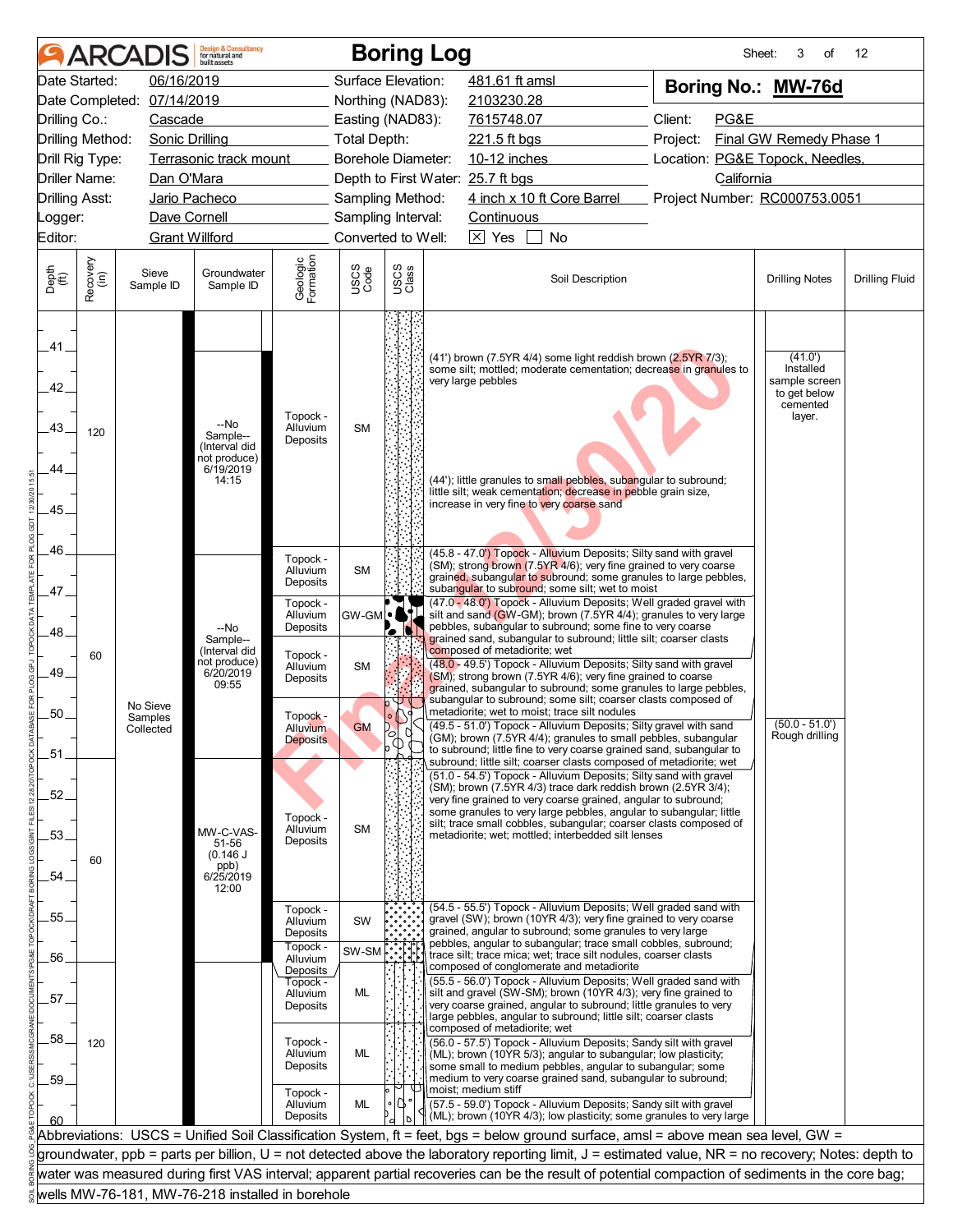|                             |                  | <b>ARCADIS</b>                   | <b>Design &amp; Consultancy</b><br>for natural and<br>huilt assets |                                  |                           |                                                   | <b>Boring Log</b>                                                                                                                                                                                                                                                                                                                                                                                                                              | Sheet:                          | of<br>4                            | 12                    |
|-----------------------------|------------------|----------------------------------|--------------------------------------------------------------------|----------------------------------|---------------------------|---------------------------------------------------|------------------------------------------------------------------------------------------------------------------------------------------------------------------------------------------------------------------------------------------------------------------------------------------------------------------------------------------------------------------------------------------------------------------------------------------------|---------------------------------|------------------------------------|-----------------------|
|                             | Date Started:    | 06/16/2019                       |                                                                    |                                  | Surface Elevation:        |                                                   | 481.61 ft amsl                                                                                                                                                                                                                                                                                                                                                                                                                                 | Boring No.: MW-76d              |                                    |                       |
|                             |                  | Date Completed: 07/14/2019       |                                                                    |                                  | Northing (NAD83):         |                                                   | 2103230.28                                                                                                                                                                                                                                                                                                                                                                                                                                     |                                 |                                    |                       |
| Drilling Co.:               |                  | Cascade                          |                                                                    |                                  | Easting (NAD83):          |                                                   | 7615748.07                                                                                                                                                                                                                                                                                                                                                                                                                                     | Client:<br>PG&E                 |                                    |                       |
| Drilling Method:            |                  | Sonic Drilling                   |                                                                    |                                  | <b>Total Depth:</b>       |                                                   | 221.5 ft bgs                                                                                                                                                                                                                                                                                                                                                                                                                                   | Project:                        | Final GW Remedy Phase 1            |                       |
| Drill Rig Type:             |                  |                                  | Terrasonic track mount                                             |                                  | <b>Borehole Diameter:</b> |                                                   | 10-12 inches                                                                                                                                                                                                                                                                                                                                                                                                                                   | Location: PG&E Topock, Needles, |                                    |                       |
| <b>Driller Name:</b>        |                  | Dan O'Mara                       |                                                                    |                                  |                           |                                                   | Depth to First Water: 25.7 ft bgs                                                                                                                                                                                                                                                                                                                                                                                                              | California                      |                                    |                       |
| <b>Drilling Asst:</b>       |                  |                                  | Jario Pacheco                                                      |                                  | Sampling Method:          |                                                   | 4 inch x 10 ft Core Barrel Project Number: RC000753.0051                                                                                                                                                                                                                                                                                                                                                                                       |                                 |                                    |                       |
| Logger:                     |                  | Dave Cornell                     |                                                                    |                                  | Sampling Interval:        |                                                   | Continuous                                                                                                                                                                                                                                                                                                                                                                                                                                     |                                 |                                    |                       |
| Editor:                     |                  | <b>Grant Willford</b>            |                                                                    |                                  | Converted to Well:        |                                                   | $\boxtimes$ Yes<br>No                                                                                                                                                                                                                                                                                                                                                                                                                          |                                 |                                    |                       |
| Depth<br>$\widetilde{f(t)}$ | Recovery<br>(in) | Sieve<br>Sample ID               | Groundwater<br>Sample ID                                           | Geologic<br>Formation            | USCS<br>Code              | USCS<br>Class                                     | Soil Description                                                                                                                                                                                                                                                                                                                                                                                                                               |                                 | <b>Drilling Notes</b>              | <b>Drilling Fluid</b> |
| .61_                        |                  |                                  |                                                                    |                                  | <b>ML</b>                 | q.                                                | pebbles, angular to subround; some medium to very coarse<br>grained sand, subangular to subround; trace small cobbles,<br>angular to subangular; moist; medium stiff                                                                                                                                                                                                                                                                           |                                 |                                    |                       |
| 62.                         |                  |                                  | --No                                                               | Topock -<br>Alluvium<br>Deposits | <b>GM</b>                 | $\circ$<br>Ø<br>ъ<br>$\Phi$<br>$\alpha$<br>q<br>Ο | (59.0 - 60.8') Topock - Alluvium Deposits; Gravelly silt with sand<br>(ML); (10Y 4/3); low plasticity; and granules to very large pebbles,<br>angular to subround; some small cobbles, angular to subangular;<br>little medium to very coarse grained sand, subangular to<br>subround; moist<br>(60.8 - 63.0') Topock - Alluvium Deposits; Silty gravel with sand                                                                              |                                 | $(61.0 - 66.0')$<br>Rough drilling |                       |
| .63.<br>64                  | 120              |                                  | Sample--<br>(Interval did<br>not produce)<br>6/25/2019<br>13:15    | Topock -<br>Alluvium<br>Deposits | GW-GM                     | $\bullet$ (                                       | (GM); brown (10YR 4/3); granules to large cobbles, angular to<br>subround; and silt; little fine to very coarse grained sand,<br>subangular to subround; moist; moderate cementation<br>(63.0 - 65.9') Topock - Alluvium Deposits; Well graded gravel with<br>silt and sand (GW-GM); brown (10YR 4/3); granules to small<br>cobbles, subangular to round; some fine to very coarse grained<br>sand, subangular to subround; little silt; moist |                                 |                                    |                       |
| 65.                         |                  |                                  |                                                                    |                                  |                           |                                                   |                                                                                                                                                                                                                                                                                                                                                                                                                                                |                                 |                                    |                       |
| 66.                         |                  |                                  |                                                                    |                                  |                           |                                                   | (65.9 - 71.0') Topock - Alluvium Deposits; Well graded sand with<br>silt and gravel (SW-SM); brown (10YR 4/3); fine grained to very                                                                                                                                                                                                                                                                                                            |                                 | $(66.0 - 71.0')$<br>Soft drilling  |                       |
| 67.                         |                  |                                  |                                                                    |                                  |                           |                                                   | coarse grained, angular to subround; some granules to large<br>pebbles, angular to subround; little silt; moist; weak cementation                                                                                                                                                                                                                                                                                                              |                                 |                                    |                       |
| .68                         |                  |                                  | MW-C-VAS-                                                          |                                  |                           |                                                   |                                                                                                                                                                                                                                                                                                                                                                                                                                                |                                 |                                    |                       |
| 69.                         | 60               |                                  | 66-71<br>$(0.033 \text{ U}$<br>ppb)<br>6/26/2019<br>10:44          | Topock -<br>Alluvium<br>Deposits | SW-SM                     |                                                   |                                                                                                                                                                                                                                                                                                                                                                                                                                                |                                 |                                    |                       |
| .70.                        |                  | No Sieve<br>Samples<br>Collected |                                                                    |                                  |                           |                                                   |                                                                                                                                                                                                                                                                                                                                                                                                                                                |                                 |                                    |                       |
|                             |                  |                                  |                                                                    |                                  |                           |                                                   | (71.0 - 84.6') Topock - Alluvium Deposits; Gravelly silt with sand                                                                                                                                                                                                                                                                                                                                                                             |                                 | $(71.0 - 86.0')$                   |                       |
| 72.                         |                  |                                  |                                                                    |                                  |                           |                                                   | (ML); brown (10YR 4/3); some granules to very large pebbles,<br>angular to subangular; little fine to very coarse grained sand,<br>angular to subround; moist to dry; coarser clast composed of<br>weathered metadiorite                                                                                                                                                                                                                       |                                 | Rough drilling                     |                       |
| 73                          |                  |                                  |                                                                    |                                  |                           |                                                   |                                                                                                                                                                                                                                                                                                                                                                                                                                                |                                 |                                    |                       |
| 74                          |                  |                                  |                                                                    |                                  |                           |                                                   |                                                                                                                                                                                                                                                                                                                                                                                                                                                |                                 |                                    |                       |
| 75.                         |                  |                                  |                                                                    |                                  |                           |                                                   |                                                                                                                                                                                                                                                                                                                                                                                                                                                |                                 |                                    |                       |
|                             | 162              |                                  |                                                                    | Topock -<br>Alluvium             | ML                        |                                                   |                                                                                                                                                                                                                                                                                                                                                                                                                                                |                                 |                                    |                       |
| .76.                        |                  |                                  |                                                                    | Deposits                         |                           |                                                   |                                                                                                                                                                                                                                                                                                                                                                                                                                                |                                 |                                    |                       |
| 77                          |                  |                                  |                                                                    |                                  |                           |                                                   |                                                                                                                                                                                                                                                                                                                                                                                                                                                |                                 |                                    |                       |
| 78.                         |                  |                                  |                                                                    |                                  |                           |                                                   |                                                                                                                                                                                                                                                                                                                                                                                                                                                |                                 |                                    |                       |
| -79                         |                  |                                  |                                                                    |                                  |                           |                                                   |                                                                                                                                                                                                                                                                                                                                                                                                                                                |                                 |                                    |                       |
|                             |                  |                                  |                                                                    |                                  |                           |                                                   |                                                                                                                                                                                                                                                                                                                                                                                                                                                |                                 |                                    |                       |
|                             |                  |                                  |                                                                    |                                  |                           |                                                   | Abbreviations: USCS = Unified Soil Classification System, ft = feet, bgs = below ground surface, amsl = above mean sea level, GW =                                                                                                                                                                                                                                                                                                             |                                 |                                    |                       |
|                             |                  |                                  |                                                                    |                                  |                           |                                                   | groundwater, ppb = parts per billion, U = not detected above the laboratory reporting limit, J = estimated value, NR = no recovery; Notes: depth to                                                                                                                                                                                                                                                                                            |                                 |                                    |                       |
|                             |                  |                                  |                                                                    |                                  |                           |                                                   | water was measured during first VAS interval; apparent partial recoveries can be the result of potential compaction of sediments in the core bag;                                                                                                                                                                                                                                                                                              |                                 |                                    |                       |
|                             |                  |                                  | wells MW-76-181, MW-76-218 installed in borehole                   |                                  |                           |                                                   |                                                                                                                                                                                                                                                                                                                                                                                                                                                |                                 |                                    |                       |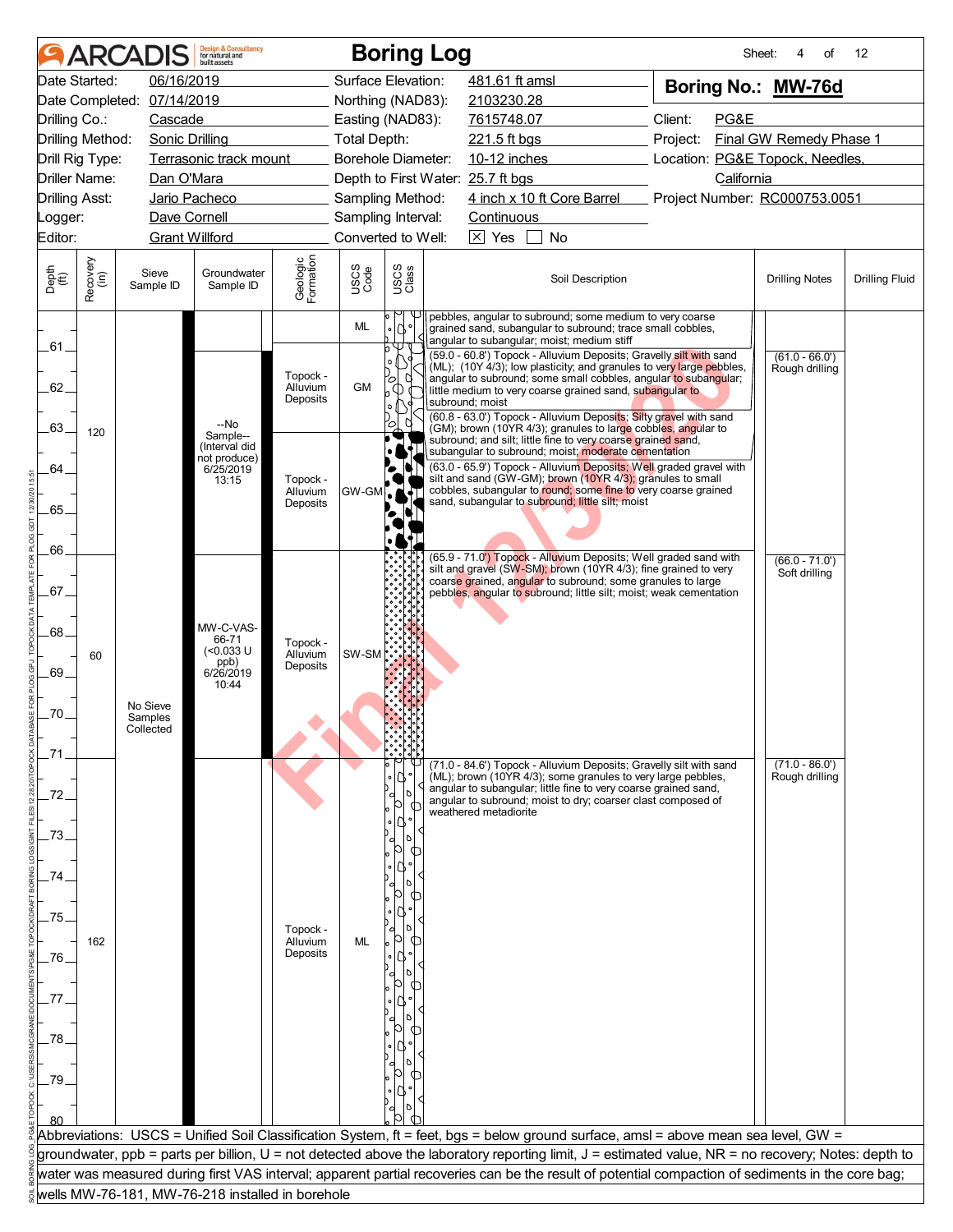|                         |                      | <b>ARCADIS</b>        | <b>Design &amp; Consultancy</b><br>for natural and<br>built assets |                                  |                     | <b>Boring Log</b>                            |                                                                                                                                                                                               | Sheet:                              | 5<br>of               | 12                    |
|-------------------------|----------------------|-----------------------|--------------------------------------------------------------------|----------------------------------|---------------------|----------------------------------------------|-----------------------------------------------------------------------------------------------------------------------------------------------------------------------------------------------|-------------------------------------|-----------------------|-----------------------|
|                         | Date Started:        | 06/16/2019            |                                                                    |                                  |                     | Surface Elevation:                           | 481.61 ft amsl                                                                                                                                                                                | Boring No.: MW-76d                  |                       |                       |
|                         | Date Completed:      | 07/14/2019            |                                                                    |                                  |                     | Northing (NAD83):                            | 2103230.28                                                                                                                                                                                    |                                     |                       |                       |
| Drilling Co.:           |                      | Cascade               |                                                                    |                                  |                     | Easting (NAD83):                             | 7615748.07                                                                                                                                                                                    | Client:<br>PG&E                     |                       |                       |
|                         | Drilling Method:     | Sonic Drilling        |                                                                    |                                  | <b>Total Depth:</b> |                                              | 221.5 ft bgs                                                                                                                                                                                  | Final GW Remedy Phase 1<br>Project: |                       |                       |
|                         | Drill Rig Type:      |                       | Terrasonic track mount                                             |                                  |                     | Borehole Diameter:                           | 10-12 inches                                                                                                                                                                                  | Location: PG&E Topock, Needles,     |                       |                       |
|                         | <b>Driller Name:</b> | Dan O'Mara            |                                                                    |                                  |                     | Depth to First Water: 25.7 ft bgs            |                                                                                                                                                                                               | California                          |                       |                       |
| <b>Drilling Asst:</b>   |                      |                       | Jario Pacheco                                                      |                                  |                     | Sampling Method:                             | 4 inch x 10 ft Core Barrel                                                                                                                                                                    | Project Number: RC000753.0051       |                       |                       |
| Logger:                 |                      | Dave Cornell          |                                                                    |                                  |                     | Sampling Interval:                           | <b>Continuous</b>                                                                                                                                                                             |                                     |                       |                       |
| Editor:                 |                      | <b>Grant Willford</b> |                                                                    |                                  |                     | Converted to Well:                           | $\boxtimes$ Yes<br>No                                                                                                                                                                         |                                     |                       |                       |
| Depth<br>(ft)           | Recovery<br>(in)     | Sieve<br>Sample ID    | Groundwater<br>Sample ID                                           | Geologic<br>Formation            | USCS<br>Code        | USCS<br>Class                                | Soil Description                                                                                                                                                                              |                                     | <b>Drilling Notes</b> | <b>Drilling Fluid</b> |
| .81<br>82.<br>83.<br>84 | 162                  |                       | MW-C-VAS-<br>81-86<br>$(0.17 \text{ U}$<br>ppb)<br>6/27/2019       | Topock -<br>Alluvium<br>Deposits | ML                  | ۵°<br>١ċ<br>d<br>Ю<br>Ω<br>Ю<br>ர<br>١d<br>൱ |                                                                                                                                                                                               |                                     |                       |                       |
|                         |                      |                       | 10:58                                                              |                                  |                     | d<br>Ю                                       |                                                                                                                                                                                               |                                     |                       |                       |
| .85.                    |                      |                       |                                                                    | Topock -                         |                     |                                              | (84.6 - 86.0') Topock - Alluvium Deposits; Well graded sand with<br>silt and gravel (SW-SM); reddish brown (5YR 5/3); medium                                                                  |                                     |                       |                       |
|                         |                      |                       |                                                                    | Alluvium<br>Deposits             | SW-SM               |                                              | grained to very coarse grained, subangular to subround; some<br>small to medium pebbles, angular to subangular; little silt; moist                                                            |                                     |                       |                       |
| .86.                    |                      |                       |                                                                    |                                  |                     |                                              | (86.0 - 101.0') Topock - Alluvium Deposits; Silty gravel with sand                                                                                                                            |                                     | $(86.0 - 106.0')$     |                       |
| 87 <sub>1</sub>         |                      |                       |                                                                    |                                  |                     | o<br>a<br>Ο<br>Œ                             | (GM); brown (10YR 4/3); granules to very large pebbles, angular<br>to subround; some medium to very coarse grained sand, angular<br>to subround; some silt; little coarser clasts composed of |                                     | Rough drilling        |                       |
| .88                     |                      |                       |                                                                    |                                  |                     | C                                            | metadiorite; moist to dry; moderate cementation                                                                                                                                               |                                     |                       |                       |
|                         |                      |                       |                                                                    |                                  |                     |                                              |                                                                                                                                                                                               |                                     |                       |                       |
| 89.                     |                      |                       |                                                                    |                                  |                     |                                              |                                                                                                                                                                                               |                                     |                       |                       |
| .90.                    |                      | No Sieve              |                                                                    |                                  |                     |                                              |                                                                                                                                                                                               |                                     |                       |                       |
|                         |                      | Samples<br>Collected  |                                                                    |                                  |                     |                                              |                                                                                                                                                                                               |                                     |                       |                       |
| _91                     |                      |                       |                                                                    |                                  |                     |                                              |                                                                                                                                                                                               |                                     |                       |                       |
|                         |                      |                       |                                                                    |                                  |                     |                                              |                                                                                                                                                                                               |                                     |                       |                       |
| .92.                    |                      |                       |                                                                    |                                  |                     |                                              |                                                                                                                                                                                               |                                     |                       |                       |
|                         |                      |                       |                                                                    |                                  |                     |                                              |                                                                                                                                                                                               |                                     |                       |                       |
| .93.                    | 207.6                |                       |                                                                    | Topock -<br>Alluvium             | <b>GM</b>           |                                              |                                                                                                                                                                                               |                                     |                       |                       |
|                         |                      |                       |                                                                    | Deposits                         |                     |                                              |                                                                                                                                                                                               |                                     |                       |                       |
| .94                     |                      |                       |                                                                    |                                  |                     |                                              |                                                                                                                                                                                               |                                     |                       |                       |
|                         |                      |                       |                                                                    |                                  |                     |                                              |                                                                                                                                                                                               |                                     |                       |                       |
| .95                     |                      |                       |                                                                    |                                  |                     |                                              |                                                                                                                                                                                               |                                     |                       |                       |
|                         |                      |                       |                                                                    |                                  |                     |                                              |                                                                                                                                                                                               |                                     |                       |                       |
| .96.                    |                      |                       |                                                                    |                                  |                     |                                              |                                                                                                                                                                                               |                                     |                       |                       |
|                         |                      |                       |                                                                    |                                  |                     |                                              |                                                                                                                                                                                               |                                     |                       |                       |
| 97                      |                      |                       |                                                                    |                                  |                     |                                              |                                                                                                                                                                                               |                                     |                       |                       |
| .98                     |                      |                       |                                                                    |                                  |                     |                                              |                                                                                                                                                                                               |                                     |                       |                       |
|                         |                      |                       |                                                                    |                                  |                     |                                              |                                                                                                                                                                                               |                                     |                       |                       |
| .99                     |                      |                       |                                                                    |                                  |                     |                                              |                                                                                                                                                                                               |                                     |                       |                       |
|                         |                      |                       |                                                                    |                                  |                     |                                              |                                                                                                                                                                                               |                                     |                       |                       |
|                         |                      |                       |                                                                    |                                  |                     |                                              |                                                                                                                                                                                               |                                     |                       |                       |
|                         |                      |                       |                                                                    |                                  |                     |                                              | Abbreviations: USCS = Unified Soil Classification System, ft = feet, bgs = below ground surface, amsl = above mean sea level, GW =                                                            |                                     |                       |                       |
|                         |                      |                       |                                                                    |                                  |                     |                                              | groundwater, ppb = parts per billion, U = not detected above the laboratory reporting limit, J = estimated value, NR = no recovery; Notes: depth to                                           |                                     |                       |                       |
|                         |                      |                       |                                                                    |                                  |                     |                                              | water was measured during first VAS interval; apparent partial recoveries can be the result of potential compaction of sediments in the core bag;                                             |                                     |                       |                       |
|                         |                      |                       | wells MW-76-181, MW-76-218 installed in borehole                   |                                  |                     |                                              |                                                                                                                                                                                               |                                     |                       |                       |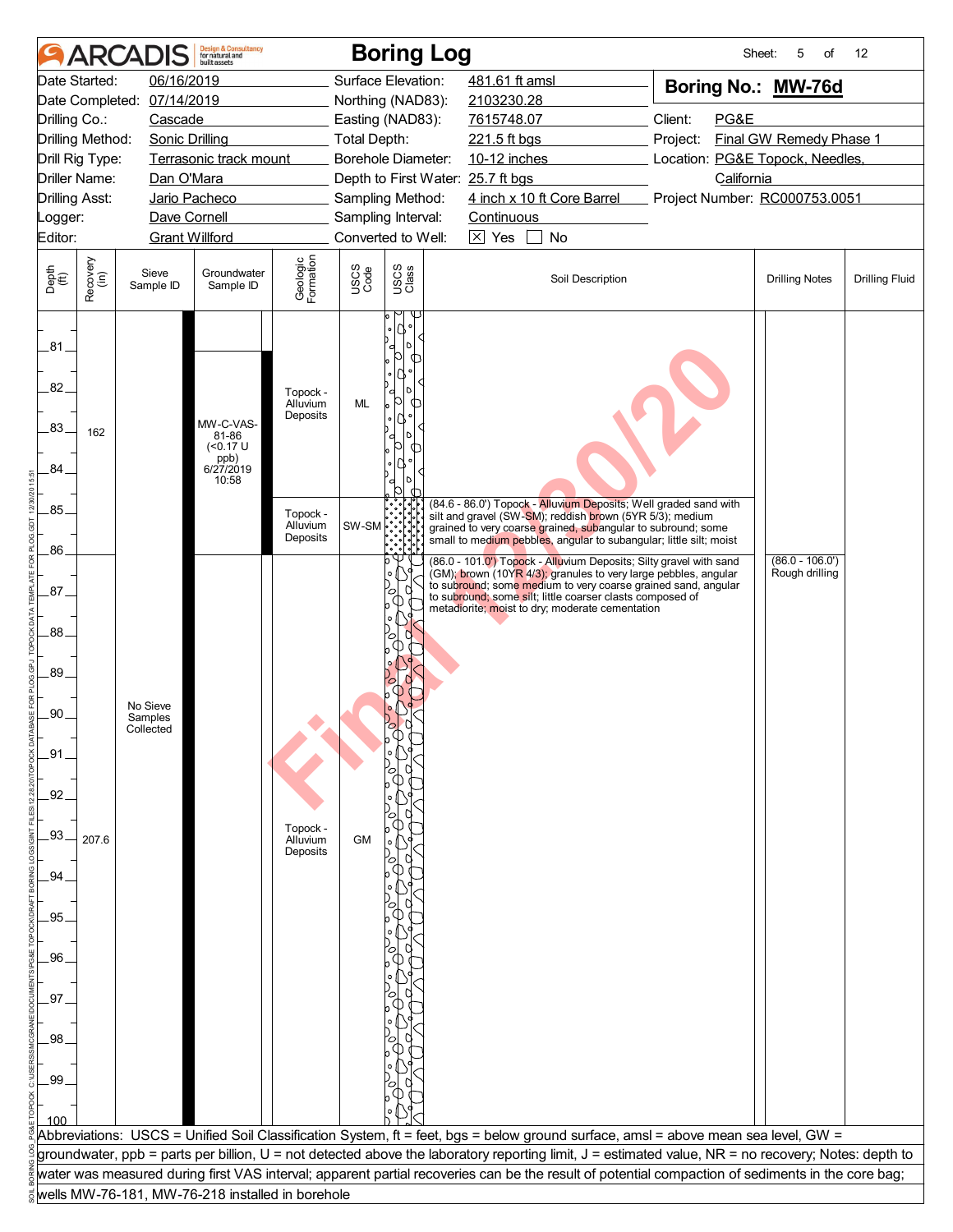|                             |                      | <b>ARCADIS</b>                   | <b>Design &amp; Consultancy</b><br>for natural and<br>huilt assets |                                              |                           |                         | <b>Boring Log</b>                                                                                                                                                                                                                                                                                                                               | Sheet:                          | 6<br>of                          | 12                    |
|-----------------------------|----------------------|----------------------------------|--------------------------------------------------------------------|----------------------------------------------|---------------------------|-------------------------|-------------------------------------------------------------------------------------------------------------------------------------------------------------------------------------------------------------------------------------------------------------------------------------------------------------------------------------------------|---------------------------------|----------------------------------|-----------------------|
|                             | Date Started:        | 06/16/2019                       |                                                                    |                                              | Surface Elevation:        |                         | 481.61 ft amsl                                                                                                                                                                                                                                                                                                                                  | Boring No.: MW-76d              |                                  |                       |
|                             |                      | Date Completed: 07/14/2019       |                                                                    |                                              | Northing (NAD83):         |                         | 2103230.28                                                                                                                                                                                                                                                                                                                                      |                                 |                                  |                       |
| Drilling Co.:               |                      | Cascade                          |                                                                    |                                              | Easting (NAD83):          |                         | 7615748.07                                                                                                                                                                                                                                                                                                                                      | Client:<br>PG&E                 |                                  |                       |
|                             | Drilling Method:     | Sonic Drilling                   |                                                                    |                                              | <b>Total Depth:</b>       |                         | 221.5 ft bgs                                                                                                                                                                                                                                                                                                                                    | Project:                        | Final GW Remedy Phase 1          |                       |
|                             | Drill Rig Type:      |                                  | Terrasonic track mount                                             |                                              | <b>Borehole Diameter:</b> |                         | 10-12 inches                                                                                                                                                                                                                                                                                                                                    | Location: PG&E Topock, Needles, |                                  |                       |
|                             | <b>Driller Name:</b> | Dan O'Mara                       |                                                                    |                                              |                           |                         | Depth to First Water: 25.7 ft bgs                                                                                                                                                                                                                                                                                                               | California                      |                                  |                       |
| <b>Drilling Asst:</b>       |                      |                                  | Jario Pacheco                                                      |                                              | Sampling Method:          |                         | 4 inch x 10 ft Core Barrel Project Number: RC000753.0051                                                                                                                                                                                                                                                                                        |                                 |                                  |                       |
| Logger:                     |                      | Dave Cornell                     |                                                                    |                                              | Sampling Interval:        |                         | Continuous                                                                                                                                                                                                                                                                                                                                      |                                 |                                  |                       |
| Editor:                     |                      | <b>Grant Willford</b>            |                                                                    |                                              | Converted to Well:        |                         | $\boxtimes$ Yes<br>No                                                                                                                                                                                                                                                                                                                           |                                 |                                  |                       |
| Depth<br>$\widetilde{f(t)}$ | Recovery<br>(in)     | Sieve<br>Sample ID               | Groundwater<br>Sample ID                                           | Geologic<br>Formation                        | USCS<br>Code              | USCS<br>Class           | Soil Description                                                                                                                                                                                                                                                                                                                                |                                 | <b>Drilling Notes</b>            | <b>Drilling Fluid</b> |
| $-101$                      |                      |                                  |                                                                    | Topock -<br>Alluvium<br>Deposits             | <b>GM</b>                 | $\mathsf{o}$<br>U<br>้ค |                                                                                                                                                                                                                                                                                                                                                 |                                 |                                  |                       |
| 102<br>103                  |                      |                                  |                                                                    | Topock -<br>Alluvium<br>Deposits             | MH                        |                         | (101.0 - 103.0') Topock - Alluvium Deposits; Gravelly elastic silt<br>with sand (MH); brown (10YR 4/3); medium plasticity; some<br>granules to very large pebbles, angular to subround; little coarse<br>to very coarse grained sand; little clay; little coarser clasts<br>composed of metadiorite; dry; medium stiff; moderate<br>cementation |                                 |                                  |                       |
| 104_                        | 207.6                |                                  |                                                                    | Topock -<br>Alluvium<br>Deposits<br>Topock - | <b>ML</b>                 |                         | (103.0 - 104.0') Topock - Alluvium Deposits; Gravelly silt with sand<br>(ML); brown (10YR 4/3); low plasticity; some small to very large<br>pebbles, angular to subround; some medium to very coarse<br>grained sand, subangular to subround; trace small cobbles,                                                                              |                                 |                                  |                       |
|                             |                      |                                  |                                                                    | Alluvium<br>Deposits                         | ML                        |                         | subangular to subround; moist; medium stiff; moderate<br>cementation                                                                                                                                                                                                                                                                            |                                 |                                  |                       |
| $-105$                      |                      |                                  |                                                                    | Topock -                                     | MH                        |                         | (104.0 - 104.5') Topock - Alluvium Deposits; Gravelly silt with sand<br>$(ML)$ ; brown (10YR 4/3); low plasticity; some granules to very large                                                                                                                                                                                                  |                                 |                                  |                       |
| _106_                       |                      |                                  |                                                                    | Alluvium<br>Deposits                         |                           |                         | pebbles, angular to subround; little medium to very coarse grained<br>sand, subangular to subround; trace small cobbles, angular to<br>subangular; dry; medium stiff; moderate cementation                                                                                                                                                      |                                 | $(106.0 -$                       |                       |
| $-107$                      |                      |                                  |                                                                    |                                              |                           |                         | (104.5 - 106.0') Topock - Alluvium Deposits; Gravelly elastic silt<br>with sand (MH); dark grayish brown / dark yellowish brown (10YR<br>4/2); medium plasticity; some granules to large pebbles, angular                                                                                                                                       |                                 | 116.0'<br>Rough drilling         |                       |
| _108_                       |                      |                                  |                                                                    |                                              |                           |                         | to subangular; some clay; little medium to very coarse grained<br>sand, subangular to subround; moist<br>(106.0 - 116.0") Topock - Alluvium Deposits; Silty sand with gravel                                                                                                                                                                    |                                 |                                  |                       |
| _109_                       |                      |                                  |                                                                    |                                              |                           |                         | (ML); brown (7.5YR 4/3); low plasticity; some granules to large<br>pebbles, angular to subround; some medium to very coarse<br>grained sand, angular to subround: moist: soft: moderate<br>cementation                                                                                                                                          |                                 |                                  |                       |
| $-110$                      |                      | No Sieve<br>Samples<br>Collected |                                                                    |                                              |                           |                         |                                                                                                                                                                                                                                                                                                                                                 |                                 |                                  |                       |
| $-111$                      |                      |                                  |                                                                    | Topock -                                     |                           |                         |                                                                                                                                                                                                                                                                                                                                                 |                                 |                                  |                       |
|                             |                      |                                  |                                                                    | Alluvium<br><b>Deposits</b>                  | <b>ML</b>                 |                         |                                                                                                                                                                                                                                                                                                                                                 |                                 |                                  |                       |
| $112$                       |                      |                                  |                                                                    |                                              |                           |                         |                                                                                                                                                                                                                                                                                                                                                 |                                 |                                  |                       |
| $\_113\_$                   | 192                  |                                  |                                                                    |                                              |                           |                         |                                                                                                                                                                                                                                                                                                                                                 |                                 |                                  |                       |
| $-114$                      |                      |                                  |                                                                    |                                              |                           |                         |                                                                                                                                                                                                                                                                                                                                                 |                                 |                                  |                       |
|                             |                      |                                  |                                                                    |                                              |                           |                         |                                                                                                                                                                                                                                                                                                                                                 |                                 |                                  |                       |
| $-115$                      |                      |                                  |                                                                    |                                              |                           |                         |                                                                                                                                                                                                                                                                                                                                                 |                                 |                                  |                       |
|                             |                      |                                  |                                                                    |                                              |                           |                         |                                                                                                                                                                                                                                                                                                                                                 |                                 |                                  |                       |
| $\_116$                     |                      |                                  |                                                                    |                                              |                           |                         |                                                                                                                                                                                                                                                                                                                                                 |                                 |                                  |                       |
|                             |                      |                                  |                                                                    |                                              |                           |                         | $(116.0 - 120.0)$ No recovery (NR)                                                                                                                                                                                                                                                                                                              |                                 | $(116.0 -$<br>126.0'             |                       |
| _117_                       |                      |                                  |                                                                    |                                              |                           |                         |                                                                                                                                                                                                                                                                                                                                                 |                                 | Rough drilling.<br>Core fell out |                       |
|                             |                      |                                  |                                                                    |                                              |                           |                         |                                                                                                                                                                                                                                                                                                                                                 |                                 | during drill run<br>when core    |                       |
| _118_                       |                      |                                  | MW-C-VAS-<br>117-122                                               |                                              | <b>NR</b>                 |                         |                                                                                                                                                                                                                                                                                                                                                 |                                 | barrel got<br>stuck.             |                       |
|                             |                      |                                  | $(0.17 \text{ U}$                                                  |                                              |                           |                         |                                                                                                                                                                                                                                                                                                                                                 |                                 |                                  |                       |
| $-119$                      |                      |                                  | ppb)<br>6/28/2019<br>14:59                                         |                                              |                           |                         |                                                                                                                                                                                                                                                                                                                                                 |                                 |                                  |                       |
|                             |                      |                                  |                                                                    |                                              |                           |                         |                                                                                                                                                                                                                                                                                                                                                 |                                 |                                  |                       |
| 120                         |                      |                                  |                                                                    |                                              |                           |                         | Abbreviations: USCS = Unified Soil Classification System, ft = feet, bgs = below ground surface, amsl = above mean sea level, GW =                                                                                                                                                                                                              |                                 |                                  |                       |
|                             |                      |                                  |                                                                    |                                              |                           |                         | groundwater, ppb = parts per billion, U = not detected above the laboratory reporting limit, J = estimated value, NR = no recovery; Notes: depth to                                                                                                                                                                                             |                                 |                                  |                       |
|                             |                      |                                  |                                                                    |                                              |                           |                         | water was measured during first VAS interval; apparent partial recoveries can be the result of potential compaction of sediments in the core bag;                                                                                                                                                                                               |                                 |                                  |                       |
|                             |                      |                                  | wells MW-76-181, MW-76-218 installed in borehole                   |                                              |                           |                         |                                                                                                                                                                                                                                                                                                                                                 |                                 |                                  |                       |
|                             |                      |                                  |                                                                    |                                              |                           |                         |                                                                                                                                                                                                                                                                                                                                                 |                                 |                                  |                       |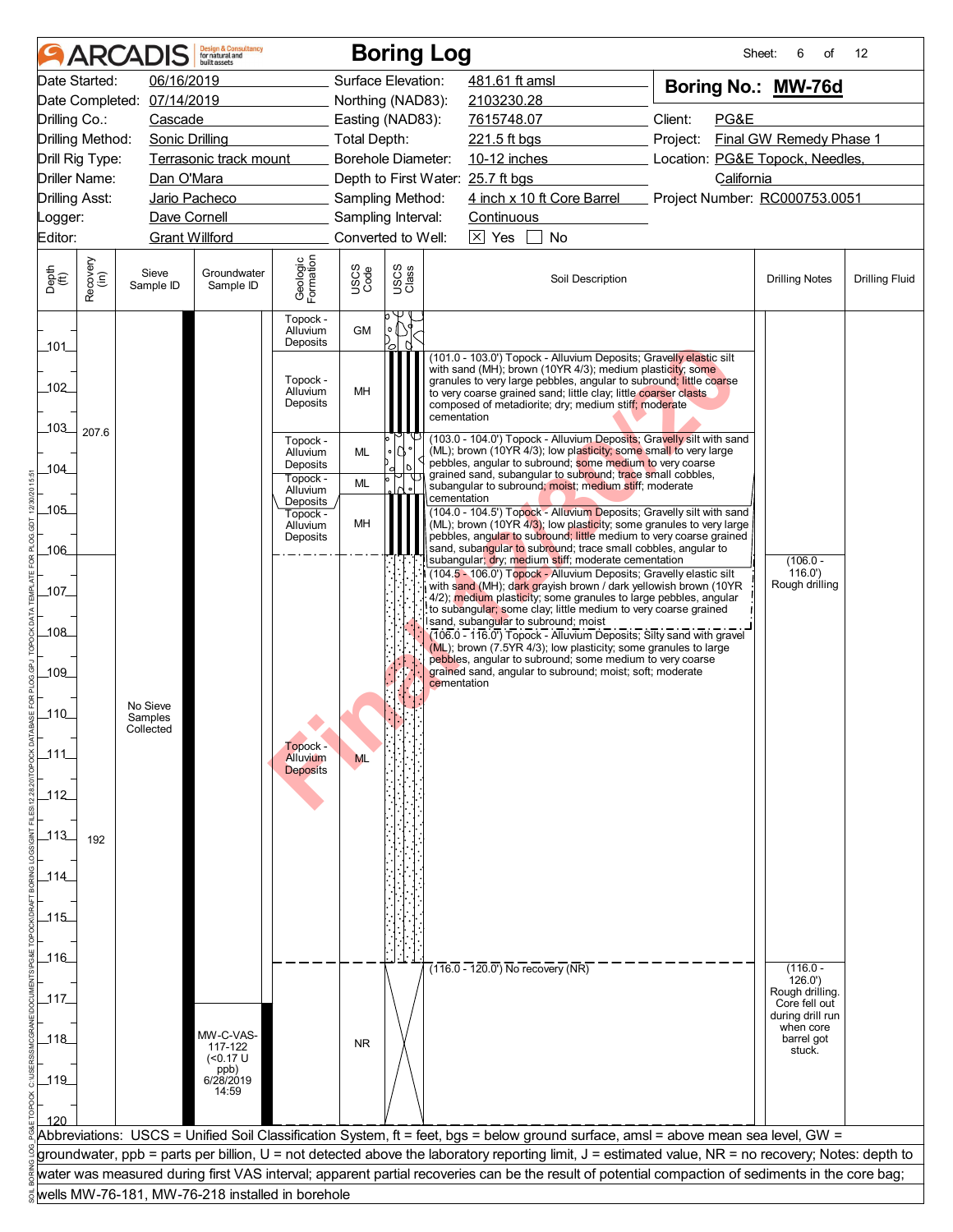|                             |                  | <b>ARCADIS</b>             | <b>Design &amp; Consultancy</b><br>for natural and<br>huilt assets |                                  |                           |               | <b>Boring Log</b>                                                                                                                                                                                                                                                                      | Sheet:                          | 7<br>of                 | 12                    |
|-----------------------------|------------------|----------------------------|--------------------------------------------------------------------|----------------------------------|---------------------------|---------------|----------------------------------------------------------------------------------------------------------------------------------------------------------------------------------------------------------------------------------------------------------------------------------------|---------------------------------|-------------------------|-----------------------|
| Date Started:               |                  | 06/16/2019                 |                                                                    |                                  | Surface Elevation:        |               | 481.61 ft amsl                                                                                                                                                                                                                                                                         | Boring No.: MW-76d              |                         |                       |
|                             |                  | Date Completed: 07/14/2019 |                                                                    |                                  | Northing (NAD83):         |               | 2103230.28                                                                                                                                                                                                                                                                             |                                 |                         |                       |
| Drilling Co.:               |                  | Cascade                    |                                                                    |                                  | Easting (NAD83):          |               | 7615748.07                                                                                                                                                                                                                                                                             | Client:<br>PG&E                 |                         |                       |
| Drilling Method:            |                  | <b>Sonic Drilling</b>      |                                                                    |                                  | <b>Total Depth:</b>       |               | 221.5 ft bgs                                                                                                                                                                                                                                                                           | Project:                        | Final GW Remedy Phase 1 |                       |
| Drill Rig Type:             |                  |                            | Terrasonic track mount                                             |                                  | <b>Borehole Diameter:</b> |               | 10-12 inches                                                                                                                                                                                                                                                                           | Location: PG&E Topock, Needles, |                         |                       |
| <b>Driller Name:</b>        |                  | Dan O'Mara                 |                                                                    |                                  |                           |               | Depth to First Water: 25.7 ft bgs                                                                                                                                                                                                                                                      | California                      |                         |                       |
| <b>Drilling Asst:</b>       |                  |                            | Jario Pacheco                                                      |                                  | Sampling Method:          |               | 4 inch x 10 ft Core Barrel Project Number: RC000753.0051                                                                                                                                                                                                                               |                                 |                         |                       |
| Logger:                     |                  | Dave Cornell               |                                                                    |                                  | Sampling Interval:        |               | <b>Continuous</b>                                                                                                                                                                                                                                                                      |                                 |                         |                       |
| Editor:                     |                  | <b>Grant Willford</b>      |                                                                    |                                  | Converted to Well:        |               | $\boxtimes$ Yes<br>No                                                                                                                                                                                                                                                                  |                                 |                         |                       |
|                             |                  |                            |                                                                    |                                  |                           |               |                                                                                                                                                                                                                                                                                        |                                 |                         |                       |
| Depth<br>$\widetilde{f(t)}$ | Recovery<br>(in) | Sieve<br>Sample ID         | Groundwater<br>Sample ID                                           | Geologic<br>Formation            | USCS<br>Code              | USCS<br>Class | Soil Description                                                                                                                                                                                                                                                                       |                                 | <b>Drilling Notes</b>   | <b>Drilling Fluid</b> |
| 121                         |                  |                            | MW-C-VAS-<br>117-122<br>(50.17)<br>ppb)<br>6/28/2019<br>14:59      | Topock -<br>Alluvium<br>Deposits | ML                        |               | (120.0 - 122.0') Topock - Alluvium Deposits; Sandy silt with gravel<br>(ML); brown (7.5YR 4/3); low plasticity; some granules to very<br>large pebbles, subangular to subround; some medium to very<br>coarse grained sand, subangular to subround; wet; soft; moderate<br>cementation |                                 |                         |                       |
| 122                         |                  |                            |                                                                    |                                  |                           |               | (122.0 - 125.1') Topock - Alluvium Deposits; Well graded sand<br>with silt and gravel (SW-SM); brown (10YR 4/3); very fine grained                                                                                                                                                     |                                 |                         |                       |
| 123                         | 192              |                            |                                                                    | Topock -                         |                           |               | to very coarse grained, subangular to subround; some granules to<br>medium pebbles, angular to subround; little silt; wet; weak<br>cementation                                                                                                                                         |                                 |                         |                       |
| 124_                        |                  |                            |                                                                    | Alluvium<br>Deposits             | SW-SM                     |               |                                                                                                                                                                                                                                                                                        |                                 |                         |                       |
|                             |                  |                            |                                                                    |                                  |                           |               |                                                                                                                                                                                                                                                                                        |                                 |                         |                       |
| $-125$                      |                  |                            |                                                                    |                                  |                           |               |                                                                                                                                                                                                                                                                                        |                                 |                         |                       |
|                             |                  |                            |                                                                    |                                  |                           |               | (125.1 - 132.0') Topock - Alluvium Deposits; Sandy silt with gravel<br>(ML); dark yellowish brown (10YR 4/4); low plasticity; some                                                                                                                                                     |                                 |                         |                       |
| 126                         |                  |                            |                                                                    |                                  |                           |               | medium to very coarse grained sand, subangular to subround;<br>little granules to very large pebbles, angular to subround; trace<br>small cobbles, subround; moist to wet; very soft; moderate                                                                                         |                                 | $(126.0 -$<br>136.0'    |                       |
| 127                         |                  |                            |                                                                    |                                  |                           |               | cementation                                                                                                                                                                                                                                                                            |                                 | Soft drilling           |                       |
| _128_                       |                  |                            |                                                                    |                                  |                           |               |                                                                                                                                                                                                                                                                                        |                                 |                         |                       |
|                             |                  |                            |                                                                    | Topock -<br>Alluvium             | ML                        |               |                                                                                                                                                                                                                                                                                        |                                 |                         |                       |
| 129                         |                  |                            |                                                                    | Deposits                         |                           |               |                                                                                                                                                                                                                                                                                        |                                 |                         |                       |
| $\overline{130}$            |                  | No Sieve<br>Samples        |                                                                    |                                  |                           |               |                                                                                                                                                                                                                                                                                        |                                 |                         |                       |
|                             |                  | Collected                  |                                                                    |                                  |                           |               |                                                                                                                                                                                                                                                                                        |                                 |                         |                       |
| $-131$                      | 120              |                            |                                                                    |                                  |                           |               |                                                                                                                                                                                                                                                                                        |                                 |                         |                       |
|                             |                  |                            |                                                                    |                                  |                           |               |                                                                                                                                                                                                                                                                                        |                                 |                         |                       |
| _132_                       |                  |                            |                                                                    | Topock -                         |                           |               | (132.0 - 133.0') Topock - Alluvium Deposits; Sandy elastic silt with                                                                                                                                                                                                                   |                                 |                         |                       |
| $-133$                      |                  |                            |                                                                    | Alluvium<br>Deposits             | MH                        |               | gravel (MH); brown (7.5YR 4/3); medium plasticity; some medium<br>to very coarse grained sand, subangular to subround; some clay;<br>little granules to very large pebbles, angular to subround; trace<br>small cobbles, subround; wet; soft; moderate cementation                     |                                 |                         |                       |
| _134_                       |                  |                            |                                                                    |                                  |                           |               | (133.0 - 136.0') Topock - Alluvium Deposits; Silty sand with gravel                                                                                                                                                                                                                    |                                 |                         |                       |
|                             |                  |                            |                                                                    | Topock -<br>Alluvium             | <b>SM</b>                 |               | (SM); brown (7.5YR 5/4); very fine grained to very coarse grained,<br>angular to subround; some granules to medium pebbles, angular                                                                                                                                                    |                                 |                         |                       |
| _135_                       |                  |                            |                                                                    | Deposits                         |                           |               | to subround; some silt; moist; weak cementation                                                                                                                                                                                                                                        |                                 |                         |                       |
|                             |                  |                            |                                                                    |                                  |                           |               |                                                                                                                                                                                                                                                                                        |                                 |                         |                       |
| $-136$                      |                  |                            |                                                                    |                                  |                           |               |                                                                                                                                                                                                                                                                                        |                                 |                         |                       |
|                             |                  |                            |                                                                    |                                  |                           |               | (136.0 - 140.5') Topock - Alluvium Deposits; Gravelly elastic silt<br>$(MH)$ ; brown (7.5YR 4/3); medium plasticity; some granules to                                                                                                                                                  |                                 | $(136.0 -$<br>146.0'    |                       |
| 137                         |                  |                            |                                                                    |                                  |                           |               | very large pebbles, angular to subround; little very fine to very<br>coarse grained sand, subangular to subround; little clay; moist;                                                                                                                                                  |                                 | Rough drilling          |                       |
|                             |                  |                            |                                                                    |                                  |                           |               | soft; weak cementation                                                                                                                                                                                                                                                                 |                                 |                         |                       |
| $138$                       | 117.6            |                            |                                                                    | Topock -<br>Alluvium             | MH                        |               |                                                                                                                                                                                                                                                                                        |                                 |                         |                       |
|                             |                  |                            |                                                                    | Deposits                         |                           |               |                                                                                                                                                                                                                                                                                        |                                 |                         |                       |
| $-139$                      |                  |                            |                                                                    |                                  |                           |               |                                                                                                                                                                                                                                                                                        |                                 |                         |                       |
|                             |                  |                            |                                                                    |                                  |                           |               |                                                                                                                                                                                                                                                                                        |                                 |                         |                       |
| 140                         |                  |                            |                                                                    |                                  |                           |               | Abbreviations: USCS = Unified Soil Classification System, ft = feet, bgs = below ground surface, amsl = above mean sea level, GW =                                                                                                                                                     |                                 |                         |                       |
|                             |                  |                            |                                                                    |                                  |                           |               | groundwater, ppb = parts per billion, U = not detected above the laboratory reporting limit, J = estimated value, NR = no recovery; Notes: depth to                                                                                                                                    |                                 |                         |                       |
|                             |                  |                            |                                                                    |                                  |                           |               | water was measured during first VAS interval; apparent partial recoveries can be the result of potential compaction of sediments in the core bag;                                                                                                                                      |                                 |                         |                       |
|                             |                  |                            | wells MW-76-181, MW-76-218 installed in borehole                   |                                  |                           |               |                                                                                                                                                                                                                                                                                        |                                 |                         |                       |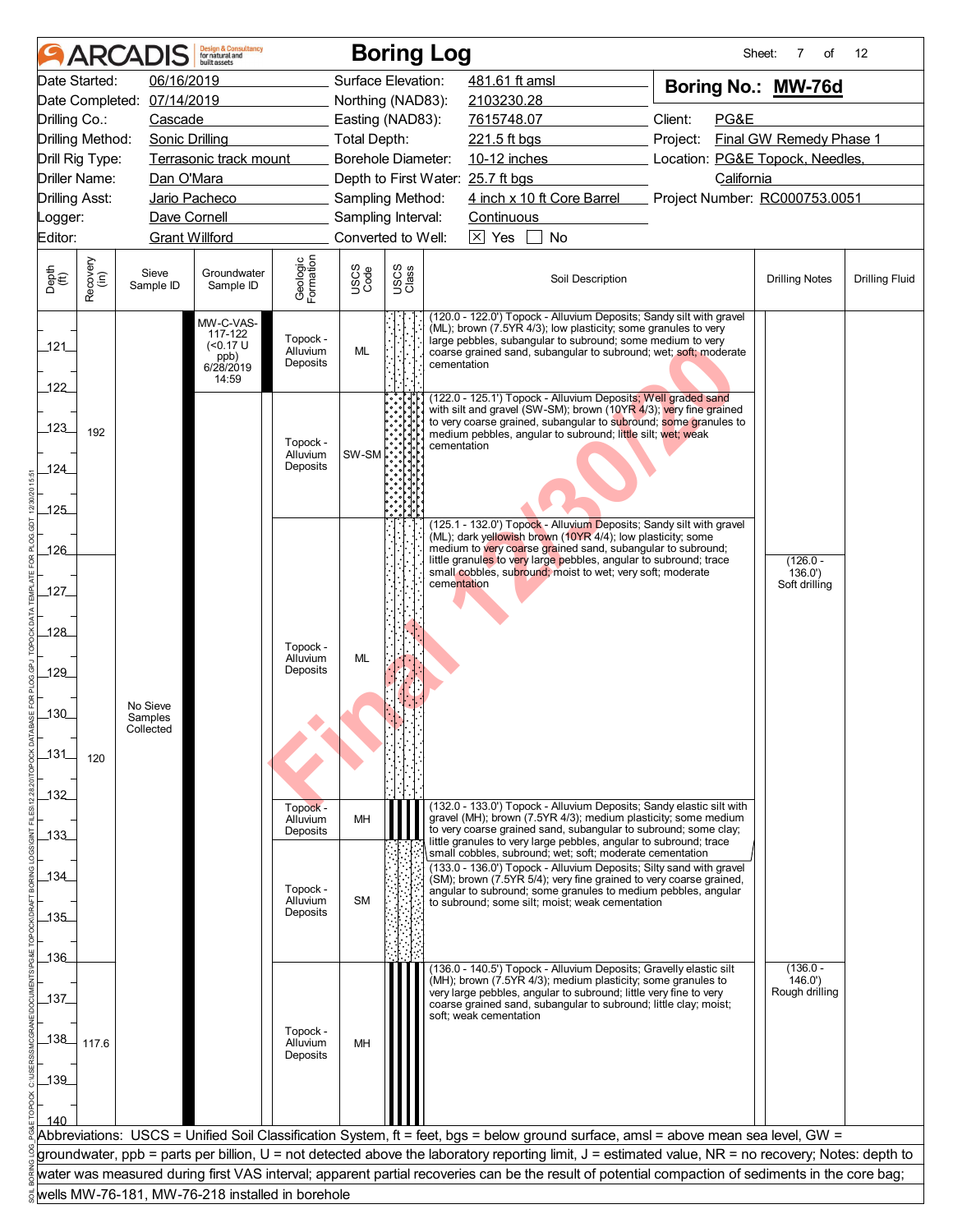|                       |                  | <b>ARCADIS</b>             | <b>Design &amp; Consultancy</b><br>for natural and<br>huilt assets |                                              |                           |               | <b>Boring Log</b>                                                                                                                                                                                                                                                                                   | Sheet:                                          | 8<br>of               | 12                            |
|-----------------------|------------------|----------------------------|--------------------------------------------------------------------|----------------------------------------------|---------------------------|---------------|-----------------------------------------------------------------------------------------------------------------------------------------------------------------------------------------------------------------------------------------------------------------------------------------------------|-------------------------------------------------|-----------------------|-------------------------------|
|                       | Date Started:    | 06/16/2019                 |                                                                    |                                              | Surface Elevation:        |               | 481.61 ft amsl                                                                                                                                                                                                                                                                                      | Boring No.: MW-76d                              |                       |                               |
|                       |                  | Date Completed: 07/14/2019 |                                                                    |                                              | Northing (NAD83):         |               | 2103230.28                                                                                                                                                                                                                                                                                          |                                                 |                       |                               |
| Drilling Co.:         |                  | Cascade                    |                                                                    |                                              | Easting (NAD83):          |               | 7615748.07                                                                                                                                                                                                                                                                                          | Client:<br>PG&E                                 |                       |                               |
|                       | Drilling Method: | <b>Sonic Drilling</b>      |                                                                    |                                              | <b>Total Depth:</b>       |               | 221.5 ft bgs                                                                                                                                                                                                                                                                                        | Final GW Remedy Phase 1<br>Project:             |                       |                               |
|                       | Drill Rig Type:  |                            | Terrasonic track mount                                             |                                              | <b>Borehole Diameter:</b> |               |                                                                                                                                                                                                                                                                                                     | Location: PG&E Topock, Needles,<br>10-12 inches |                       |                               |
|                       | Driller Name:    | Dan O'Mara                 |                                                                    |                                              |                           |               | Depth to First Water: 25.7 ft bgs                                                                                                                                                                                                                                                                   | California                                      |                       |                               |
| <b>Drilling Asst:</b> |                  |                            | Jario Pacheco                                                      |                                              | Sampling Method:          |               | 4 inch x 10 ft Core Barrel                                                                                                                                                                                                                                                                          | Project Number: RC000753.0051                   |                       |                               |
| Logger:               |                  | Dave Cornell               |                                                                    |                                              | Sampling Interval:        |               | Continuous                                                                                                                                                                                                                                                                                          |                                                 |                       |                               |
| Editor:               |                  | <b>Grant Willford</b>      |                                                                    |                                              | Converted to Well:        |               | $\overline{\times}$ Yes<br>$\sim 10$<br><b>No</b>                                                                                                                                                                                                                                                   |                                                 |                       |                               |
| Depth<br>(ft)         | Recovery<br>(in) | Sieve<br>Sample ID         | Groundwater<br>Sample ID                                           | Geologic<br>Formation                        | USCS<br>Code              | USCS<br>Class | Soil Description                                                                                                                                                                                                                                                                                    |                                                 | <b>Drilling Notes</b> | <b>Drilling Fluid</b>         |
|                       |                  |                            |                                                                    |                                              | MH                        |               |                                                                                                                                                                                                                                                                                                     |                                                 |                       |                               |
| _141_<br>142<br>_143_ | 117.6            |                            |                                                                    | Topock -<br>Alluvium<br>Deposits             | MH                        |               | (140.5 - 143.5') Topock - Alluvium Deposits; Gravelly elastic silt<br>(MH); brown (7.5YR 4/3); medium plasticity; some granules to<br>medium pebbles, angular to subangular; little clay; trace medium<br>to very coarse grained sand, angular to subround; wet to moist;<br>soft; weak cementation |                                                 |                       |                               |
| 144_                  |                  |                            |                                                                    | Topock -<br>Alluvium<br>Deposits<br>Topock - | ML<br>MH                  |               | (143.5 - 143.8') Topock - Alluvium Deposits; Silt (ML); brown<br>(10YR 4/3); no plasticity; trace granules to small pebbles,<br>subangular to subround; trace very fine to medium grained sand,                                                                                                     |                                                 |                       |                               |
| _145_                 |                  |                            |                                                                    | Alluvium                                     |                           |               | subangular to subround; moist; soft; weak cementation<br>(143.8 - 145.0') Topock - Alluvium Deposits; Elastic silt (MH);                                                                                                                                                                            |                                                 |                       |                               |
|                       |                  |                            |                                                                    | Deposits<br>Topock -                         | GW-GM                     |               | brown (10YR 4/3); medium plasticity; little clay; trace granules to<br>small pebbles, subangular to subround; trace fine to medium                                                                                                                                                                  |                                                 |                       |                               |
| 146                   |                  |                            |                                                                    | Alluvium<br>Deposits                         |                           |               | grained sand, subangular to subround; dry; soft; weak<br>cementation                                                                                                                                                                                                                                |                                                 |                       |                               |
|                       |                  |                            |                                                                    |                                              |                           | $\circ$       | (145.0 - 145.8') Topock - Alluvium Deposits; Well graded gravel                                                                                                                                                                                                                                     |                                                 |                       |                               |
| 147                   |                  |                            |                                                                    | Topock -                                     |                           | Ø<br>ъ<br>O   | with silt and sand (GW-GM); reddish brown (5YR 4/3); granules to<br>very large pebbles, angular to subround; some medium to very                                                                                                                                                                    |                                                 |                       |                               |
|                       |                  |                            |                                                                    | Alluvium<br>Deposits                         | <b>GM</b>                 | $\circ$       | coarse grained sand, subangular to subround; little silt; moist;<br>weak cementation                                                                                                                                                                                                                |                                                 |                       |                               |
| _148_                 |                  |                            |                                                                    |                                              |                           | O<br>$\circ$  | (145.8 - 148.5') Topock - Alluvium Deposits; Silty gravel (GM);                                                                                                                                                                                                                                     |                                                 |                       |                               |
|                       |                  |                            |                                                                    |                                              |                           |               | reddish brown (5YR 4/3); granules to large pebbles, angular to<br>subround; some silt; little medium to very coarse grained sand,                                                                                                                                                                   |                                                 |                       |                               |
| 149_                  |                  |                            | MW-C-VAS-<br>147-152                                               | Topock -<br>Alluvium                         | ML                        |               | subangular to subround; moist; weak cementation                                                                                                                                                                                                                                                     |                                                 |                       |                               |
|                       |                  |                            | $(0.17 \text{ U}$                                                  | Deposits                                     |                           |               | (148.5 - 149.6') Topock - Alluvium Deposits; Silt with sand (ML);<br>brown (10YR 4/3); low plasticity; little medium to very coarse                                                                                                                                                                 |                                                 |                       |                               |
| $-150$                |                  | No Sieve<br>Samples        | ppb)<br>6/29/2019                                                  |                                              |                           |               | grained sand, angular to subround; trace granules to medium<br>pebbles, angular to subangular; wet; very soft; weak cementation                                                                                                                                                                     |                                                 |                       |                               |
|                       |                  | Collected                  | 13:58                                                              | Topock -<br><b>Alluvium</b>                  | SW-SM                     |               | (149.6 - 151.3') Topock - Alluvium Deposits; Well graded sand                                                                                                                                                                                                                                       |                                                 |                       | $(150.0 -$<br>221.0'          |
| 151                   | 120              |                            |                                                                    | <b>Deposits</b>                              |                           |               | with silt and gravel (SW-SM); reddish brown (5YR 4/3); medium<br>grained to very coarse grained, angular to subround; some                                                                                                                                                                          |                                                 |                       | 700 gallons of<br>water used; |
|                       |                  |                            |                                                                    |                                              |                           |               | granules to very large pebbles, angular to subround; little silt; wet<br>to moist; weak cementation                                                                                                                                                                                                 |                                                 |                       | 550 gallons of                |
| $-152$                |                  |                            |                                                                    |                                              |                           |               | (151.3 - 153.5') Topock - Alluvium Deposits; Well graded sand                                                                                                                                                                                                                                       |                                                 |                       | water<br>recovered; 150       |
|                       |                  |                            |                                                                    | Topock -<br>Alluvium                         | SW-SM                     |               | with silt and gravel (SW-SM); reddish brown (5YR 4/3); medium<br>grained to very coarse grained, angular to subround; and granules                                                                                                                                                                  |                                                 |                       | gallons of<br>water lost      |
| $-153$                |                  |                            |                                                                    | Deposits                                     |                           |               | to very large pebbles, angular to subround; little silt; wet to moist;<br>weak cementation                                                                                                                                                                                                          |                                                 |                       |                               |
|                       |                  |                            |                                                                    |                                              |                           |               |                                                                                                                                                                                                                                                                                                     |                                                 |                       |                               |
| _154_                 |                  |                            |                                                                    |                                              |                           |               | (153.5 - 155.3') Topock - Alluvium Deposits; Gravelly silt with sand<br>(GM); reddish brown (5YR 4/3); granules to very large pebbles;                                                                                                                                                              |                                                 |                       |                               |
|                       |                  |                            |                                                                    | Topock -<br>Alluvium                         | <b>GM</b>                 | ้0            | some medium to very coarse grained sand, subangular to<br>subround; little silt; moist; weak cementation                                                                                                                                                                                            |                                                 |                       |                               |
| 155                   |                  |                            |                                                                    | Deposits                                     |                           |               |                                                                                                                                                                                                                                                                                                     |                                                 |                       |                               |
|                       |                  |                            |                                                                    |                                              |                           |               | (155.3 - 157.1') Topock - Alluvium Deposits; Well graded gravel                                                                                                                                                                                                                                     |                                                 |                       |                               |
| $-156$                |                  |                            |                                                                    | Topock -                                     |                           |               | with silt and sand (GW-GM); reddish brown (5YR 4/3); granules to<br>small cobbles, angular to subround; and fine to very coarse                                                                                                                                                                     |                                                 |                       |                               |
|                       |                  |                            |                                                                    | Alluvium<br>Deposits                         | GW-GM <sup>7</sup>        |               | grained sand, subangular to subround; little silt; moist; weak                                                                                                                                                                                                                                      |                                                 |                       |                               |
| _157_                 |                  |                            |                                                                    |                                              |                           |               | cementation<br>(156'); moist; weak cementation; slight increase in granules to                                                                                                                                                                                                                      |                                                 |                       |                               |
|                       |                  |                            |                                                                    |                                              |                           |               | very large pebbles, decrease in sand<br>(157.1 - 160.3') Topock - Alluvium Deposits; Well graded sand                                                                                                                                                                                               |                                                 |                       |                               |
| _158_<br>$-159$       | 180              |                            |                                                                    | Topock -<br>Alluvium<br>Deposits             | SW-SM                     |               | with silt and gravel (SW-SM); reddish brown (5YR 4/3); medium<br>grained to very coarse grained, subangular to subround; and<br>granules to very large pebbles, angular to subround; little silt;<br>moist; weak cementation                                                                        |                                                 |                       |                               |
| 160                   |                  |                            |                                                                    |                                              |                           |               |                                                                                                                                                                                                                                                                                                     |                                                 |                       |                               |
|                       |                  |                            |                                                                    |                                              |                           |               | Abbreviations: USCS = Unified Soil Classification System, ft = feet, bgs = below ground surface, amsl = above mean sea level, GW =                                                                                                                                                                  |                                                 |                       |                               |
|                       |                  |                            |                                                                    |                                              |                           |               | groundwater, ppb = parts per billion, U = not detected above the laboratory reporting limit, J = estimated value, NR = no recovery; Notes: depth to                                                                                                                                                 |                                                 |                       |                               |
|                       |                  |                            |                                                                    |                                              |                           |               | water was measured during first VAS interval; apparent partial recoveries can be the result of potential compaction of sediments in the core bag;                                                                                                                                                   |                                                 |                       |                               |
|                       |                  |                            | wells MW-76-181, MW-76-218 installed in borehole                   |                                              |                           |               |                                                                                                                                                                                                                                                                                                     |                                                 |                       |                               |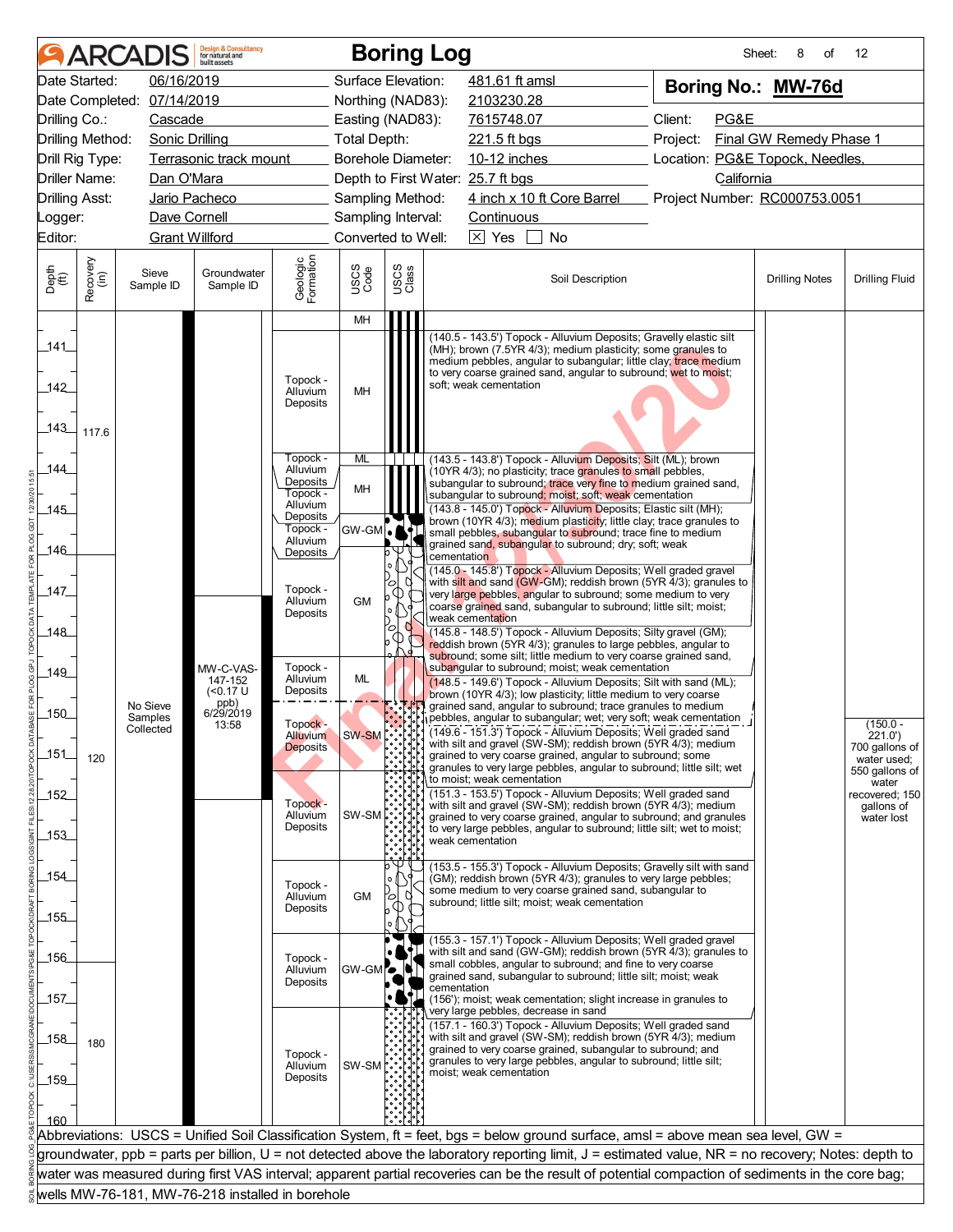|                                   | ARCADIS               | <b>Design &amp; Consultancy</b><br>for natural and<br>built assets |                                  |                                       |               | <b>Boring Log</b>                                                                                                                                                                                                                                                                       | Sheet:                          | 9<br>of                             | 12                    |
|-----------------------------------|-----------------------|--------------------------------------------------------------------|----------------------------------|---------------------------------------|---------------|-----------------------------------------------------------------------------------------------------------------------------------------------------------------------------------------------------------------------------------------------------------------------------------------|---------------------------------|-------------------------------------|-----------------------|
| Date Started:                     | 06/16/2019            |                                                                    |                                  | Surface Elevation:                    |               | 481.61 ft amsl                                                                                                                                                                                                                                                                          | Boring No.: MW-76d              |                                     |                       |
| Date Completed:                   | 07/14/2019            |                                                                    |                                  | Northing (NAD83):                     |               | 2103230.28                                                                                                                                                                                                                                                                              |                                 |                                     |                       |
| Drilling Co.:                     | Cascade               |                                                                    |                                  | Easting (NAD83):                      |               | 7615748.07                                                                                                                                                                                                                                                                              | Client:<br>PG&E                 |                                     |                       |
| Drilling Method:                  | <b>Sonic Drilling</b> |                                                                    |                                  | <b>Total Depth:</b>                   |               | 221.5 ft bgs                                                                                                                                                                                                                                                                            | Project:                        | Final GW Remedy Phase 1             |                       |
| Drill Rig Type:                   |                       | Terrasonic track mount                                             |                                  | Borehole Diameter:                    |               | 10-12 inches                                                                                                                                                                                                                                                                            | Location: PG&E Topock, Needles, |                                     |                       |
| Driller Name:                     | Dan O'Mara            |                                                                    |                                  |                                       |               | Depth to First Water: 25.7 ft bgs                                                                                                                                                                                                                                                       | California                      |                                     |                       |
| <b>Drilling Asst:</b>             | Jario Pacheco         |                                                                    |                                  | Sampling Method:                      |               | 4 inch x 10 ft Core Barrel                                                                                                                                                                                                                                                              | Project Number: RC000753.0051   |                                     |                       |
| _ogger:                           | Dave Cornell          |                                                                    |                                  | Sampling Interval:                    |               | Continuous                                                                                                                                                                                                                                                                              |                                 |                                     |                       |
| Editor:                           | <b>Grant Willford</b> |                                                                    |                                  | Converted to Well:                    |               | $\boxtimes$ Yes<br>No                                                                                                                                                                                                                                                                   |                                 |                                     |                       |
|                                   |                       |                                                                    |                                  |                                       |               |                                                                                                                                                                                                                                                                                         |                                 |                                     |                       |
| Recovery<br>(in)<br>Depth<br>(ft) | Sieve<br>Sample ID    | Groundwater<br>Sample ID                                           | Geologic<br>Formation            | USCS<br>Code<br><del>SW-SM ៃ</del> ៅ្ | USCS<br>Class | Soil Description                                                                                                                                                                                                                                                                        |                                 | <b>Drilling Notes</b>               | <b>Drilling Fluid</b> |
| 161                               |                       |                                                                    | Topock -<br>Alluvium<br>Deposits | <b>SM</b>                             |               | (160.3 - 161.5') Topock - Alluvium Deposits; Silty sand with gravel<br>(SM); reddish brown (5YR 4/3); medium grained to very coarse<br>grained, subangular to subround; some silt; little granules to<br>medium pebbles, angular to subround; moist; weak cementation                   |                                 |                                     |                       |
| 162<br>_163_<br>180<br>164_       |                       |                                                                    | Topock -<br>Alluvium<br>Deposits | GМ                                    | U<br>οΙ<br>Œ. | (161.5 - 165.0') Topock - Alluvium Deposits; Well graded gravel<br>with silt and sand (GM); reddish brown (5YR 4/3); granules to<br>large pebbles, angular to subangular; little medium to very coarse<br>grained sand, subangular to subround; little silt; moist; weak<br>cementation |                                 |                                     |                       |
| $-165$                            |                       |                                                                    |                                  |                                       |               | (165.0 - 166.6') Topock - Alluvium Deposits; Well graded gravel                                                                                                                                                                                                                         |                                 |                                     |                       |
| 166                               |                       |                                                                    | Topock -<br>Alluvium             | GW-GM                                 |               | with silt and sand (GW-GM); reddish brown (5YR 4/3); granules to<br>small cobbles, angular to subround; little medium to very coarse                                                                                                                                                    |                                 |                                     |                       |
| $-167$                            |                       | MW-C-VAS-                                                          | Deposits                         |                                       |               | grained sand, subangular to subround; little silt; moist; weak<br>cementation<br>(166.6 - 169.5') Topock - Alluvium Deposits; Silty sand with gravel                                                                                                                                    |                                 |                                     |                       |
| _168_                             |                       | 165-170<br>$(0.17 \text{ U}$<br>ppb)<br>6/30/2019<br>11:04         | Topock -<br>Alluvium<br>Deposits | <b>SM</b>                             |               | (SM); reddish brown (5YR 4/3); medium grained to very coarse<br>grained, subangular to subround; some granules to large pebbles,<br>angular to subround; little silt; moist; weak cementation                                                                                           |                                 |                                     |                       |
| 60<br>_169_<br>$170$              | No Sieve              |                                                                    | Topock -                         |                                       |               | (169.5 - 171.0') Topock - Alluvium Deposits; Silty sand with gravel<br>(SM); reddish brown (5YR 4/3); fine grained to very coarse                                                                                                                                                       |                                 |                                     |                       |
|                                   | Samples<br>Collected  |                                                                    | Alluvium                         | <b>SM</b>                             |               | grained, subangular to subround; some granules to very large                                                                                                                                                                                                                            |                                 | $(170.0 -$<br>171.0')               |                       |
| 171                               |                       |                                                                    | <b>Deposits</b>                  |                                       |               | pebbles, angular to subangular; some silt; moist; weak<br>cementation                                                                                                                                                                                                                   |                                 | Formation                           |                       |
|                                   |                       |                                                                    |                                  |                                       | IQ.           | (171.0 - 176.0') Topock - Alluvium Deposits; Gravelly silt with sand<br>(ML); reddish brown (5YR 4/3); low plasticity; some granules to                                                                                                                                                 |                                 | collapsed<br>during setting         |                       |
| $172$                             |                       |                                                                    |                                  |                                       |               | large pebbles, angular to subangular; little fine to very coarse<br>grained sand, subangular to subround; moist; soft; weak<br>cementation                                                                                                                                              |                                 | of sampler.<br>$(171.0 -$<br>186.0' |                       |
| $-173$                            |                       |                                                                    | Topock -                         |                                       |               |                                                                                                                                                                                                                                                                                         |                                 | Rough drilling                      |                       |
| $174$                             |                       |                                                                    | Alluvium<br>Deposits             | ML                                    |               |                                                                                                                                                                                                                                                                                         |                                 |                                     |                       |
|                                   |                       |                                                                    |                                  |                                       |               |                                                                                                                                                                                                                                                                                         |                                 |                                     |                       |
| $175$                             |                       |                                                                    |                                  |                                       |               |                                                                                                                                                                                                                                                                                         |                                 |                                     |                       |
| 180                               |                       |                                                                    |                                  |                                       |               |                                                                                                                                                                                                                                                                                         |                                 |                                     |                       |
| $-176$                            |                       |                                                                    |                                  |                                       |               |                                                                                                                                                                                                                                                                                         |                                 |                                     |                       |
|                                   |                       |                                                                    | Topock -<br>Alluvium             | <b>GM</b>                             |               | (176.0 - 176.4') Topock - Alluvium Deposits; Gravelly silt with sand<br>(GM); brown (7.5YR 4/3); granules to large pebbles, angular to                                                                                                                                                  |                                 |                                     |                       |
| _177_                             |                       |                                                                    | Deposits<br>Topock -             | GW                                    |               | subangular; some silt; little fine to very coarse grained sand,<br>subangular to subround; moist; weak cementation                                                                                                                                                                      |                                 |                                     |                       |
|                                   |                       | MW-C-VAS-                                                          | Alluvium                         |                                       | ۰             | (176.4 - 177.5') Topock - Alluvium Deposits; Well graded gravel                                                                                                                                                                                                                         |                                 |                                     |                       |
| _178_                             |                       | 176-181                                                            | Deposits<br>Topock -             | ML                                    |               | with sand (GW); brown (7.5YR 4/3); granules to large pebbles,<br>angular to subangular; some very fine to very coarse grained                                                                                                                                                           |                                 |                                     |                       |
|                                   |                       | (410 ppb)<br>7/1/2019                                              | Alluvium<br>Deposits             |                                       |               | sand, subangular to subround; trace silt; moist; weak cementation                                                                                                                                                                                                                       |                                 |                                     |                       |
| $-179$                            |                       | 16:02                                                              | Topock -                         | ML                                    |               | (177.5 - 178.5') Topock - Alluvium Deposits; Gravelly silt (ML);<br>brown (10YR 4/3); low plasticity; little granules to medium                                                                                                                                                         |                                 |                                     |                       |
|                                   |                       |                                                                    | Alluvium<br>Deposits             |                                       |               | pebbles, subangular to subround; trace medium to very coarse                                                                                                                                                                                                                            |                                 |                                     |                       |
| 180                               |                       |                                                                    | Topock -<br>Alluvium             | ML                                    |               | grained sand, subangular to subround; moist; medium stiff;<br>moderate cementation                                                                                                                                                                                                      |                                 |                                     |                       |
|                                   |                       |                                                                    |                                  |                                       |               | Abbreviations: USCS = Unified Soil Classification System, ft = feet, bgs = below ground surface, amsl = above mean sea level, GW =                                                                                                                                                      |                                 |                                     |                       |
|                                   |                       |                                                                    |                                  |                                       |               | groundwater, ppb = parts per billion, U = not detected above the laboratory reporting limit, J = estimated value, NR = no recovery; Notes: depth to                                                                                                                                     |                                 |                                     |                       |
|                                   |                       |                                                                    |                                  |                                       |               | water was measured during first VAS interval; apparent partial recoveries can be the result of potential compaction of sediments in the core bag;                                                                                                                                       |                                 |                                     |                       |
|                                   |                       | wells MW-76-181, MW-76-218 installed in borehole                   |                                  |                                       |               |                                                                                                                                                                                                                                                                                         |                                 |                                     |                       |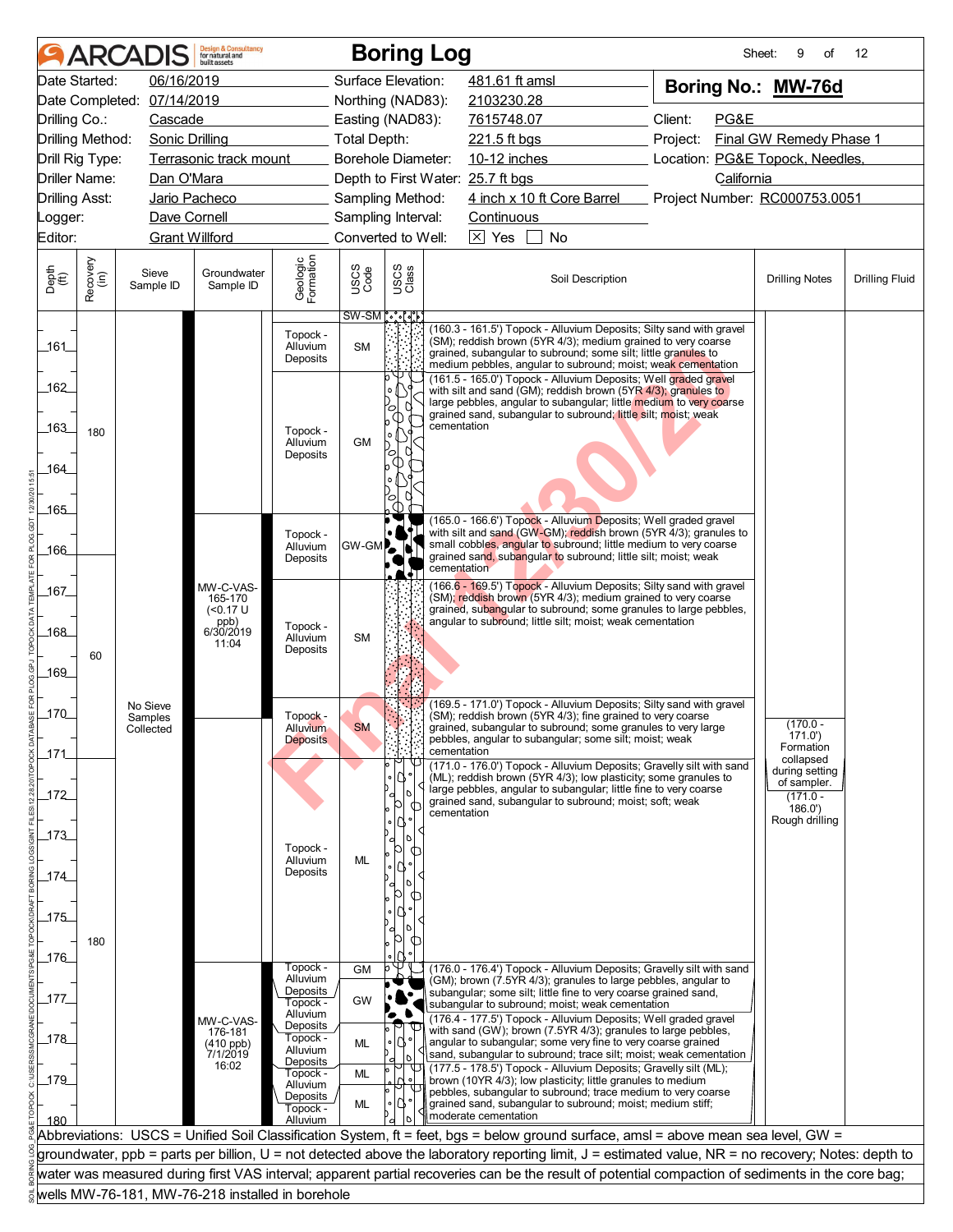|                       |                  | <b>ARCADIS</b>                   | <b>Design &amp; Consultancy</b><br>for natural and<br>huilt assets |                                         |                           |                                                                                          | <b>Boring Log</b>                                                                                                                                                                                                                                                                                                                                                                                                                                                                                                                                                                                                                    | Sheet:                          | 10<br>of                | $12 \overline{ }$     |
|-----------------------|------------------|----------------------------------|--------------------------------------------------------------------|-----------------------------------------|---------------------------|------------------------------------------------------------------------------------------|--------------------------------------------------------------------------------------------------------------------------------------------------------------------------------------------------------------------------------------------------------------------------------------------------------------------------------------------------------------------------------------------------------------------------------------------------------------------------------------------------------------------------------------------------------------------------------------------------------------------------------------|---------------------------------|-------------------------|-----------------------|
|                       | Date Started:    | 06/16/2019                       |                                                                    |                                         | Surface Elevation:        |                                                                                          | 481.61 ft amsl                                                                                                                                                                                                                                                                                                                                                                                                                                                                                                                                                                                                                       | Boring No.: MW-76d              |                         |                       |
|                       |                  | Date Completed: 07/14/2019       |                                                                    |                                         | Northing (NAD83):         |                                                                                          | 2103230.28                                                                                                                                                                                                                                                                                                                                                                                                                                                                                                                                                                                                                           |                                 |                         |                       |
| Drilling Co.:         |                  | Cascade                          |                                                                    |                                         | Easting (NAD83):          |                                                                                          | 7615748.07                                                                                                                                                                                                                                                                                                                                                                                                                                                                                                                                                                                                                           | Client:<br>PG&E                 |                         |                       |
|                       | Drilling Method: | <b>Sonic Drilling</b>            |                                                                    |                                         | <b>Total Depth:</b>       |                                                                                          | 221.5 ft bgs                                                                                                                                                                                                                                                                                                                                                                                                                                                                                                                                                                                                                         | Project:                        | Final GW Remedy Phase 1 |                       |
|                       | Drill Rig Type:  |                                  | Terrasonic track mount                                             |                                         | <b>Borehole Diameter:</b> |                                                                                          | 10-12 inches                                                                                                                                                                                                                                                                                                                                                                                                                                                                                                                                                                                                                         | Location: PG&E Topock, Needles, |                         |                       |
|                       | Driller Name:    | Dan O'Mara                       |                                                                    |                                         |                           |                                                                                          | Depth to First Water: 25.7 ft bgs                                                                                                                                                                                                                                                                                                                                                                                                                                                                                                                                                                                                    | California                      |                         |                       |
| <b>Drilling Asst:</b> |                  |                                  | Jario Pacheco                                                      |                                         | Sampling Method:          |                                                                                          | 4 inch x 10 ft Core Barrel                                                                                                                                                                                                                                                                                                                                                                                                                                                                                                                                                                                                           | Project Number: RC000753.0051   |                         |                       |
| Logger:               |                  | Dave Cornell                     |                                                                    |                                         | Sampling Interval:        |                                                                                          | Continuous                                                                                                                                                                                                                                                                                                                                                                                                                                                                                                                                                                                                                           |                                 |                         |                       |
| Editor:               |                  | <b>Grant Willford</b>            |                                                                    |                                         | Converted to Well:        |                                                                                          | $\boxtimes$ Yes<br>No                                                                                                                                                                                                                                                                                                                                                                                                                                                                                                                                                                                                                |                                 |                         |                       |
| Depth<br>(ft)         | Recovery<br>(in) | Sieve<br>Sample ID               | Groundwater<br>Sample ID                                           | Geologic<br>Formation                   | USCS<br>Code              | USCS<br>Class                                                                            | Soil Description                                                                                                                                                                                                                                                                                                                                                                                                                                                                                                                                                                                                                     |                                 | <b>Drilling Notes</b>   | <b>Drilling Fluid</b> |
|                       |                  |                                  |                                                                    | Deposits<br>Topock -<br>Alluvium        | ML                        |                                                                                          | (178.5 - 179.0') Topock - Alluvium Deposits; Gravelly silt (ML);<br>brown (7.5YR 4/3); low plasticity; little granules to medium                                                                                                                                                                                                                                                                                                                                                                                                                                                                                                     |                                 |                         |                       |
| _181_                 |                  |                                  |                                                                    | Deposits                                |                           |                                                                                          | pebbles, subangular to subround; trace fine to very coarse grained  <br>sand, subangular to subround; dry; soft; weak cementation                                                                                                                                                                                                                                                                                                                                                                                                                                                                                                    |                                 |                         |                       |
| 182<br>_183_<br>184   | 180              |                                  |                                                                    | Topock -<br>Alluvium<br>Deposits        | ML                        | Π,<br>10<br>ΩI<br>¢<br>۱۷.<br>$\bullet$<br>١o<br>d<br><sub>10</sub><br>T<br>10<br>d<br>p | (179.0 - 180.0') Topock - Alluvium Deposits; Gravelly silt with sand<br>(ML); reddish brown (5YR 4/3); low plasticity; some granules to<br>very large pebbles, angular to subround; little medium to very<br>coarse grained sand, subangular to subround; trace small<br>cobbles, subround; trace clay; moist; soft; weak cementation<br>(180.0 - 181.0') Topock - Alluvium Deposits; Sandy silt with gravel<br>(ML); brown (7.5YR 4/3); low plasticity; little granules to medium<br>pebbles, angular to subround; little fine to very coarse grained<br>sand, subangular to subround; trace clay; moist; soft; weak<br>cementation |                                 |                         |                       |
|                       |                  |                                  |                                                                    |                                         |                           |                                                                                          | (181.0 - 184.5') Topock - Alluvium Deposits; Gravelly silt (ML);<br>brown (7.5YR 4/3); low plasticity; little granules to large pebbles,                                                                                                                                                                                                                                                                                                                                                                                                                                                                                             |                                 |                         |                       |
| $-185$                |                  |                                  |                                                                    | Topock -<br>Alluvium                    | ML                        |                                                                                          | angular to subangular; little medium to very coarse grained sand,<br>angular to subangular; trace clay; moist; soft; weak cementation                                                                                                                                                                                                                                                                                                                                                                                                                                                                                                |                                 |                         |                       |
|                       |                  |                                  |                                                                    | Deposits                                |                           |                                                                                          | (184.5 - 186.0') Topock - Alluvium Deposits; Sandy silt (ML);                                                                                                                                                                                                                                                                                                                                                                                                                                                                                                                                                                        |                                 |                         |                       |
| 186                   |                  |                                  |                                                                    |                                         |                           |                                                                                          | brown (7.5YR 4/3); low plasticity; little granules to very large<br>pebbles, angular to subangular; little very fine to very coarse                                                                                                                                                                                                                                                                                                                                                                                                                                                                                                  |                                 |                         |                       |
|                       |                  |                                  |                                                                    | Topock -                                |                           |                                                                                          | grained sand, angular to subround; trace clay; moist; soft; weak                                                                                                                                                                                                                                                                                                                                                                                                                                                                                                                                                                     |                                 |                         |                       |
| 187                   |                  |                                  |                                                                    | Alluvium                                | SW-SM                     |                                                                                          | cementation<br>(186.0 - 188.0') Topock - Alluvium Deposits; Well graded sand                                                                                                                                                                                                                                                                                                                                                                                                                                                                                                                                                         |                                 |                         |                       |
|                       |                  |                                  |                                                                    | Deposits                                |                           |                                                                                          | with silt and gravel (SW-SM); reddish brown (5YR 4/3); fine                                                                                                                                                                                                                                                                                                                                                                                                                                                                                                                                                                          |                                 |                         |                       |
| _188_                 |                  |                                  | MW-C-VAS-<br>185-191                                               |                                         |                           |                                                                                          | grained to very coarse grained, subangular to subround; some<br>granules to large pebbles, angular to subround; moist; weak                                                                                                                                                                                                                                                                                                                                                                                                                                                                                                          |                                 |                         |                       |
| 189_<br>$-190$<br>191 | 120              | No Sieve<br>Samples<br>Collected | $(0.17 \text{ U}$<br>ppb)<br>7/1/2019<br>12:00                     | Topock -<br>Alluvium<br><b>Deposits</b> | <b>SM</b>                 |                                                                                          | cementation<br>(188.0 - 191.7') Topock - Alluvium Deposits; Silty sand with gravel<br>(SM); reddish brown (5YR 4/3); fine grained to very coarse<br>grained, subangular to subround; some silt; little granules to large<br>pebbles, subangular to subround; moist; weak cementation                                                                                                                                                                                                                                                                                                                                                 |                                 |                         |                       |
|                       |                  |                                  |                                                                    |                                         |                           |                                                                                          |                                                                                                                                                                                                                                                                                                                                                                                                                                                                                                                                                                                                                                      |                                 | $(191.0 -$<br>196.0'    |                       |
| _192_                 |                  |                                  |                                                                    | Topock -<br><b>Alluvium</b><br>Deposits | ML                        |                                                                                          | (191.7 - 192.4') Topock - Alluvium Deposits; Gravelly silt with sand<br>(ML); reddish brown (5YR 4/3); low plasticity; some granules to<br>very large pebbles, subangular to subround; little fine to very                                                                                                                                                                                                                                                                                                                                                                                                                           |                                 | Soft drilling           |                       |
| $-193$                |                  |                                  |                                                                    | Topock -                                | GW-GM                     |                                                                                          | coarse grained sand, subangular to subround; moist; moderate                                                                                                                                                                                                                                                                                                                                                                                                                                                                                                                                                                         |                                 |                         |                       |
|                       |                  |                                  |                                                                    | Alluvium<br>Deposits                    | ML                        |                                                                                          | cementation<br>(192.4 - 193.0') Topock - Alluvium Deposits; Well graded gravel                                                                                                                                                                                                                                                                                                                                                                                                                                                                                                                                                       |                                 |                         |                       |
| _194_                 |                  |                                  |                                                                    | Topock -<br>Alluvium                    |                           |                                                                                          | with silt and sand (GW-GM); gray (10YR 6/1); granules to                                                                                                                                                                                                                                                                                                                                                                                                                                                                                                                                                                             |                                 |                         |                       |
|                       |                  |                                  |                                                                    | Deposits<br>Topock -                    | <b>SM</b>                 |                                                                                          | boulders, angular to subangular; little very fine to medium grained<br>sand, subangular to subround; little silt; moist; weak cementation                                                                                                                                                                                                                                                                                                                                                                                                                                                                                            |                                 |                         |                       |
| 195                   |                  |                                  |                                                                    | Alluvium                                |                           |                                                                                          | (193.0 - 193.5') Topock - Alluvium Deposits; Gravelly silt (ML);<br>reddish brown (5YR 4/3); low plasticity; some granules to very                                                                                                                                                                                                                                                                                                                                                                                                                                                                                                   |                                 |                         |                       |
|                       |                  |                                  |                                                                    | Deposits                                |                           |                                                                                          | large pebbles, angular to subangular; little fine to very coarse                                                                                                                                                                                                                                                                                                                                                                                                                                                                                                                                                                     |                                 |                         |                       |
|                       |                  |                                  |                                                                    |                                         |                           |                                                                                          | grained sand, subangular to subround; moist; medium stiff; weak<br>cementation                                                                                                                                                                                                                                                                                                                                                                                                                                                                                                                                                       |                                 |                         |                       |
| _196_                 |                  |                                  |                                                                    | Topock -                                |                           |                                                                                          | (193.5 - 195.4') Topock - Alluvium Deposits; Silty sand with gravel                                                                                                                                                                                                                                                                                                                                                                                                                                                                                                                                                                  |                                 |                         |                       |
|                       |                  |                                  |                                                                    | Alluvium<br>Deposits                    | ML                        |                                                                                          | (SM); reddish brown (5YR 4/3); medium grained to very coarse<br>grained, subangular to subround; some silt; little granules to very                                                                                                                                                                                                                                                                                                                                                                                                                                                                                                  |                                 |                         |                       |
| _197_                 |                  |                                  |                                                                    |                                         |                           |                                                                                          | large pebbles, angular to subround; moist; weak cementation<br>(195.4 - 197.5') Topock - Alluvium Deposits; Sandy silt (ML);                                                                                                                                                                                                                                                                                                                                                                                                                                                                                                         |                                 |                         |                       |
| 198                   | 110.4            |                                  |                                                                    |                                         |                           |                                                                                          | reddish brown (5YR 4/3); low plasticity; some fine to coarse<br>grained sand, subangular to subround; little granules to medium                                                                                                                                                                                                                                                                                                                                                                                                                                                                                                      |                                 |                         |                       |
|                       |                  |                                  |                                                                    | Topock -                                |                           |                                                                                          | pebbles, subangular to subround; moist; soft; weak cementation                                                                                                                                                                                                                                                                                                                                                                                                                                                                                                                                                                       |                                 |                         |                       |
| 199                   |                  |                                  |                                                                    | Alluvium                                | <b>SM</b>                 |                                                                                          | (197.5 - 200.0') Topock - Alluvium Deposits; Silty sand with gravel<br>(SM); reddish brown (5YR 4/3); medium grained to very coarse                                                                                                                                                                                                                                                                                                                                                                                                                                                                                                  |                                 |                         |                       |
|                       |                  |                                  |                                                                    | Deposits                                |                           |                                                                                          | grained, subangular to subround; some granules to large pebbles,<br>subangular to subround; little silt; moist; weak cementation                                                                                                                                                                                                                                                                                                                                                                                                                                                                                                     |                                 |                         |                       |
| 200                   |                  |                                  |                                                                    |                                         |                           |                                                                                          |                                                                                                                                                                                                                                                                                                                                                                                                                                                                                                                                                                                                                                      |                                 |                         |                       |
|                       |                  |                                  |                                                                    |                                         |                           |                                                                                          | Abbreviations: USCS = Unified Soil Classification System, ft = feet, bgs = below ground surface, amsl = above mean sea level, GW =                                                                                                                                                                                                                                                                                                                                                                                                                                                                                                   |                                 |                         |                       |
|                       |                  |                                  |                                                                    |                                         |                           |                                                                                          | groundwater, ppb = parts per billion, U = not detected above the laboratory reporting limit, J = estimated value, NR = no recovery; Notes: depth to                                                                                                                                                                                                                                                                                                                                                                                                                                                                                  |                                 |                         |                       |
|                       |                  |                                  |                                                                    |                                         |                           |                                                                                          | water was measured during first VAS interval; apparent partial recoveries can be the result of potential compaction of sediments in the core bag;                                                                                                                                                                                                                                                                                                                                                                                                                                                                                    |                                 |                         |                       |
|                       |                  |                                  | wells MW-76-181, MW-76-218 installed in borehole                   |                                         |                           |                                                                                          |                                                                                                                                                                                                                                                                                                                                                                                                                                                                                                                                                                                                                                      |                                 |                         |                       |
|                       |                  |                                  |                                                                    |                                         |                           |                                                                                          |                                                                                                                                                                                                                                                                                                                                                                                                                                                                                                                                                                                                                                      |                                 |                         |                       |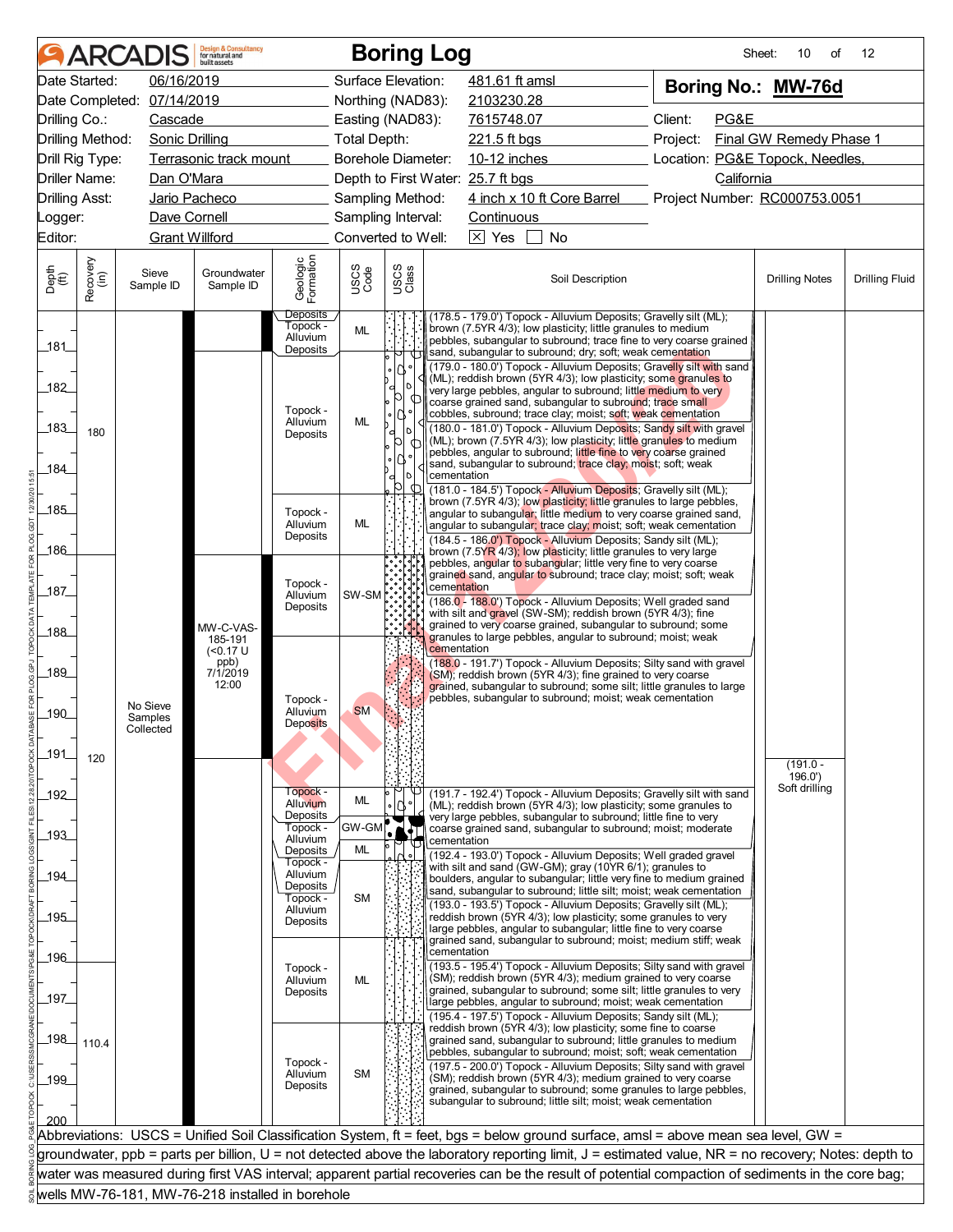|                       |                      | <b>ARCADIS</b>             | <b>Design &amp; Consultancy</b><br>for natural and<br>built assets                        |                                                    |                           |               | <b>Boring Log</b>                                                                                                                                                                                                                                                                        | Sheet:                          | 11<br>of                                                                                  | $12 \overline{ }$     |
|-----------------------|----------------------|----------------------------|-------------------------------------------------------------------------------------------|----------------------------------------------------|---------------------------|---------------|------------------------------------------------------------------------------------------------------------------------------------------------------------------------------------------------------------------------------------------------------------------------------------------|---------------------------------|-------------------------------------------------------------------------------------------|-----------------------|
|                       | Date Started:        | 06/16/2019                 |                                                                                           |                                                    | Surface Elevation:        |               | 481.61 ft amsl                                                                                                                                                                                                                                                                           | Boring No.: MW-76d              |                                                                                           |                       |
|                       |                      | Date Completed: 07/14/2019 |                                                                                           |                                                    | Northing (NAD83):         |               | 2103230.28                                                                                                                                                                                                                                                                               |                                 |                                                                                           |                       |
| Drilling Co.:         |                      | Cascade                    |                                                                                           |                                                    | Easting (NAD83):          |               | 7615748.07                                                                                                                                                                                                                                                                               | Client:<br>PG&E                 |                                                                                           |                       |
| Drilling Method:      |                      | <b>Sonic Drilling</b>      |                                                                                           |                                                    | <b>Total Depth:</b>       |               | 221.5 ft bgs                                                                                                                                                                                                                                                                             | Project:                        | Final GW Remedy Phase 1                                                                   |                       |
| Drill Rig Type:       |                      |                            | Terrasonic track mount                                                                    |                                                    | <b>Borehole Diameter:</b> |               | 10-12 inches                                                                                                                                                                                                                                                                             | Location: PG&E Topock, Needles, |                                                                                           |                       |
|                       | <b>Driller Name:</b> | Dan O'Mara                 |                                                                                           |                                                    |                           |               | Depth to First Water: 25.7 ft bgs                                                                                                                                                                                                                                                        | California                      |                                                                                           |                       |
| <b>Drilling Asst:</b> |                      |                            | Jario Pacheco                                                                             |                                                    | Sampling Method:          |               | 4 inch x 10 ft Core Barrel Project Number: RC000753.0051                                                                                                                                                                                                                                 |                                 |                                                                                           |                       |
| Logger:               |                      | Dave Cornell               |                                                                                           |                                                    | Sampling Interval:        |               | <b>Continuous</b>                                                                                                                                                                                                                                                                        |                                 |                                                                                           |                       |
| Editor:               |                      |                            | <b>Grant Willford</b>                                                                     |                                                    | Converted to Well:        |               | $\boxtimes$ Yes<br>No                                                                                                                                                                                                                                                                    |                                 |                                                                                           |                       |
| Depth<br>(ft)         | Recovery<br>(in)     | Sieve<br>Sample ID         | Groundwater<br>Sample ID                                                                  | Geologic<br>Formation                              | USCS<br>Code              | USCS<br>Class | Soil Description                                                                                                                                                                                                                                                                         |                                 | <b>Drilling Notes</b>                                                                     | <b>Drilling Fluid</b> |
| 201                   |                      |                            |                                                                                           | Topock -                                           |                           |               | (200.0 - 203.5') Topock - Alluvium Deposits; Sandy silt with gravel<br>(ML); reddish brown (5YR 4/3); low plasticity; some medium to<br>very coarse grained sand, subangular to subround; little granules<br>to medium pebbles, subangular to subround; moist; soft; weak<br>cementation |                                 | $(201.0 -$<br>206.0'                                                                      |                       |
| 202<br>203_           | 110.4                |                            | Alluvium<br>MW-C-VAS-<br>Deposits<br>200-205<br>$($ < 0.17 U<br>ppb)<br>7/2/2019<br>15:24 |                                                    | ML                        |               |                                                                                                                                                                                                                                                                                          |                                 | Soft drilling                                                                             |                       |
| 204_                  |                      |                            |                                                                                           |                                                    |                           |               | (203.5 - 208.2') Topock - Alluvium Deposits; Silty sand with gravel<br>(SM); reddish brown (5YR 4/3); medium grained to very coarse<br>grained, subangular to subround; some silt; little granules to large<br>pebbles, subangular to subround; moist; weak cementation                  |                                 |                                                                                           |                       |
| 205<br>$-206$         |                      |                            |                                                                                           | Topock -<br>Alluvium<br>Deposits                   | <b>SM</b>                 |               |                                                                                                                                                                                                                                                                                          |                                 | $(206.0 -$                                                                                |                       |
| 207                   |                      |                            |                                                                                           |                                                    |                           |               |                                                                                                                                                                                                                                                                                          |                                 | 216.0'<br>Rough drilling<br>with slough at<br>top of core.                                |                       |
| .208                  |                      |                            |                                                                                           |                                                    |                           |               | (208.2 - 210.2') Topock - Alluvium Deposits; Well graded sand<br>with silt and gravel (SW-SM); reddish brown (5YR 4/3); medium                                                                                                                                                           |                                 | (208.0')<br>During well                                                                   |                       |
| 209<br>210            |                      | No Sieve<br>Samples        |                                                                                           | Topock -<br>Alluvium<br>Deposits                   | SW-SM                     |               | grained to very coarse grained, subangular to subround; some<br>granules to very large pebbles, subangular to subround; some<br>small cobbles, subround; some silt; moist; weak cementation                                                                                              |                                 | installation the<br>casing had to<br>be pulled back<br>out to reinstall.<br>The bottom 10 |                       |
| 211                   | 120                  | Collected                  |                                                                                           |                                                    |                           |               | (210.2 - 214.5') Topock - Alluvium Deposits; Sandy silt with gravel<br>(ML); reddish brown (5YR 4/3); low plasticity; and fine to very<br>coarse grained sand, subangular to subround; little small to large<br>pebbles, angular to subround; moist; weak cementation                    |                                 | ft. of well<br>screen, sump<br>and partial<br>sand pack<br>were removed                   |                       |
| 212                   |                      |                            |                                                                                           | Topock -<br>Alluvium<br>Deposits                   | ML                        |               |                                                                                                                                                                                                                                                                                          |                                 | with core<br>barrel and<br>flushing.                                                      |                       |
| 213<br>214            |                      |                            |                                                                                           |                                                    |                           |               |                                                                                                                                                                                                                                                                                          |                                 |                                                                                           |                       |
| 215                   |                      |                            |                                                                                           | Topock -<br>Weathered<br>Bedrock -                 | MH                        |               | (214.5 - 216.0') Topock - Weathered Bedrock - conglomerate;<br>Sandy elastic silt with gravel (MH); reddish brown (5YR 5/3);<br>medium plasticity; some very fine to very coarse grained sand,                                                                                           |                                 |                                                                                           |                       |
| -216                  |                      |                            |                                                                                           | conglomerate<br>Topock -                           |                           |               | subangular to subround; little granules to very large pebbles,<br>angular to subround; little clay; trace small cobbles, subround;<br>trace coarser clasts composed of metadiorite; dry; very stiff to<br>hard; moderate cementation                                                     |                                 | $(216.0 -$<br>221.0')                                                                     |                       |
| 217.<br>218           | 60                   |                            | MW-C-VAS-<br>216-221<br>( <sub>0.17</sub> U)                                              | Weathered<br>Bedrock -<br>conglomerate             | <b>SM</b>                 |               | (216.0 - 218.0') Topock - Weathered Bedrock - conglomerate;<br>Silty sand with gravel (SM); reddish brown (5YR 4/3); fine grained<br>to very coarse grained, subangular to subround; little granules to<br>large pebbles, angular to subround; little silt; moist; weak<br>cementation   |                                 | Rough drilling,<br>slough at top<br>of core.                                              |                       |
| 219                   |                      |                            | ppb)<br>7/3/2019<br>11:09                                                                 | Topock -<br>Competent<br>Bedrock -<br>conglomerate |                           |               | (218.0 - 221.5') Topock - Competent Bedrock - conglomerate;<br>reddish brown (5YR 5/3); dry; Friable                                                                                                                                                                                     |                                 |                                                                                           |                       |
| 220                   |                      |                            |                                                                                           |                                                    |                           |               |                                                                                                                                                                                                                                                                                          |                                 |                                                                                           |                       |
|                       |                      |                            |                                                                                           |                                                    |                           |               | Abbreviations: USCS = Unified Soil Classification System, ft = feet, bgs = below ground surface, amsl = above mean sea level, GW =                                                                                                                                                       |                                 |                                                                                           |                       |
|                       |                      |                            |                                                                                           |                                                    |                           |               | groundwater, ppb = parts per billion, U = not detected above the laboratory reporting limit, J = estimated value, NR = no recovery; Notes: depth to                                                                                                                                      |                                 |                                                                                           |                       |
|                       |                      |                            | wells MW-76-181, MW-76-218 installed in borehole                                          |                                                    |                           |               | water was measured during first VAS interval; apparent partial recoveries can be the result of potential compaction of sediments in the core bag;                                                                                                                                        |                                 |                                                                                           |                       |
|                       |                      |                            |                                                                                           |                                                    |                           |               |                                                                                                                                                                                                                                                                                          |                                 |                                                                                           |                       |